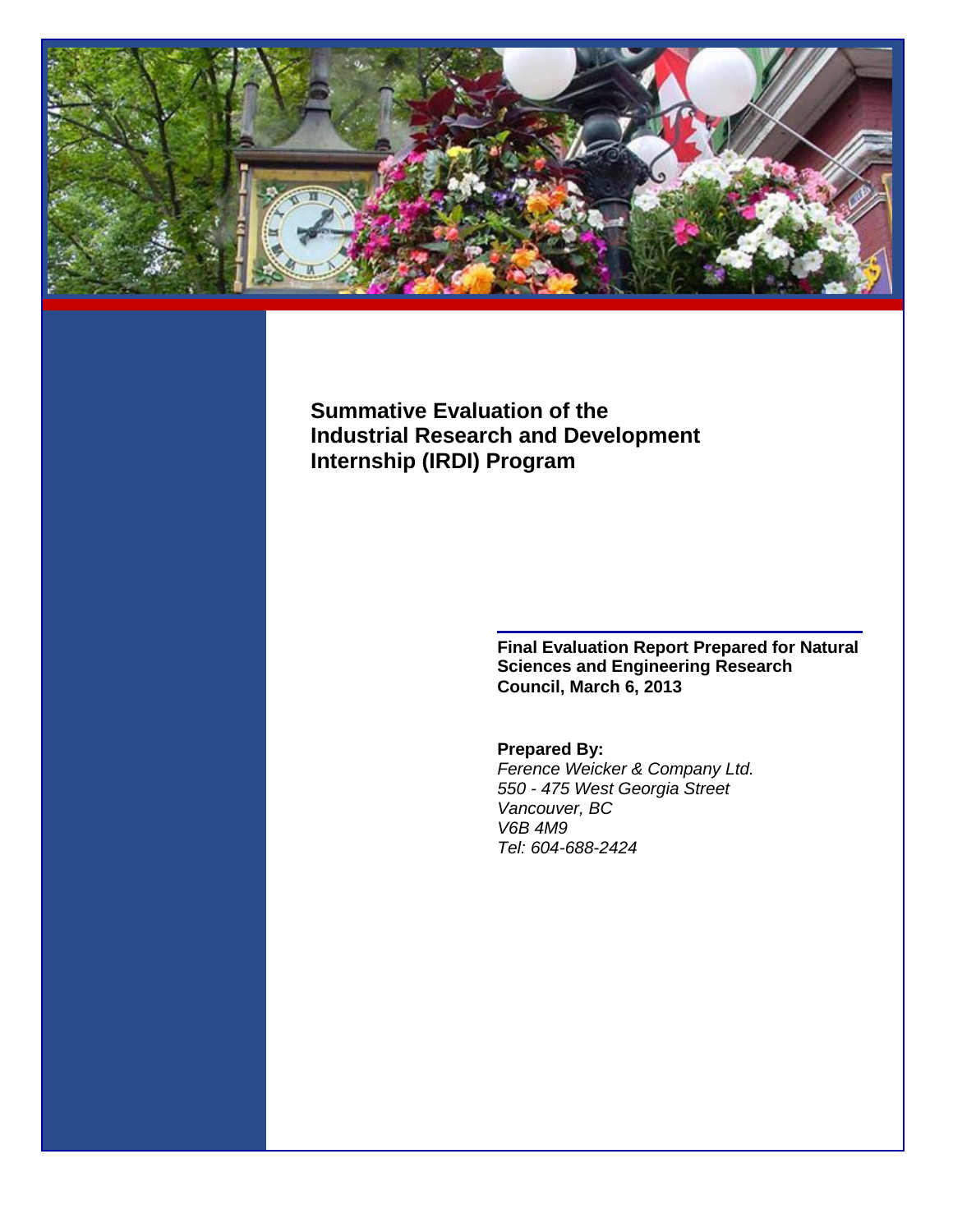

## **Executive Summary**

- **i** Purpose and Method of Study
- **i** Conclusions
- **Iii** Recommendations

# **Introduction**

- **1** The Industrial R&D Internship Program
- **4** Focus of the Evaluation
- **4** Method of Study
- **5** Structure of the Report

# **Major Findings**

- **7** Relevance
- **10** Performance (Effectiveness)
- **13** Design and Delivery
- **17** Performance (Efficiency And Economy)

#### **Conclusions and Recommendations**

# **22** Conclusions

**24** Recommendations

#### **Appendices**

- **A-1** Evaluation Issues and Questions
- **A-2** List of References
- **A-3** Logic Model for the IRDI Program
- **A-4** Characteristics of Other Programs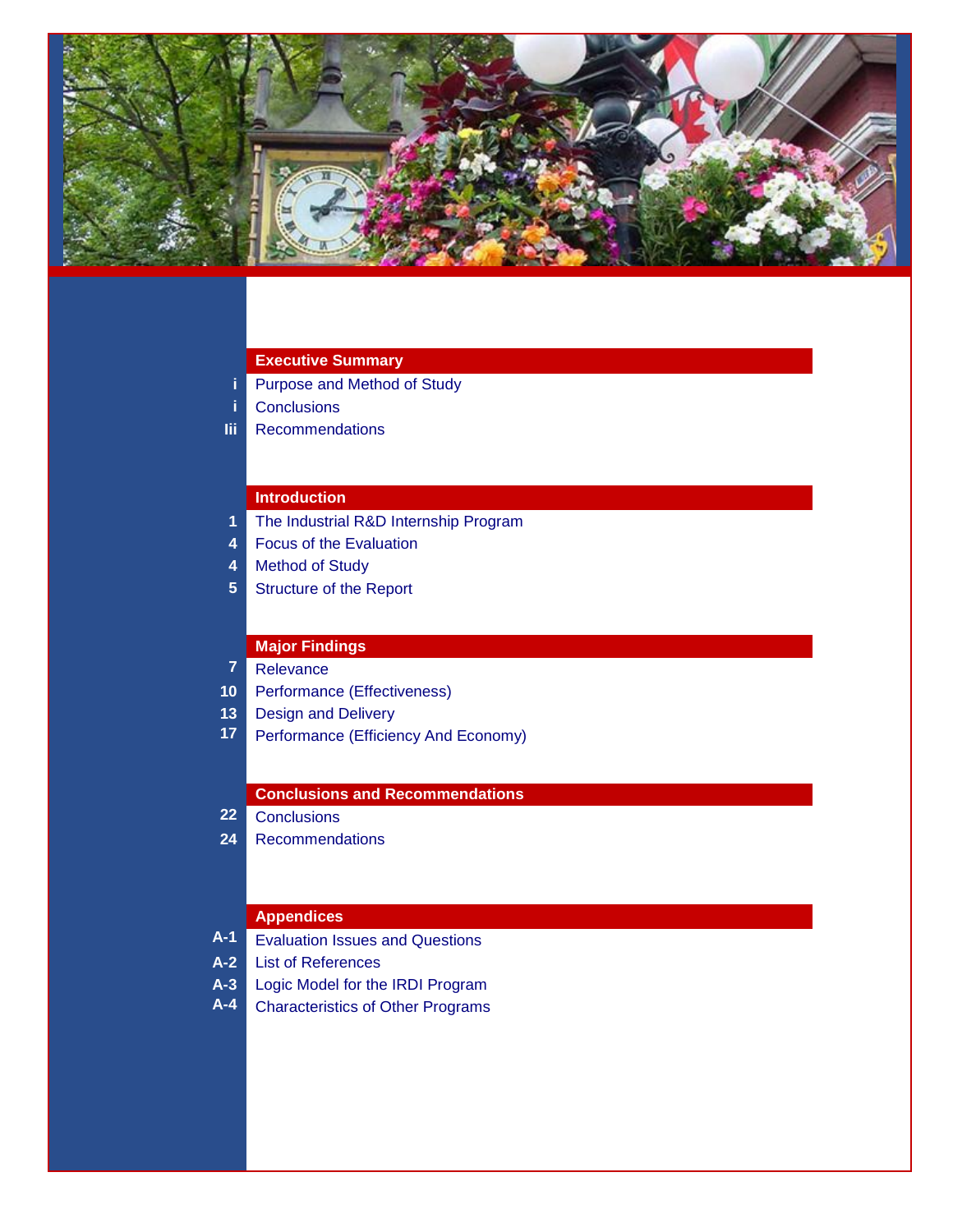# **LIST OF ACRONYMS**

| <b>BMP</b>    | Bourses en Milieu Pratique                               |
|---------------|----------------------------------------------------------|
| <b>CECR</b>   | Centres of Excellence for Commercialization and Research |
| CFI           | Canada Foundation for Innovation                         |
| <b>CREATE</b> | <b>Collaborative Research and Training Experience</b>    |
| <b>FQRNT</b>  | Fonds de recherche du Québec - Nature et technologies    |
| <b>GDP</b>    | Gross Domestic Product                                   |
| <b>IPS</b>    | Industrial Postgraduate Scholarships                     |
| <b>IRAP</b>   | Industrial Research Assistance Program                   |
| <b>IRDF</b>   | Industrial R&D Fellowships                               |
| <b>IRDI</b>   | Industrial Research and Development Internship           |
| <b>NCE</b>    | Networks of Centres of Excellence                        |
| <b>NRC</b>    | National Research Council                                |
| <b>NSERC</b>  | Natural Sciences and Engineering Research Council        |
| <b>OECD</b>   | Organisation for Economic Co-operation and Development   |
| R&D           | <b>Research and Development</b>                          |
| S&T           | Science and Technology                                   |
| <b>YES</b>    | <b>Youth Employment Strategy</b>                         |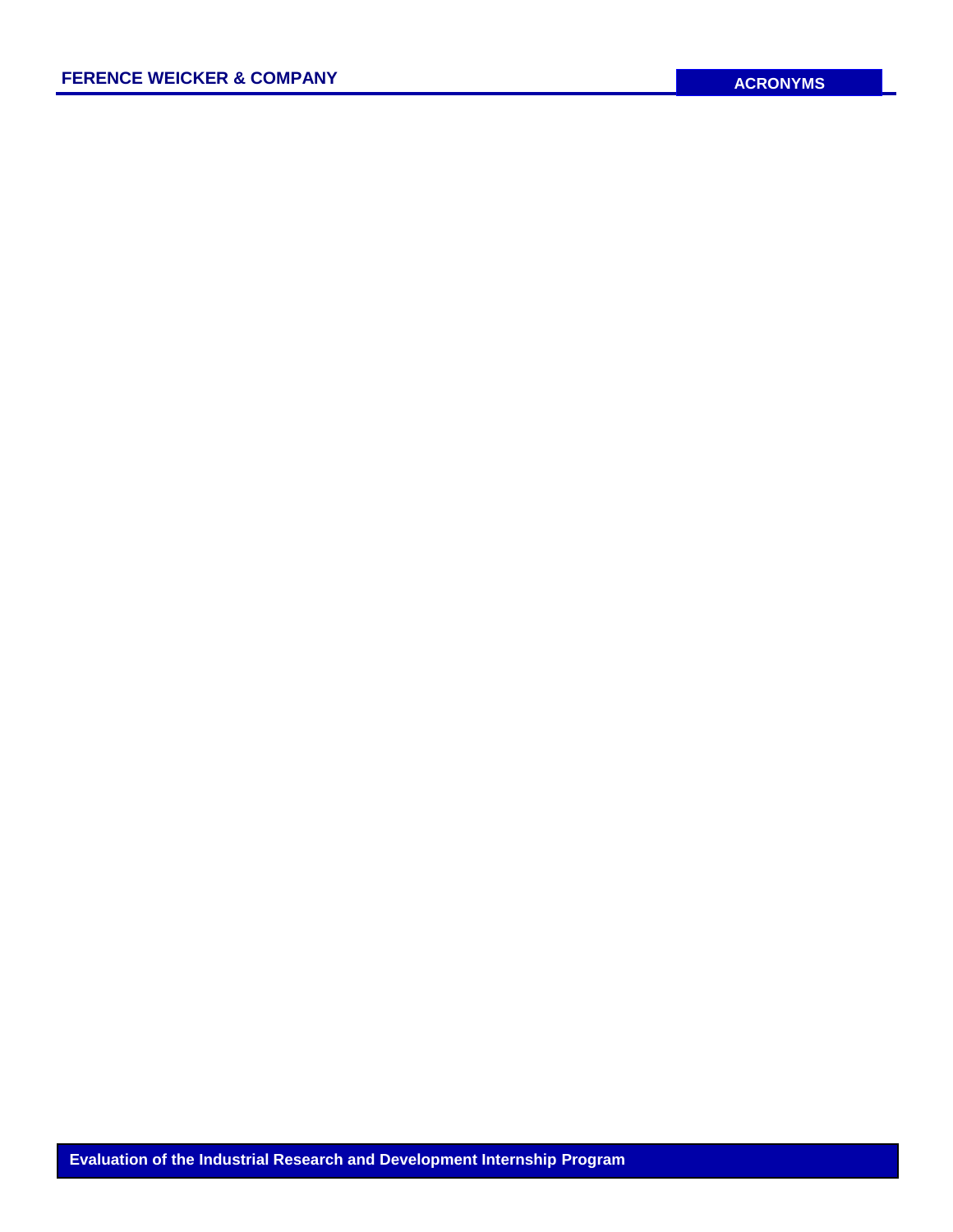# **EXECUTIVE SUMMARY**

# **PURPOSE AND METHOD OF STUDY**

The Industrial Research and Development Internship (IRDI) program creates private sector internship opportunities for graduate students and postdoctoral fellows. During an internship, the intern receives a minimum stipend of \$10,000 for a placement term of four months to six months; the federal contribution (including the contributions from the IRDI program) cannot exceed 50% of the total eligible cost of the internship. The remainder of the stipend is paid through contributions from eligible private sector sponsor organizations and other non-federal sources. Sponsor companies gain access to graduate interns, guided by an academic supervisor, who work on research and development projects designed to address the needs of the business. The academic supervisors gain new ways to connect with Canadian companies through the internships.

This summative evaluation focuses on the relevance, achievement of expected outcomes, design, implementation, and efficiency and economy of the IRDI program. This is the first evaluation of the program and covers activities implemented from the origin of the program in 2007-08 to 2011-12. The federal government provided \$25.5 million in total funding to the program over this five year period. The IRDI is administered by the Networks of Centres of Excellence (NCE) Secretariat, which reports administratively to NSERC, and delivered by two third party recipient organizations: Mitacs through its Accelerate program and AUTO 21 through its Connect Canada program

The evaluation utilizes various lines of evidence, including: document and literature review; review of administrative data on costs and participants; interviews with 52 key informants; surveys of 536 interns, 353 sponsors, 411 supervisors, and 20 prospective interns and sponsors who applied to the program but were not approved, or were approved did not proceed with the internship; and seven case studies of selected internships. The samples were drawn entirely from internships delivered through the Mitacs-Accelerate program given that AUTO 21's Connect Canada program only began operations in 2011-12.

# **CONCLUSIONS**

## *Relevance*

There is a strong rationale for the IRDI program, given that Canada lags other developed nations in terms of industrial innovation and business investment in research and development (R&D) activities. The focus of the IRDI program is consistent with key strategies outlined in literature to promote industrial innovation, particularly with respect to facilitating collaboration and linkages between academia and industry, supporting skills development, and increasing access to funding.

The IRDI program occupies a niche among the other programs in Canada that involve internships or other student placements. While some may share certain objectives and design features with the IRDI program, these other programs tend to be defined more narrowly than the IRDI in terms of target participants, regions and sectors, involve longer placements (e.g., of 12 months or longer), and involve fewer participants. The level of duplication or overlap between IRDI and other placement-related programs (such as other NSERC supported programs) is not significant, in large part because the focus of IRDI on shorter-term four to six month placements. However, the potential for overlap with other programs increases as the duration of the IRDI internships increases; duration is a function of the length of the internships (four to six months) and the number of internships per intern.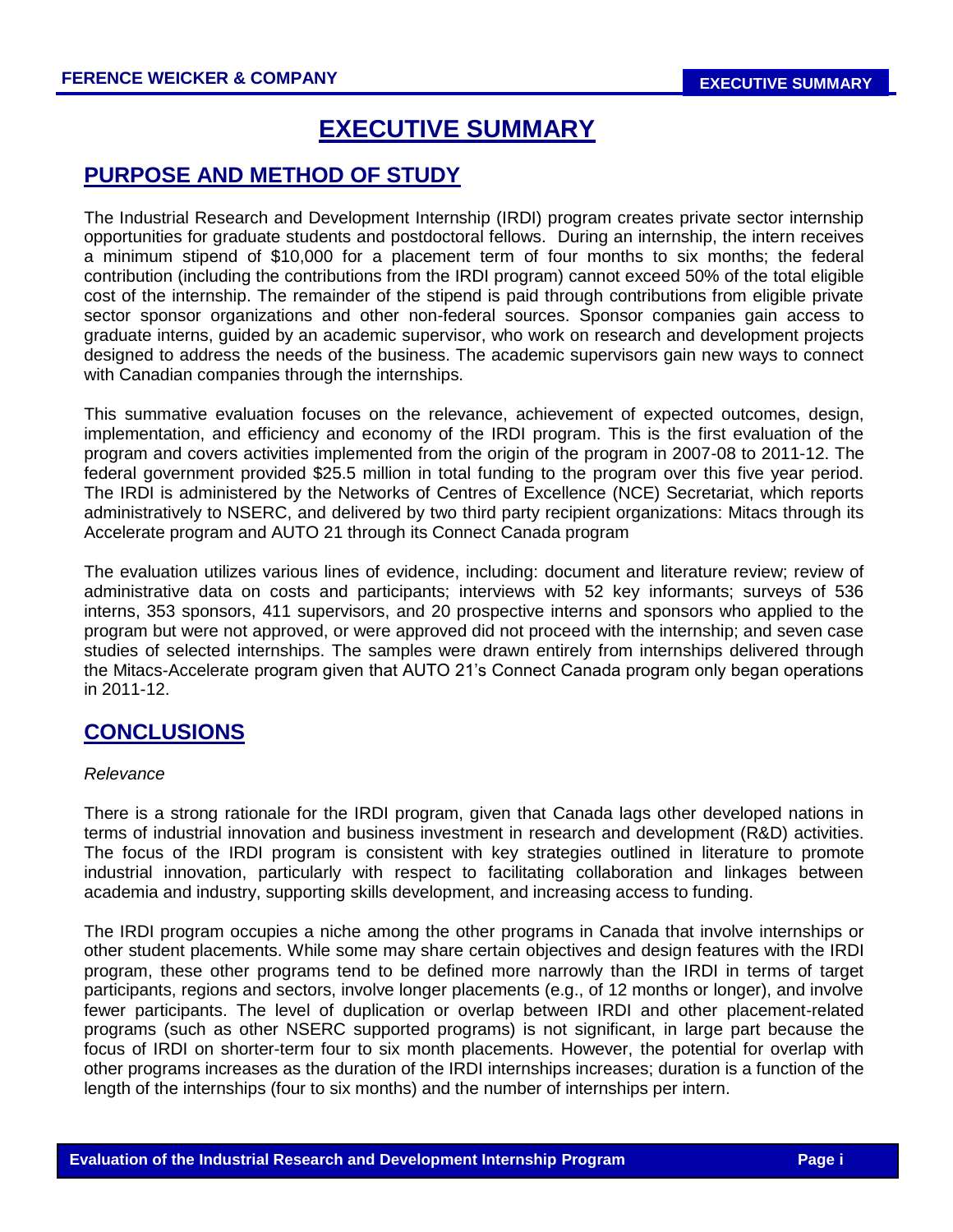The program is directly aligned with federal government roles and priorities in the area of science and technology as outlined in Canada's Science and Technology (S&T) Strategy, the Innovation Canada: A Call to Action report in 2011, the Speech from the Throne 2011, Budget Plan 2012, Canada's Science and Technology Strategy 2007, and the strategic outcomes of the three granting agencies.

### *Effectiveness*

The program has made significant progress in terms of its immediate and intermediate outcomes, although it is too early to determine the extent to which the program will achieve its longer-term outcomes. The program meets the needs of most interns, sponsors and academic supervisors. The internships enabled interns to gain exposure to real-world business problems, and relevant industry experience. Participation increases the research skills and level of experience of almost all interns. A small majority of interns (just over one-half) were employed full-time, of whom nearly one-half were employed in the private sector and mostly in positions that are research intensive and use scientific and technical skills. Most of those employed in the private sector reported that the internship was important in obtaining their current position.

Most businesses reported that the internships were effective in addressing their business needs, although nearly one-fifth were not able to fully meet their needs through the IRDI program, which was attributed most commonly to the short duration and scale of the internship. Sponsors reported that their use and likely future employment of graduate students and postdoctoral fellows has been enhanced, which some hiring interns subsequent to the internship. Sponsors participate to solve business needs and to access graduate students and postdoctoral fellows with specific project or technology development expertise. Internships improved sponsor organization's knowledge and technology base (70%), R&D capabilities (67%), scientific and technical activities (65%), and R&D investments (53%).

The internships facilitate further collaboration between industry and academia by strengthening existing or creating new relationships with the other party, as well as by identifying research issues or topics and increasing the focus on research relevant to business needs and issues. A majority of supervisors note that the internships impacted their research by creating or increasing collaboration with the sponsor organizations, increasing the emphasis placed on business issues and opportunities, opening new avenues of research, leveraging further funding, and leading to papers or publications.

#### *Implementation*

The IRDI program has been implemented largely as planned. The recipient organizations have delivered 3,182 IRDI-funded internships over the past four years, which represents 94% of the target of 3,400 internships set by the IRDI program. While some improvements have been made to the reporting system, further improvements are needed. More specifically, there is a need to improve the quality and integrity of participant data collected; more clearly differentiate between interns, internship units, applications and projects; comment directly on performance against specific terms of the funding agreements; and ensure the exit surveys collect adequate data for measuring immediate and intermediate outcomes.

The recipient organizations are well connected with industry and academia as a result of past operations and the delivery model builds on their existing resources, systems, capabilities and activities. Recipient organizations take a hands-on business development and customer-relationship approach to the development of internships. Most interns, sponsors and supervisors are satisfied with the hands-on assistance provided by the recipient organization, eligibility requirements, evaluation process, response time, and reporting requirements. The hands-on approach is proving effective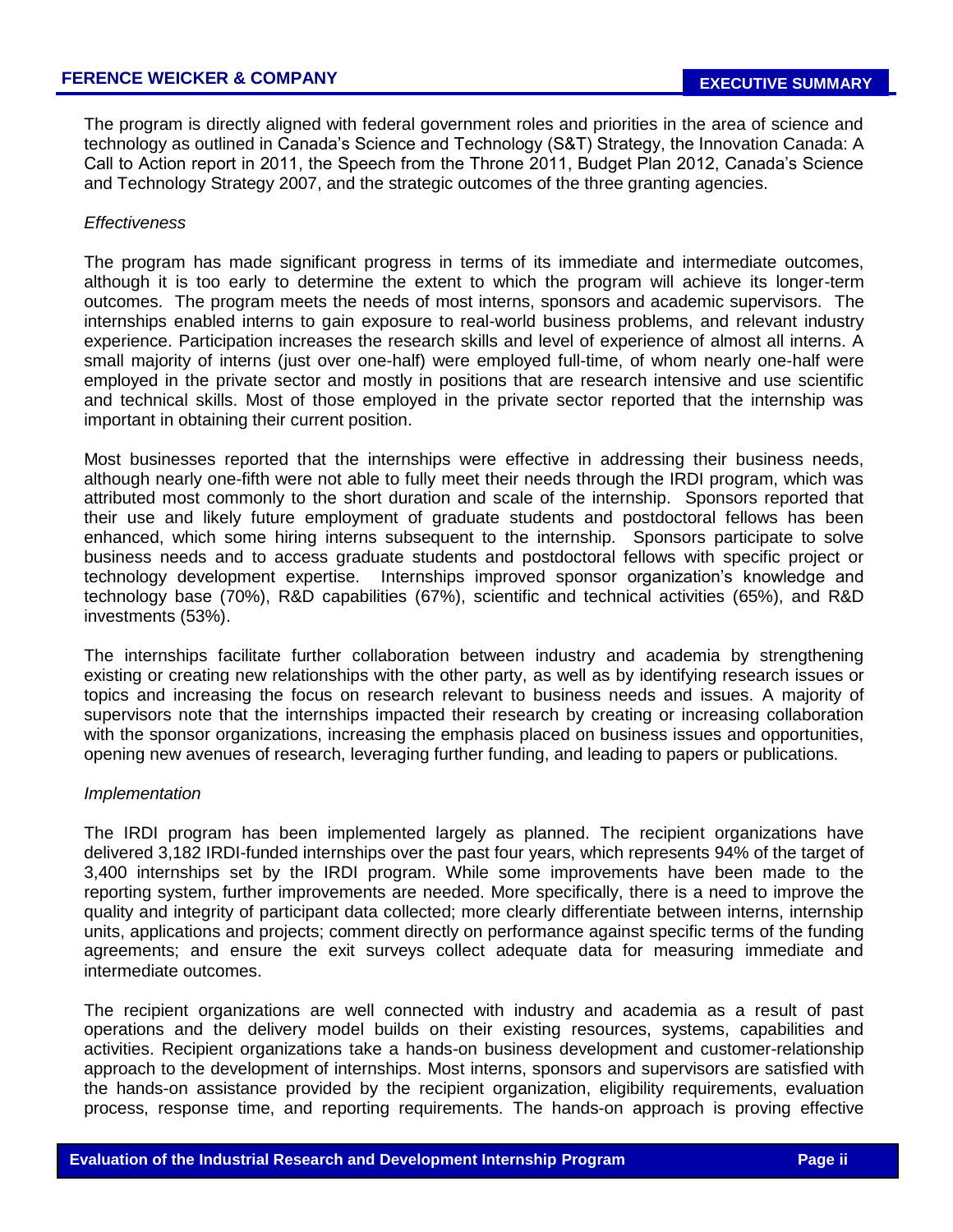although there is concern about the costs of delivery. The use of more than one recipient organization has only been in place for one fiscal year and more time is needed to determine whether the potential benefits of the model outweigh the possible disadvantages.

### *Efficiency and Economy*

While administrative costs of the recipient organizations are within the program's limit of 25% of the total amount of the IRDI grant, administration costs are high in comparison to those of other programs. The total administrative costs have averaged 26.6% of total program-related expenditures over the past four fiscal years including the operating expenditures incurred by the recipient organizations (23.0%) and the Networks of Centres of Excellence (NCE) Secretariat and NSERC (3.6%). The higher costs of administration relative to other programs reflect the key features of the program's delivery including the significant effort involved in generating internships as well as the large number of low dollar value internships, and the relative newness of the program. It is expected that administrative costs (but not necessarily the IRDI contribution towards those costs under the existing model) may be expected to decline somewhat over time as awareness increases, the program becomes more established (e.g., an increasing segment of supervisors and sponsor organizations participate on a regular basis) and there is greater use of the websites to facilitate proposal development and review. Within the scope of the evaluation, there is insufficient detailed cost data readily available on the delivery of internships to determine what level of operating expenditures would be reasonable in the future. It will be important for the IRDI program to improve the information currently collected on operating expenditures (e.g., differentiating operating costs from business development activities) to better understand the costs associated with delivery of the IRDI program by the recipient organizations, particularly as the Mitacs-Accelerate program undergoes significant expansion with the addition of funding from Industry Canada.

Overall, the IRDI program is a low risk program delivered by well-established and capable recipient organizations, targeting clearly-defined groups, and operating within a set of program guidelines that have been further defined over time. While the program has been effective in monitoring existing and emerging risks, further improvements are needed with respect to reporting on performance against the program guidelines. Two areas which need to be monitored on an on-going basis relate to the ability of the recipient organizations to achieve their targets and the impact of other sources of funding on their operations.

# **RECOMMENDATIONS**

**Recommendation #1: In the context of evolving programs, a forward looking review should be undertaken of the relative role of the IRDI program within the broader environment of funding for internships and other industrial placements.**

To date, overlap between the IRDI program and other industry placement-related programs is not significant. However, other federal or provincial sources of funding accessed by the Mitacs-Accelerate program can be used to fund follow-on internships, which raises the possibility of overlap between Mitacs-Accelerate and other programs even if there is no overlap between the IRDI program (where funding is normally limited to two internships) and other programs. Based on the results of the review, consideration should be given to making adjustments, where warranted, to ensure that IRDI is wellcoordinated with other sources of funding to the recipient organizations and complementary to other industrial placement programs.

The review should focus on clearly defining the role of IRDI funding relative to the other sources of funding. The review would benefit from the active participation of federal government sources of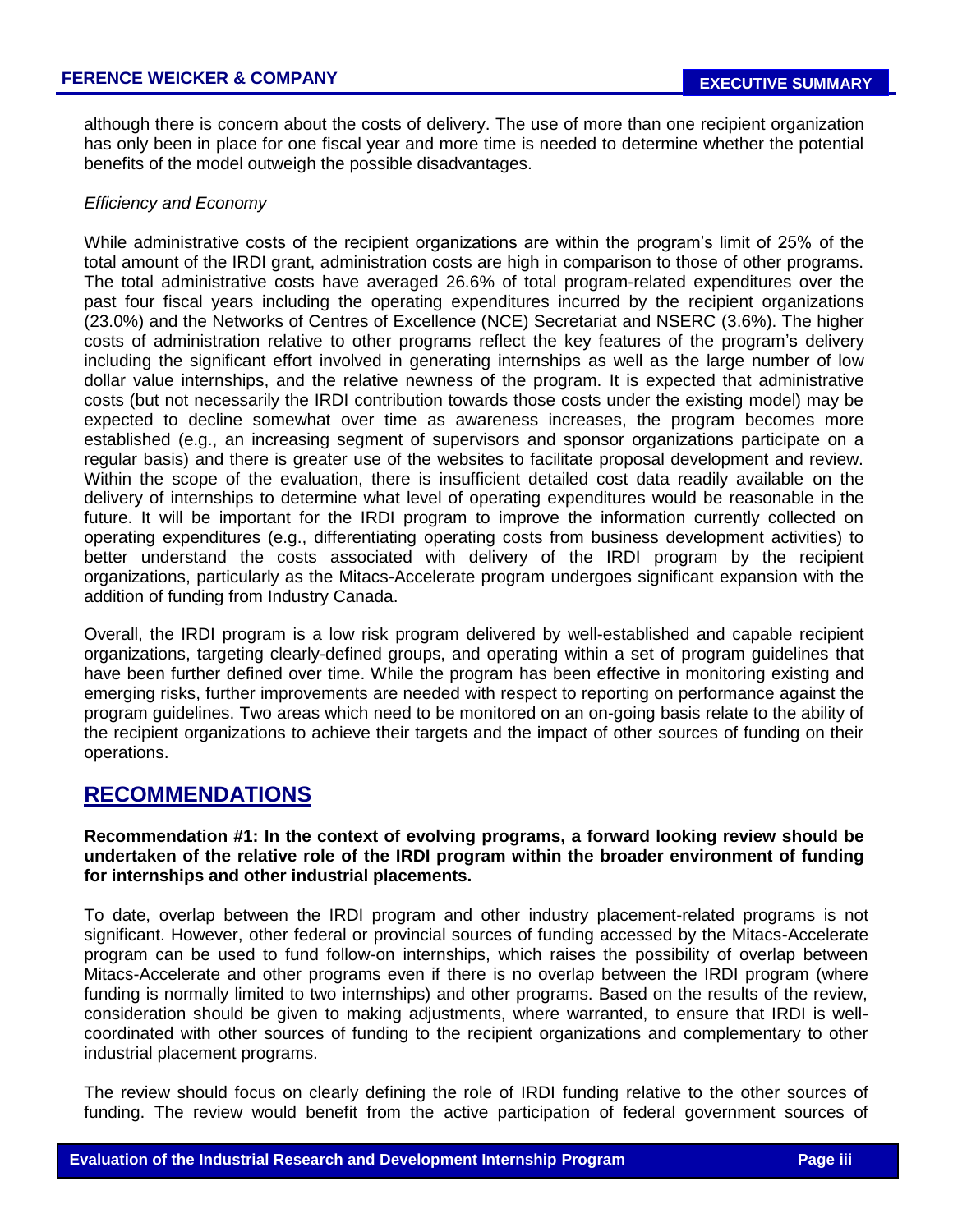funding for these internships but should, at minimum, seek input from those organizations. Any future agreements should more explicitly define the expected role of the IRDI funding. Annual reporting requirements should be structured to enable the NCE Secretariat to gain a clear understanding of how the IRDI funding was utilized and fits into the financial statements of the IRDI funded internship program.

**Recommendation #2: The program should continue to monitor the effectiveness and efficiency of using multiple recipient organizations and, prior to the next competition, determine whether to continue to allow multiple recipient organizations or restrict to a single recipient organization.**

The multi-deliverer organization model has only been in place for one fiscal year. More time is needed to determine whether the potential advantages of the model (i.e., increased program reach and opportunities to benchmark performance, compare different approaches, and share best practices and lessons learned) outweigh the possible disadvantages (confusion among stakeholders, greater difficulties in establishing a recognizable brand, overlap in program promotion, and increased overhead cost through diseconomies of smaller scale operations).

The assessment should compare the advantages and disadvantages of the current model. Based on the results, refinements could be made to the process for selecting and funding recipient organizations, the selection criteria, and the types of organizations and delivery models eligible to receive IRDI grants. Should the decision be made to continue to allow for multiple recipient organizations, a formal outreach strategy should be developed to increase the number of qualified applications received.

**Recommendation #3: The performance measurement strategy and reporting requirements should be revised to improve the usefulness, comprehensiveness and integrity of the information reported and ensure that the data reported annually by recipient organizations enables the NCE Secretariat to effectively monitor, assess and report on the results of the IRDI program and support future evaluations.** 

While some improvements have been made to the reporting system, further improvements are needed. There is a need to improve the accuracy, validity and comprehensiveness of participant data; more clearly differentiate between interns, internship units, applications and projects; comment directly on performance against specific terms of the funding agreements (e.g., the percent of interns who have never participated before, sponsors have not participated within the past two years, and interns who have participated in more than two internship units); and ensure the exit surveys collect adequate data for measuring immediate and intermediate outcomes.

The program should establish standards with respect to data capture, storage and reporting by recipient organizations to ensure clear differentiation between interns, internships, proposals and projects; facilitate improved reporting against specific terms of the funding agreements; improve the quality and integrity of participant data; improve the usefulness of the exit survey information; and better align the results with the information needs of future evaluations. The number, timing and content of the exit surveys should be defined clearly to ensure coordination across recipient organizations and alignment with the performance measurement strategy and future evaluations. When revising the performance measurement system and reporting requirements, consideration should be given to working with the recipient organizations and other sources of federal government funding for the internship programs to develop common data requirements, procedures and definitions for reporting.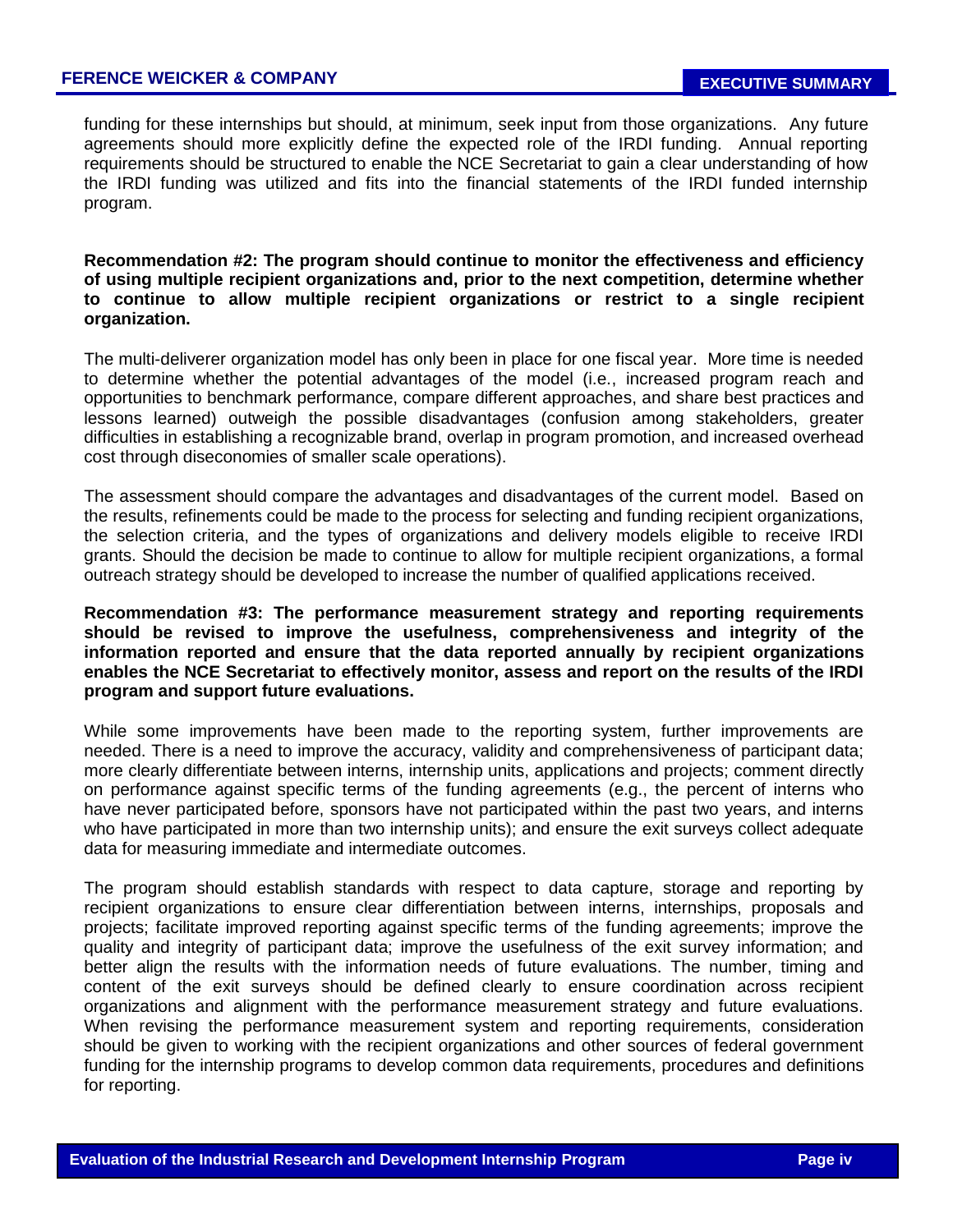## **Recommendation #4: The NCE Secretariat should work with the recipient organizations to develop a better understanding of the future costs associated with delivering the IRDI program and, where possible, identify opportunities to reduce these costs over time as a percent of total expenditures.**

The IRDI program, as currently designed, is an expensive program to administer. While there is a desire to reduce administrative costs, there is also the recognition that a unilateral reduction in the allowable costs may reduce administrative expenditures but also significantly reduce the level of internships and outcomes generated. Administrative costs (but not necessarily the IRDI contribution towards those costs under the existing model) may be expected to decline somewhat over time as awareness increases and the program becomes more established. The maximum rate that can be charged under the existing grant agreement is equal to 25% of total expenditures, which is higher than the administrative costs for the Mitacs-Accelerate program overall (which totalled 21% in 2011-12). The IRDI program needs to better understand the administrative costs incurred by recipient organizations to deliver internships in general, and specifically IRDI funded internships, and what level of administrative costs are reasonable to deliver industrial internships.

The IRDI program should work with the recipient organizations, possibly in association with the other federal government sources of funding for the internship programs, to review the existing cost structure and the role of the various sources of funding in supporting operating expenditures, conduct internal and external benchmarking, review the business development and administrative processes, identify possible best practices, and analyze opportunities to enhance program promotion and business development, streamline processes, promote cost savings and increased efficiencies. Based on this understanding, the program should define more clearly the role of the IRDI funding in supporting the operating expenditures of the recipient organizations and, in that context, assess the appropriateness of the current funding model for administrative expenses including the definition of eligible expenses and the funding formula.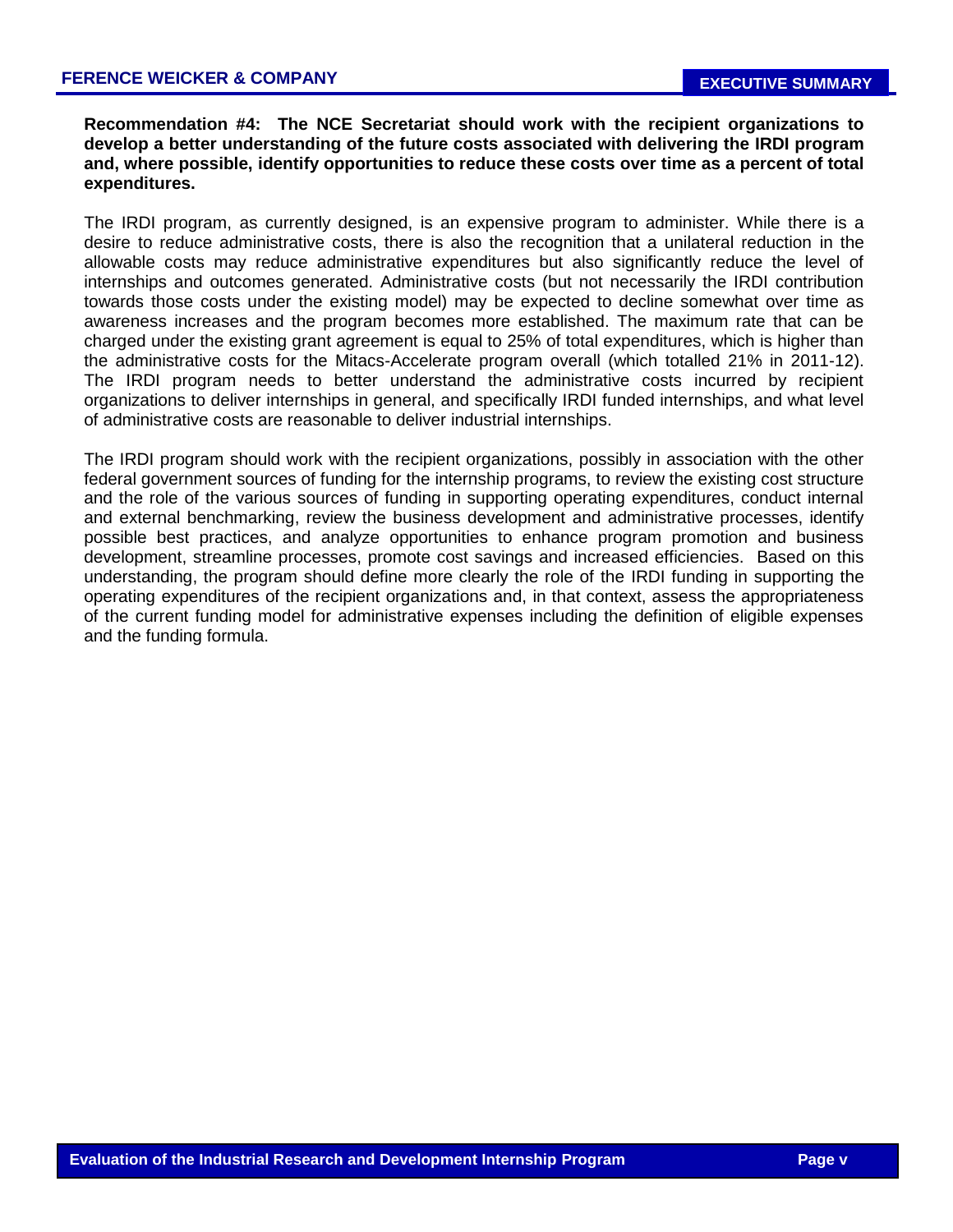# **I. INTRODUCTION**

# **A. THE INDUSTRIAL R&D INTERNSHIP PROGRAM**

### *Structure of the Program*

In support of the Government of Canada's Science and Technology Strategy, *Mobilizing Science and Technology to Canada's Advantage* (released on May 17, 2007), *Budget 2007* included funding for three new programs delivered by the NCE Secretariat to increase private sector investment in research, support the training of skilled researchers, and connect the resulting ideas and talent to industry. The Industrial R&D Internship (IRDI) program was one of these programs.

The IRDI program creates private sector internship opportunities for graduate students and postdoctoral fellows. During an internship, the intern receives a minimum stipend of \$10,000 for a placement term of four months to six months; the federal contribution (including the contributions from the IRDI program) cannot exceed 50% of the total eligible cost of the internship. The remainder of the stipend is paid through contributions from eligible private sector sponsor organizations and other nonfederal sources.

The internships are intended to benefit sponsor companies, interns, and faculty who serve as academic supervisors. Interns further develop their skills and gain relevant industry experience by working on real world business problems. Sponsor companies gain access to graduate interns, guided by an academic supervisor, who work on research and development projects designed to address the needs of the business. Academic supervisors gain new ways to connect with Canadian companies through the internships. Over the intermediate term, the program will lead to on-going collaborations between universities and private sector and create longer-term positions for science and technology graduates, enhancing their job opportunities and use by the private sector. The intended final outcome is a change in business culture and increases private sector science and technology activities and investment in R&D. The logic model for the IRDI program is provided in Appendix III.

The IRDI program is overseen by a tri‐agency Networks of Centres of Excellence (NCE) Steering Committee made up of the Presidents of the three granting agencies, the President of the Canada Foundation for Innovation (as an observer) and the Deputy Ministers of Industry Canada and Health Canada. The day-to-day administration of IRDI is provided by the NCE Secretariat, which reports directly to the NCE Steering Committee.

The program employs a third party delivery model; non-profit organizations are selected via a competitive process to receive grant funding to deliver the program. Each recipient organization reports annually to the NCE Secretariat on its performance and impact against the program criteria. To select the recipient organizations, the NCE Secretariat issued calls for proposals which were reviewed by a selection committee, established by the NCE Secretariat, composed of domestic and international experts. The committee evaluated applications against the program selection criteria and recommended proposals for approval. The tri‐agency NCE Steering Committee made the final decisions.

## *Delivery of the Program 2007-08 to 2011-12*

In February 2008, Mitacs (through its Accelerate program) was selected as the sole recipient organization of grant funding to deliver the IRDI program from 2007-08 to 2010-11. The IRDI funding facilitated expansion of Mitacs-Accelerate, which had already been operating with funding from the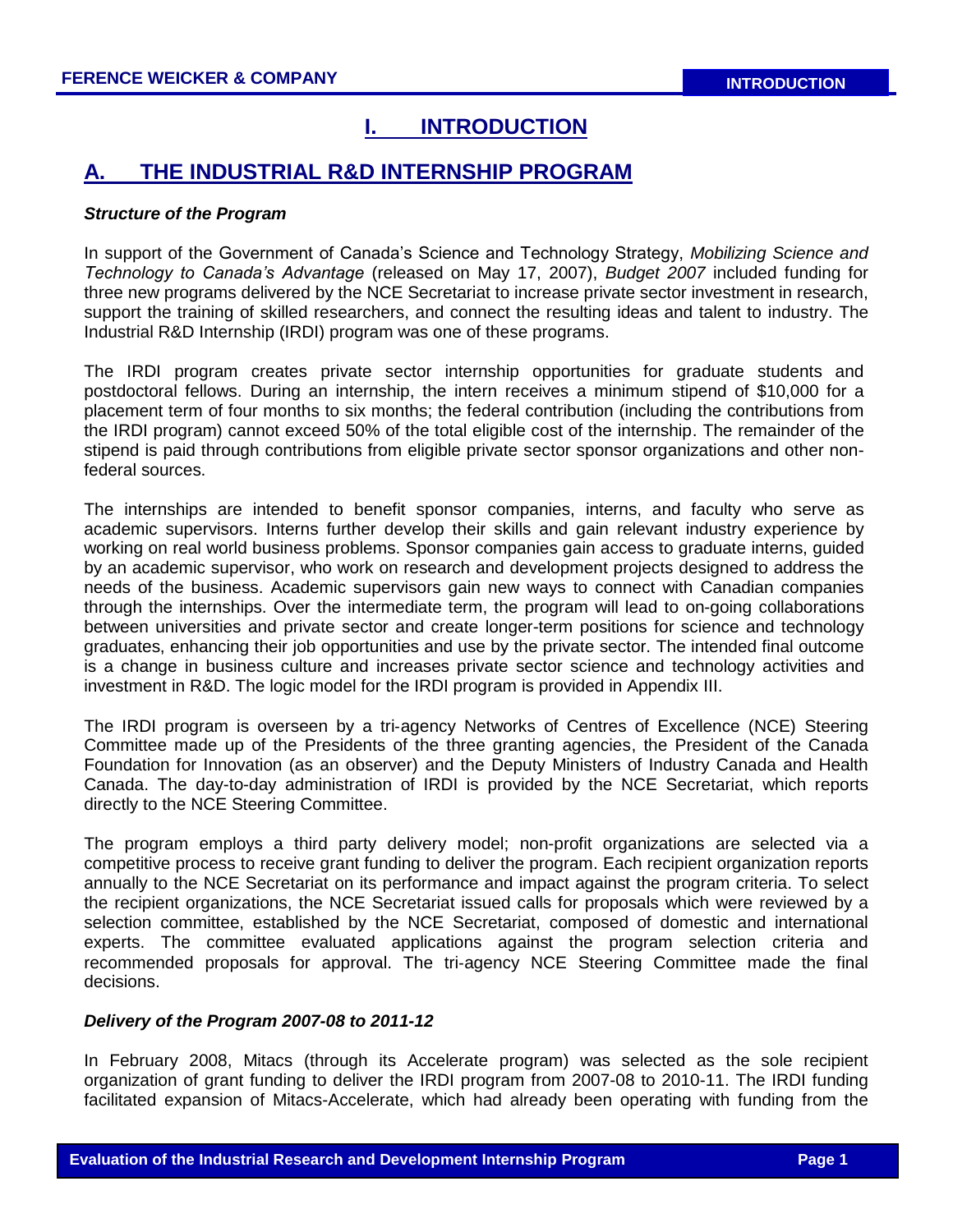federal government (i.e., Western Economic Diversification, the Atlantic Canada Opportunities Agency, and the National Research Council) and various provincial governments. In the second competition, launched in the fall of 2010, Mitacs-Accelerate and AUTO21 through its Connect Canada program were selected to deliver the program from fiscal year 2011-2012 to 2015-2016.

From 2007-08 to 2011-12 (the period on which this evaluation focuses), the federal government budget for the IRDI program totalled \$25.5 million, of which approximately \$23.9 million was granted to Mitacs, \$1 million was granted to Connect Canada, and slightly less than \$600,000 was budgeted by NSERC for operating expenditures (\$115,000 annually) and accommodation charges (\$4,875 per year). The budget figures do not include the costs of audits or evaluations.

The programs delivered by Mitacs-Accelerate and Connect Canada are similar in structure although there are differences in the size of contributions. Under Mitacs-Accelerate, the federal government and the sponsor organizations each contribute \$7,500 per internship which provides \$10,000 for the stipend and \$5,000 in funding which can be used to augment the stipend, purchase related equipment or supplies, provide training, or pay for the travel of the intern or the academic supervisor. Under Connect Canada, the federal government and the sponsor organizations each contribute \$5,000 which covers the cost of the stipend. As such, the level of contribution from the government per internship is higher under the Mitacs model but so too is the contribution of the sponsor organization.

According to annual reports submitted by the recipient organizations, 3,182 internships were delivered (of which 3,165 were delivered by Mitacs-Accelerate from 2008-09 to 2011-12 and 17 internships were delivered through Connect Canada in its first year of operation in 2011-12) involving 2,343 interns (an average of 1.4 internships per intern). The annual reports do not indicate how many interns participated in more than one year (and therefore are counted more than once in the total of 2,343).

A second source of data on the number and characteristics of internships delivered during the first four years of operations is administrative data provided by Mitacs for the purposes of the evaluation. As indicated in the table below, the number of internships contained in the administrative dataset received for the evaluation is less than the numbers reported by the recipient organizations in their annual reports to the NCE Secretariat for three reasons.

- First, the dataset does not cover the full four year period (the latest internship start date included in the dataset is November 1, 2011) and does not include data from Connect Canada.
- Second, the annual data reported by Mitacs includes internships that were approved as of the fiscal year-end (March) and had started before July of the next fiscal year (i.e., before the annual reports are submitted) while the administrative counts include only projects with a start date during the fiscal year.
- Third, Mitacs reports on internship units such that an intern could complete two internship units (e.g., two four month periods) under the same project title with the same sponsor and supervisor, either consecutively or with a break in between. In some situations, as part of the process of cleaning the dataset and constructing the sample frame, multiple internship units were grouped together in the administrative data under the same project and counted as fewer internship units.

For the first three years, the administrative total (2,044 internships new internships started) is only about 8% less than what was reported by Mitacs in the annual reports (2,222 internships reported) which suggests that the difference is attributable mostly to timing (i.e., including internships which were approved in the fiscal year but started in first three months following the year-end). The aggregate number of interns is about 15% less than the total reported by Mitacs over the first three years, largely because of some interns participating in more than one fiscal year.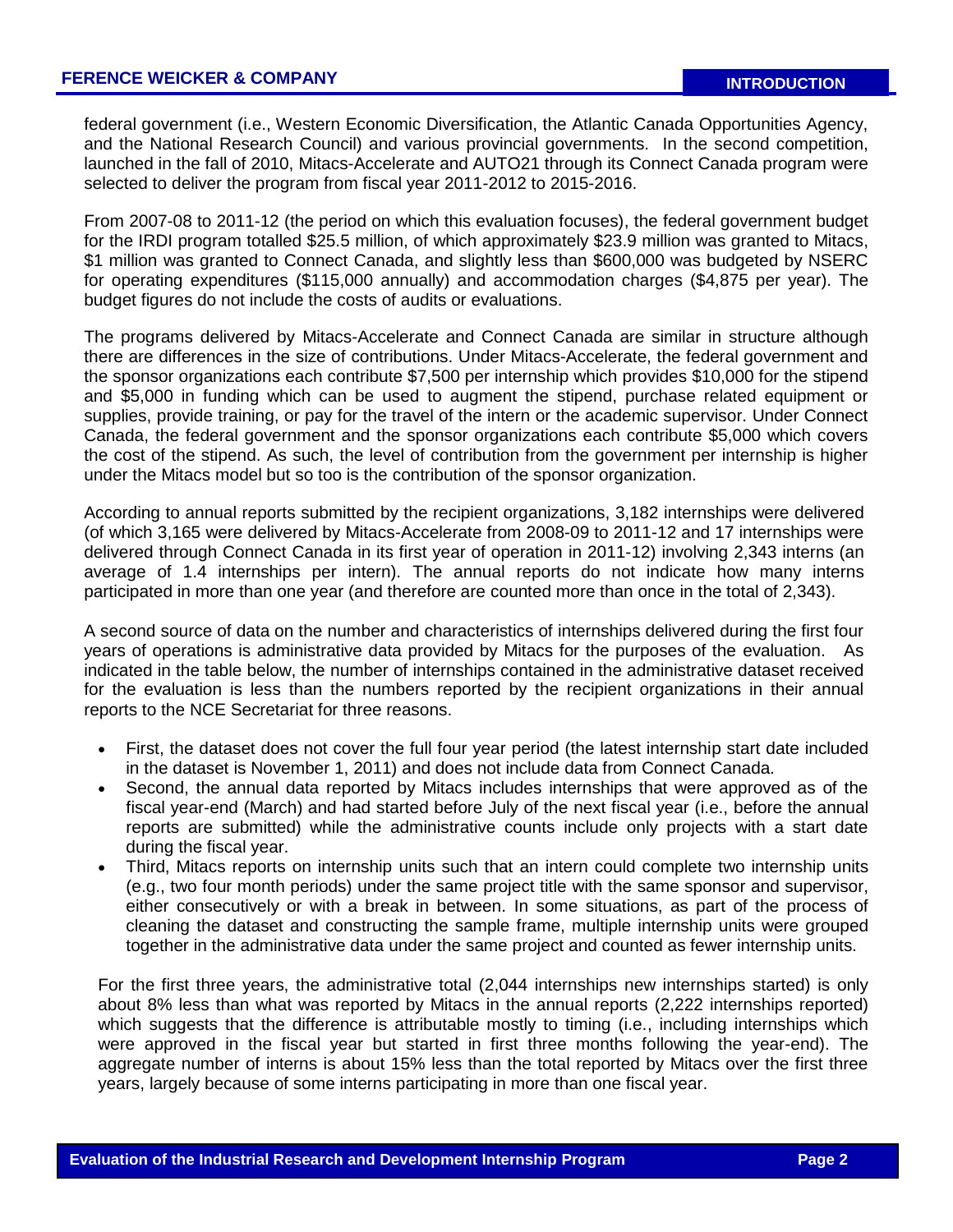## **New Interns and Internships by Fiscal Year According to the Administrative Data As Compared to Interns and Internships Reported by the Recipient Agencies**

|             |                                                                     | Administrative Data <sup>1</sup>                   |                                                    | <b>Reported Data</b>                           |                                                    |
|-------------|---------------------------------------------------------------------|----------------------------------------------------|----------------------------------------------------|------------------------------------------------|----------------------------------------------------|
|             | <b>New Interns</b><br><b>Participating for</b><br><b>First Time</b> | <b>New</b><br><b>Internships</b><br><b>Started</b> | Avg. Duration of<br><b>Internships</b><br>(Months) | <b>Number</b><br>of Interns<br><b>Reported</b> | Number of<br><b>Internships</b><br><b>Reported</b> |
| 2008/09     | 247                                                                 | 293                                                | 4.6                                                | 310                                            | 447                                                |
| 2009/10     | 472                                                                 | 677                                                | 5.2                                                | 556                                            | 801                                                |
| 2010/11     | 647                                                                 | 1.074                                              | 5.5                                                | 727                                            | 974                                                |
| $2011/12^2$ | 58                                                                  | 133                                                | 6.6                                                | 750                                            | 960                                                |
| Total       | 1,431                                                               | 2,177                                              | 5.4                                                | 2,343                                          | 3,182                                              |

Source: Analysis of administrative data provided by Mitacs; Data reported in annual reports by the recipient organizations

The administrative data and survey results indicate that interns come from a range of participating universities and disciplines, of which engineering is the most common. Sponsors are drawn from a range of economic sectors and are most commonly located in Ontario or British Columbia. Two-thirds of sponsors reported having an R&D department, most commonly with four or fewer employees.

|                                                     | <b>Characteristics of Internships, Interns and Sponsors</b>                                  |                                                                                                                    |                                                                                   |  |  |  |  |  |  |
|-----------------------------------------------------|----------------------------------------------------------------------------------------------|--------------------------------------------------------------------------------------------------------------------|-----------------------------------------------------------------------------------|--|--|--|--|--|--|
|                                                     | Based on the Administrative Data (n=1,431)                                                   |                                                                                                                    |                                                                                   |  |  |  |  |  |  |
| <b>Disciplines of the</b><br><b>Intern</b>          | Engineering (33%)<br>Computer science (10%)<br>Life sciences (10%)                           | Social sciences/arts &<br>$\bullet$<br>humanities (7%)<br>Business (6%)                                            | Mathematical sciences (5%)<br>Earth sciences (5%)<br>Physical sciences (4%)       |  |  |  |  |  |  |
| <b>Education Level</b>                              | PhD (33%)<br>$\bullet$                                                                       | Post-doc (15%)<br>$\bullet$                                                                                        | Masters (52%)<br>$\bullet$                                                        |  |  |  |  |  |  |
| Participating<br><b>Universities</b>                | University of British Columbia<br>(12%)<br>Simon Fraser University (10%)                     | University of Toronto (9%)<br>$\bullet$<br>University of Waterloo (5%)<br>University of Victoria (4%)<br>$\bullet$ | University of Western<br>Ontario (4%)<br>University of Manitoba (4%)<br>$\bullet$ |  |  |  |  |  |  |
| <b>Region</b>                                       | • Ontario (38%)                                                                              | British Columbia (28%)<br>$\bullet$                                                                                | • Quebec $(18%)$                                                                  |  |  |  |  |  |  |
| Based on the Survey Data (n=353)                    |                                                                                              |                                                                                                                    |                                                                                   |  |  |  |  |  |  |
| <b>Sponsor Sector</b>                               | Professional, scientific and<br>$\bullet$<br>technical services (24%)<br>Manufacturing (14%) | Mining, oil and gas (10%)<br>$\bullet$<br>Finance and insurance (8%)<br>Health care and social<br>assistance (8%)  | Utilities (7%)<br>Information and cultural<br>industries (6%)                     |  |  |  |  |  |  |
| People<br><b>Employed by the</b><br><b>Sponsor</b>  | • 0 to 4 $(13%)$<br>5 to 19 (20%)<br>$\bullet$<br>• 20 to 49 $(11\%)$                        | 50 to 99 (5%)<br>$\bullet$<br>100 to 299 (6%)<br>300 to 499 (3%)                                                   | 500 and higher (25%)<br>Do not know/no answer<br>(17%)                            |  |  |  |  |  |  |
| Involvement of                                      | 66% of sponsors have an R&D department. The reported number of staff in the department is:   |                                                                                                                    |                                                                                   |  |  |  |  |  |  |
| <b>Sponsor</b><br>Organizations in<br>R&D           | 0 to 4 $(37%)$<br>5 to 19 (19%)<br>20 to 49 (6%)                                             | 50 to 99 (3%)<br>100 to 299 (4%)<br>300 and higher (1%)                                                            | 500 and higher (3%)<br>Do not know/no answer<br>(26%)                             |  |  |  |  |  |  |
| Percentage of<br><b>Revenues</b><br>invested in R&D | The median percentage was 20%.                                                               |                                                                                                                    |                                                                                   |  |  |  |  |  |  |
|                                                     | Less than $5\%$ (6%)<br>5% to 14% (8%)<br>15% to 24% (5%)                                    | 25% to 34% (3%)<br>35% to 54% (5%)<br>$\bullet$                                                                    | • $55\%$ and over $(10\%)$<br>Do not know/no answer<br>(63%)                      |  |  |  |  |  |  |
|                                                     | Source: Administrative data and survey results                                               |                                                                                                                    |                                                                                   |  |  |  |  |  |  |

#### **Characteristics of the Participating Interns, Sponsors and Supervisors**

Source: Administrative data and survey results

 $\overline{a}$ 

<sup>1</sup> The administrative data does include start dates for internships involving 7 of the 1,431 interns

<sup>2</sup> The latest start date for internships in the administrative data provided by Mitacs was November 1, 2011.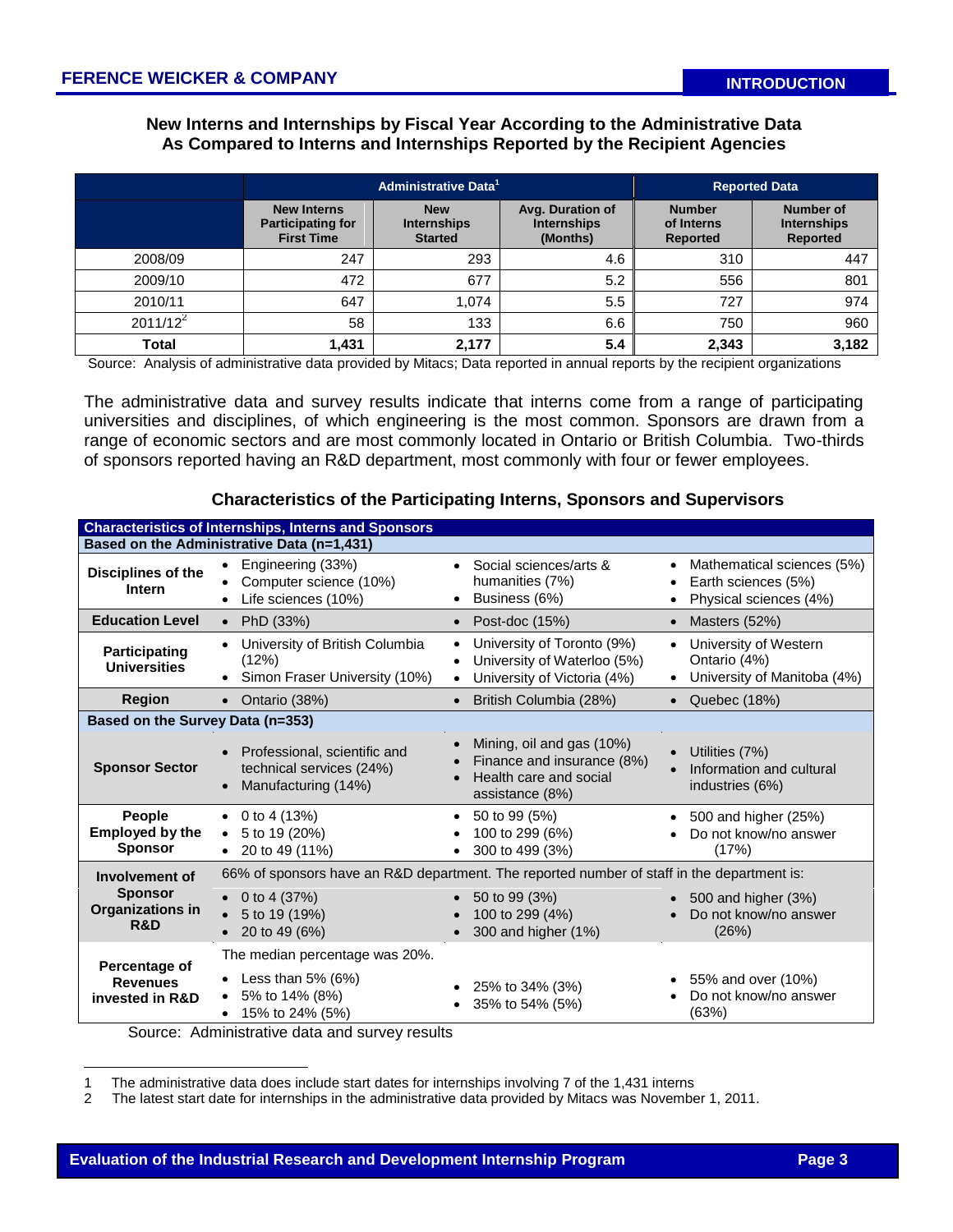For each internship, the administrative file includes data on the total value, stipend, and contribution provided by the sponsor and IRDI. Stipends commonly vary from the minimum of \$10,000 to \$15,000. The average value of the internships is \$14,463 of which \$11,499 (80%) is the stipend. Other expenses, which may include travel, training or the purchase of equipment or supplies, were calculated by deducting the stipend from the total internship value. The sponsor and IRDI are the major sources of funding. According to Mitacs, the other sources of funding are the provincial governments.

| Years     | <b>Data</b><br><b>Available</b> |                | <b>Uses of Funding</b> |          | <b>Sources of Funding</b> |             |                |  |
|-----------|---------------------------------|----------------|------------------------|----------|---------------------------|-------------|----------------|--|
|           |                                 | <b>Stipend</b> | Other                  | Total    | <b>Sponsor</b>            | <b>IRDI</b> | Other          |  |
|           |                                 | <b>Amount</b>  | <b>Expenses</b>        | Value    | <b>Contribution</b>       | Amount      | <b>Sources</b> |  |
| 2008/2009 | 347                             | \$11,396       | \$3.556                | \$14,952 | \$7.220                   | \$5.675     | \$2,057        |  |
| 2009/2010 | 782                             | \$11,564       | \$3.044                | \$14,608 | \$6.456                   | \$5.776     | \$2,376        |  |
| 2010/2011 | 976                             | \$11.443       | \$2,707                | \$14,150 | \$5.995                   | \$5.796     | \$2,359        |  |
| 2011/2012 | 63                              | \$12,109       | \$2,706                | \$14,815 | \$6,091                   | \$6,054     | \$2,669        |  |
| Total     | 2168                            | \$11,499       | \$2,964                | \$14,463 | \$6,360                   | \$5,777     | \$2,326        |  |

### **Average Costs and Sources of Funding Per Internship**

Source: Analysis of administrative data provided by Mitacs

# **B. FOCUS OF THE EVALUATION**

This summative evaluation focuses on the continued need for the IRDI program; the extent to which the program has been implemented as planned; the extent to which it has achieved the expected outcomes; and the efficiency and economy of the program in the context of alternate delivery models. This is the first evaluation of the program and covers activities implemented from 2007-08 to 2011-12. The evaluation issues and questions are listed in Appendix II.

# **C. METHOD OF STUDY**

The evaluation utilizes various lines of evidence including:

- Review of program documents, annual reports prepared by the recipient organizations, funding agreements, Reports on Plans and Priorities, Department Performance Reports, Speeches from the Throne, and financial budgets and reports.
- Literature review focused on the need to boost innovation and R&D in Canada, similar programs in Canada, and effectiveness of internships in the transfer of knowledge.
- Review of administrative data on program costs as well as the characteristics of internships, interns, sponsors and academic supervisors participating in the program.
- Interviews with 52 key informants including senior management from the NCE Secretariat; representatives of NSERC, Canadian Institutes of Health Research, Social Sciences and Humanities Research Council, and Industry Canada; senior management, business development officers, Board members, and review committees and consortium members associated with the recipient organizations; members of the selection committee which reviewed applications from prospective recipient organizations in 2008 and 2010 as well as organizations that applied unsuccessfully to become a recipient organization. The sample was designed to obtain input from a wide of key informants, with a particular emphasis on recipient organization members to collect information on the implementation of the program (i.e., delivery models and operations).
- Surveys of 536 interns, 353 sponsors, and 411 supervisors who participated in internships starting between May 1, 2008 and November 1, 2011. The samples were drawn entirely from internships delivered through Mitacs-Accelerate given that AUTO 21's Connect Canada only began operations in 2011-12. Administered over a seven week period, from August 1 to September 21,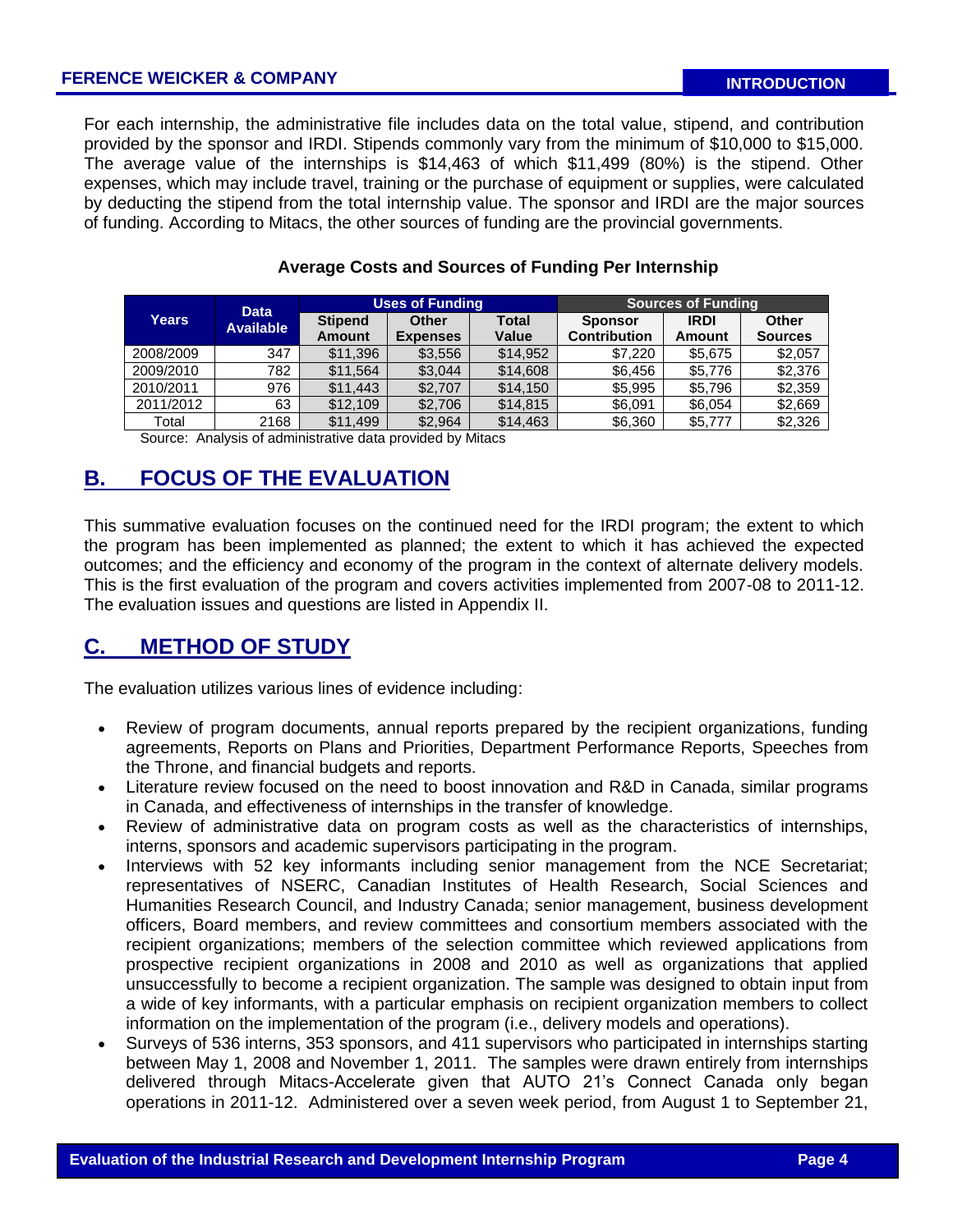2012, the response rate to the survey, as a percent of the representatives reached, ranges from 40% to 53% for interns, 38% to 46% for sponsors, and 47% to 51% for supervisors<sup>3</sup>.

- Survey of 20 prospective interns and sponsors who applied to the program but were not approved, or were approved did not proceed with the internship. Of the 53 potential respondents, 20 (7 sponsors and 13 interns) completed the survey, yielding a 38% response rate.
- Case studies of seven internships. To be selected as a case study, the intern, sponsor and academic supervisor must each have completed the survey and agreed to participate. Each case study involved interviews with the intern and sponsor as well as the supervisor (if available) as well as review of the project proposal, exit surveys of the participants, and any final reports.

Strengths of the evaluation include the use of multiple lines of evidence to address each evaluation question, high response rates, and the large numbers of respondents representing the wide range of participants and other representatives associated with the program. Two possible limitations, which are considered in the analysis and interpretation of the results, are the potential for respondent bias and non-response errors amongst both participants and key informants. Some key informants (particularly those associated with the recipient organizations) as well as the interns, supervisors, and sponsor organizations are direct beneficiaries of the program who have a vested interest. Consequently, the findings may be biased towards more favourable program outcomes. To reduce the effect of biases and validate the survey results, the answers of respondent groups were cross-checked with those of other groups for consistency and validation and, wherever possible, the findings from surveys and key informant interviews were triangulated and validated with the results of the document and file review as well as the case studies. Recognizing that most key informants are associated with the recipient organizations, the key informant interview results are generally presented by respondent group.

Factors that contributed to the potential for non-response errors among program participants included issues associated with the Mitacs database (i.e., completeness, consistency, accuracy and currency of data provided by Mitacs); the timing of the surveys (during August and September when the target groups are more likely to take vacation); the length of time since the internships were completed (up to four years ago which impacts the currency of the contact information and the willingness or ability of participants to respond); and survey fatigue. To mitigate the potential effects, a census approach was used under which all potential respondents were invited to participate, the NSERC Evaluation Division conducted web searches and phone follow-ups for potential respondents with missing or incorrect contact information, three to four e-mail reminders and five rounds of follow-up phone calls were made to interns and sponsor organizations, and the deadline for the surveys was extended into September. The characteristics of participants were compared with those in the sampling frame to ensure consistency based on the data currently available. As the characteristics were similar, no weighting has been applied in presenting the findings.

# **D. STRUCTURE OF THE REPORT**

l

This evaluation report is divided into three chapters. Chapter II summarizes the major findings summarized by evaluation issue and Chapter III presents the major conclusions and recommendations.

<sup>3</sup> The minimum response rate is calculated by dividing the number of respondents by the total population less the number known not to have been contacted (i.e. the email bounced and there was no valid phone number). The maximum response rate is calculated by dividing the number of respondents by the total population less the number who did not view the survey (i.e. click on the link in the email to visit the website) and could not be contacted by telephone (i.e. wrong number, no longer working there or residing there, number not in service, or no phone number provided in the database).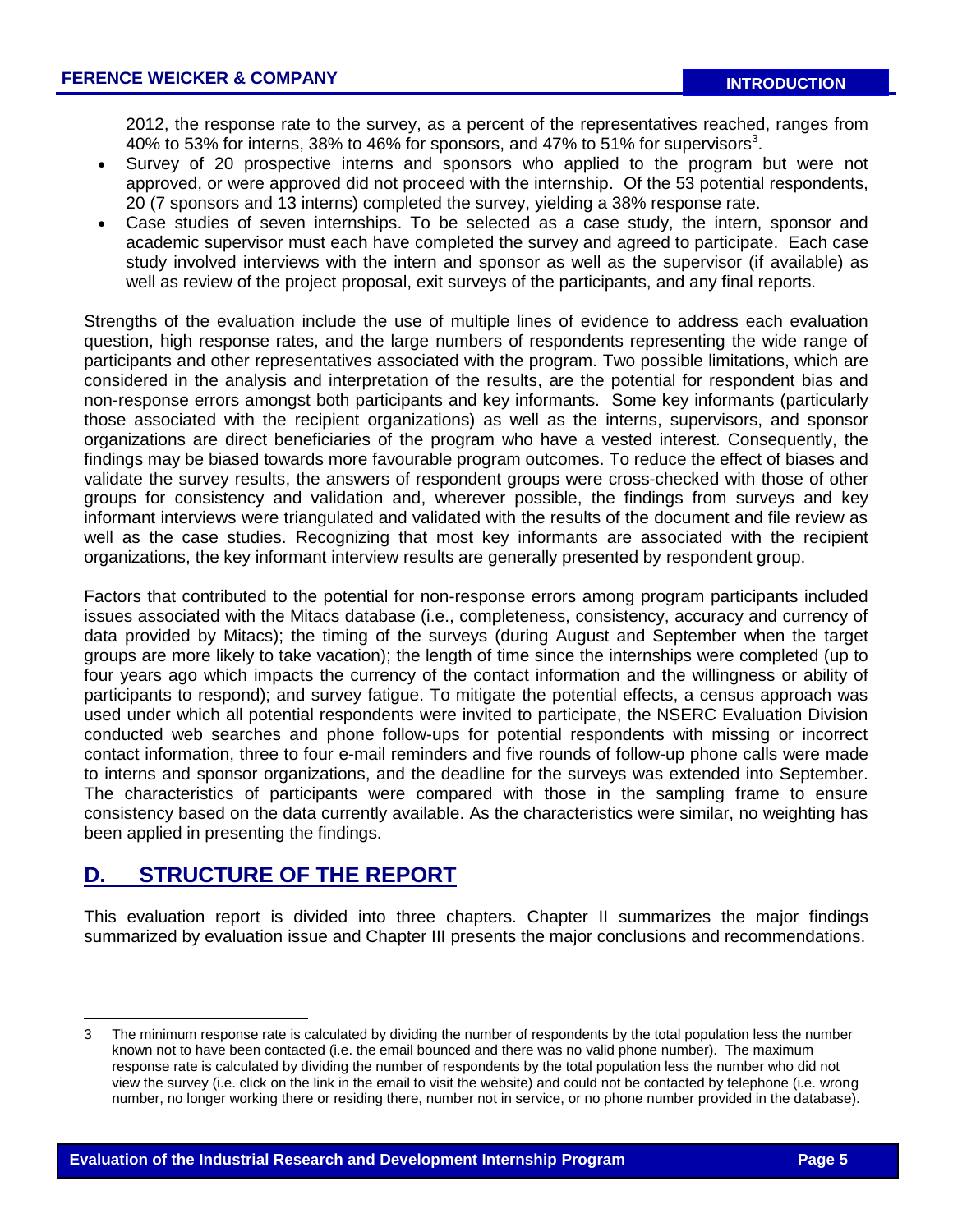# **II. MAJOR FINDINGS**

This chapter summarizes the major findings drawn from the various lines of evidence regarding the relevance, effectiveness, design and delivery, and efficiency and economy of the IRDI program.

# **A. RELEVANCE**

*Evaluation questions related to relevance focus on whether there is a continued need to fund industrial R&D internships for graduate students and postdoctoral fellows (and what niche the program fills within that context), whether there is a necessary role for the federal government in providing the program, and the extent to which the program is aligned with federal government priorities in the area of science and technology. The results of the evaluation demonstrate that:*

- *There is a continued need for programming given that Canada lags behind other developed nations in business expenditures on R&D activities, innovation, commercialization and productivity and there is continuing demand for IRDI internships.*
- *The program fills a niche, relative to other similar programs in Canada, particularly with respect to the focus on short-term (four to six month) placements. While the potential for overlap with other programs increases with the length of the internship, some participants noted that the short duration is a disadvantage to the extent that an intern may not be able to complete the research project that he or she started.*
- *The program is directly aligned with federal government roles and priorities in the area of science and technology, as outlined in Canada's Science and Technology (S&T) Strategy, the Innovation Canada: A Call to Action report in 2011, the Speech from the Throne 2011, Budget Plan 2012, and the strategic outcomes of the three granting agencies.*

## *Continued Need for the Program*

Canada lags behind other developed nations in business investment in R&D and commercialization of R&D products. At 1% of Gross Domestic Product (GDP), Canada's business expenditure on R&D is well below the OECD average of 1.6% (Industry Canada, 2011, pg. 2-6) despite very favourable targeted tax measures and substantial public investments in primary research (Department of Finance, 2006, paragraph 3). According to the Conference Board of Canada's publication *How Canada Performs: A Report Card on Canada 2009* (2010, pg. 6), Canada ranks 14<sup>th</sup> among the 17 Organisations for Economic Co-operation and Development (OECD) countries in terms of innovation.

There is empirical evidence that R&D performed by business, rather than by universities and governments, contributes most directly to productivity growth (Council of Canadian Academies, 2009, pg. 8). Low levels of business investment in R&D and innovation are reflected in lower levels of business productivity, which is significant given that increases in labour productivity are the largest contributor to improved standards of living (Boothe P. & Roy R., 2008, pg. 4). When compared to other developed countries, Canada ranks 17<sup>th</sup> among 20 OECD countries, and  $6<sup>th</sup>$  among G7 countries in terms of productivity increases over the last 30 years (Boothe P. & Roy R., 2008, pg. 5). In 2007, the level of business sector labour productivity in Canada was only 75% of the level in the United States (Boothe P. & Roy R., 2008, pg.5).

Low levels of business spending on R&D activities in Canada are, in part, attributable to the resourcebased nature of the economy and the prevalence of foreign-controlled companies in Canada.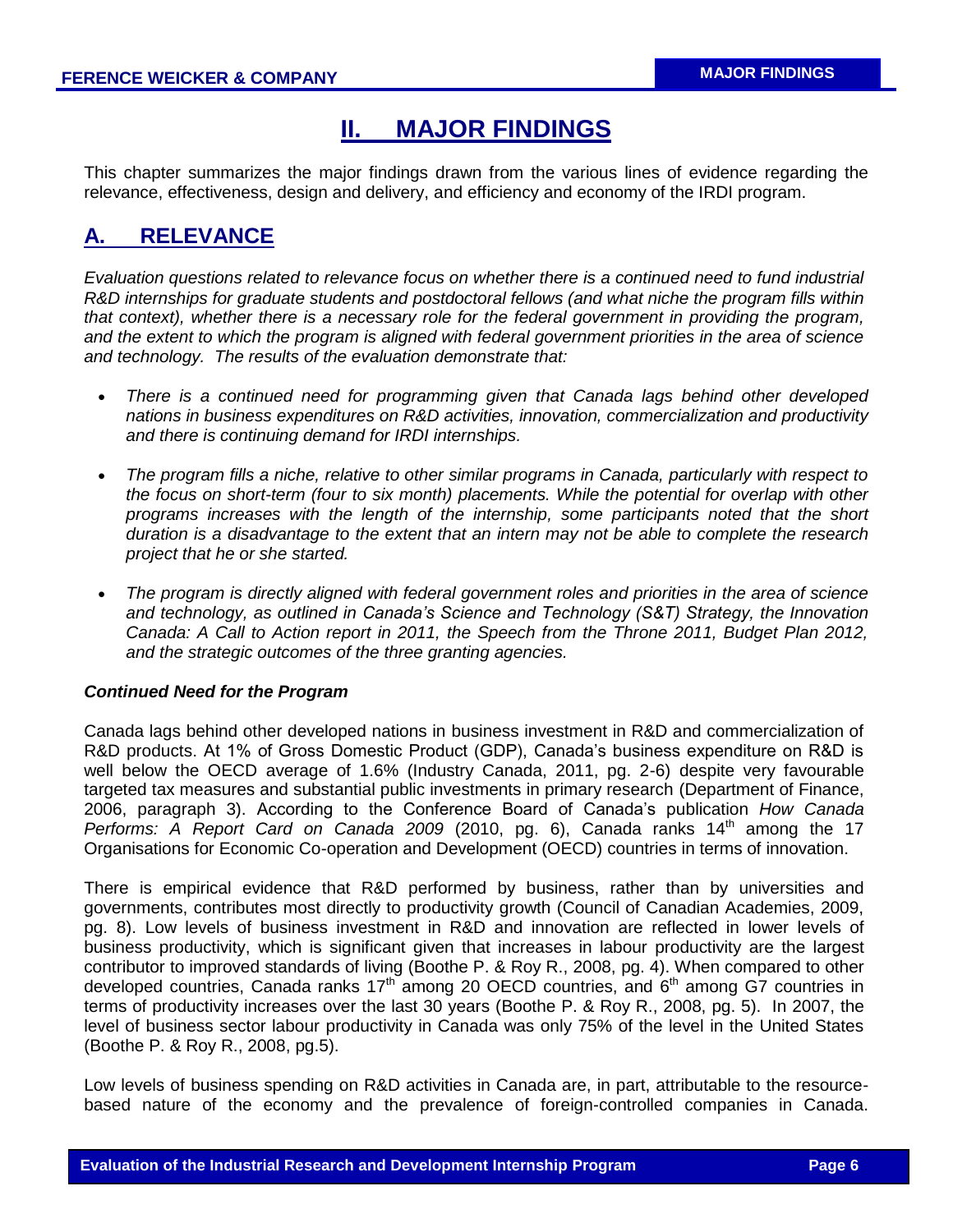However, the low levels are primarily a function of limited access to resources, low levels of collaboration between businesses and universities, limited access to talented and educated people, and the lower commitment of Canadian businesses to innovation-based strategies relative to their counterparts in the US and many other economically-advanced countries (Council of Canadian Academies, 2009). Collaboration between business and universities (which perform the majority of basic and, to some extent applied research) is narrowly-based (Industry Canada, 2011, pg. 2-12). Canada ranks near the bottom of OECD countries in the proportion of businesses collaborating with universities for R&D, and Canadian innovative firms are significantly less likely to consider universities and federal and provincial labs as an important source of information (Science, Technology and Innovation Council, 2008, Section 4. Digest of Key Indicators, para. 43). The 2008-2009 Global Competitiveness Report published by the World Economic Forum identified low levels of collaboration between universities and industry as a competitive disadvantage for Canada (Klaus and Porter, 2009, pg. 129). Canada also lags behind in preparing doctoral graduates and science and engineering (S&E) specialists who could help to boost innovation. In 2005, Canada placed 21st among OECD countries in the percent of new degrees awarded in science and engineering (Science, Technology and Innovation Council, 2008, Section 4. Digest of Key Indicators, para. 21). The IRDI program is designed to address these constraints to business spending on R&D by facilitating collaboration and linkages between academia and industry, supporting skills development, strengthening the commitment of business to innovation-based strategies, and increasing access to funding.

There is continuing demand for IRDI internships among interns, sponsor organizations and academic supervisors. Most sponsors (86%) would be interested in sponsoring another IRDI intern, while only 3% indicated that they would not be interested. More than half (58%) of sponsor organizations that participated in 2011-12 were returning sponsors that had participated in the previous two years. Ninety percent of academic supervisors indicated interest in supervising another IRDI intern in the future (only 4% indicated that they would not be). In fact, one-quarter (27%) of the supervisors indicated that they had served as an academic supervisor for another IRDI funded internship(s) delivered through Mitacs-Accelerate subsequent to the internships which were the focus of the survey. Among unfunded applicants, 60% of unfunded interns and 86% of sponsors indicated interest in participating in the program in the future.

## *Program Niche*

There are other programs in Canada that involve internships, scholarships, fellowships or other placements in the private sector. One-fifth of interns and over one-half of sponsors and supervisors have participated in another program. The characteristic of programs similar to the IRDI program are outlined in Appendix IV. Participants most commonly identified the advantages of IRDI funded Mitacs-Accelerate program to be the higher value of the financial assistance; the support provided for interns and sponsor organizations (e.g., matchmaking); and a user-friendly application and approval process which facilitates participation. The disadvantage most commonly identified was the short duration of the internships, which does not allow some interns to complete the research projects that they had started.

While some of these other programs share certain objectives and design features with the IRDI program, they tend to be defined more narrowly in terms of target participants, regions and sectors, and involve longer placements (e.g., of 12 months or longer) and fewer program participants per year. The level of duplication or overlap between IRDI and other programs (such as other NSERC supported programs) is not significant, in large part because the focus of the IRDI program is on shorter-term four to six month placements. The potential for overlap with other programs increases as the duration of the IRDI funded internships increases; duration is a function of the length of the internships (four to six months) and the number of internships per intern. Mitacs-Accelerate receives significant funding from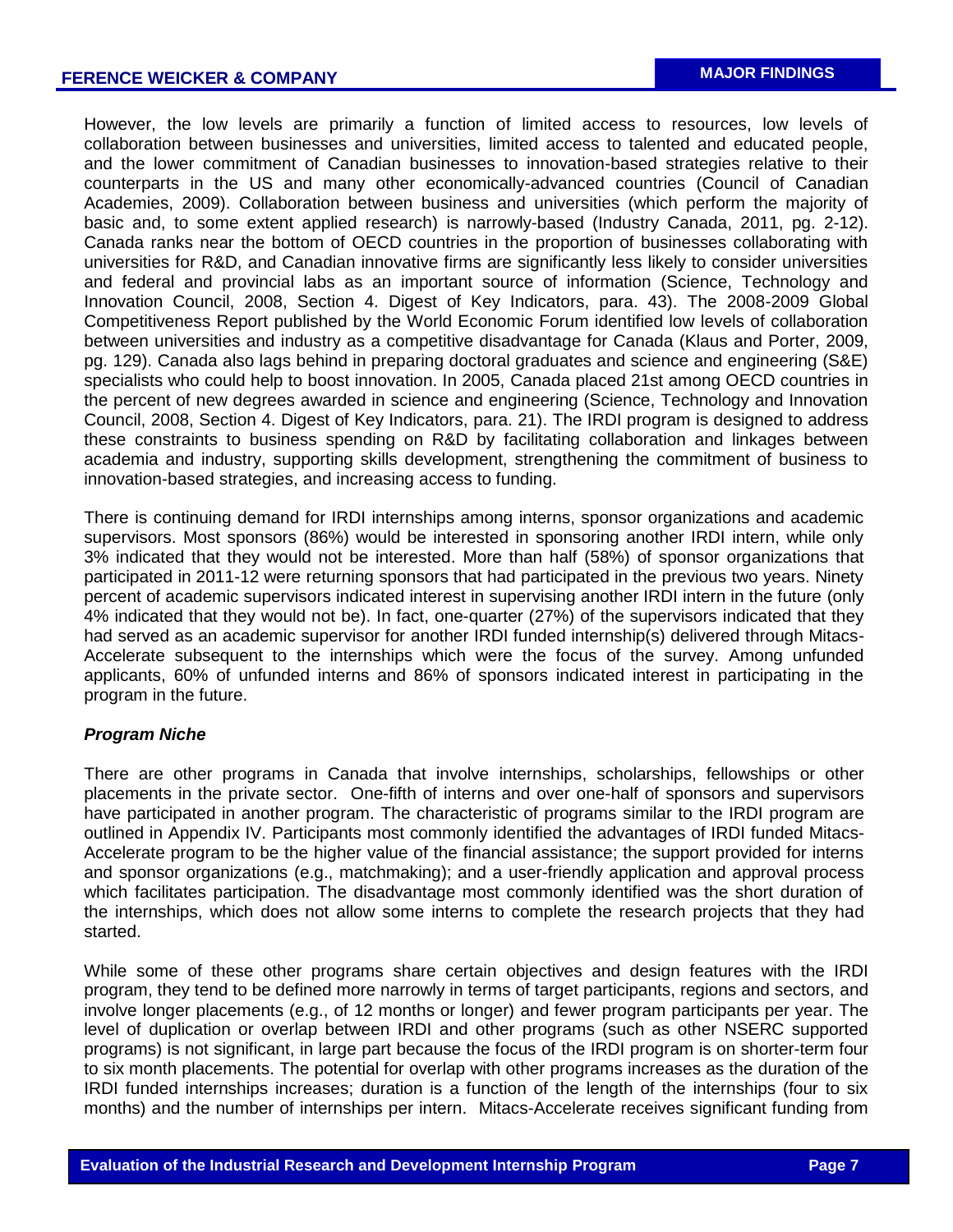other federal and provincial government sources which could be used to fund follow-on internships, thereby creating the potential for overlap between Mitacs-Accelerate and other programs even if there is no overlap between the IRDI program (where funding is normally limited to two internships) and other programs.

### *Alignment With Federal Government Roles and Responsibilities*

The objectives of the IRDI program are consistent with the roles and responsibilities of the federal government, particularly those outlined in *Canada's S&T Strategy 2007*. The S&T Strategy indicates that the federal government has a responsibility to support skills development and education through activities such as by providing access to internships, scholarships grants and student loans. In particular, the report states that *"…the federal government can create additional opportunities for skilled graduates by linking them with businesses that can make use of their talents. The government can do so by supporting internship programs that expose students to research opportunities and careers in the private sector. These programs also stimulate business interest in S&T by demonstrating the benefits from hiring highly qualified people"* (pg.77)*.*

*The Jenkins Report* (2011) recognizes the development of talent and skilled labour as well as partnerships between universities, businesses and governments as important contributors to innovation and productivity. The Report stresses government's role in developing talent, stating that *"the Government of Canada plays an important role through the granting councils and can have a particular focus on the deployment of talent in support of business innovation" (Industry Canada, 2011, pg. 5-14)*. The report recognizes the importance of providing students with hands-on research experience that exposes them to the realities of business and teaches professional and entrepreneurship skills. The granting agencies are a key funding mechanism through which the federal government promotes and supports research and innovation, and student research training and skill development. The IRDI program represents the intersection in the roles of the federal government to support students as well as to support research and innovation.

#### *Alignment with the Priorities of the Federal Government*

The objectives of the IRDI program are consistent with the priorities of the federal government, particularly as outlined in *Canada's S&T Strategy 2007*, the *Speech from the Throne 2011*, *Budget Plan 2012*, and strategic outcomes of the three granting agencies. The *Speech from the Throne* (2011) highlighted federal government commitments to enhance the skills of Canadians, stating it will make *"sure that all Canadians have the skills and opportunities to contribute, to innovate and to succeed … [and]… will provide assistance for workers who want to learn new skills and seize opportunities"* (para. 4), and support innovation by stating that *"our Government will continue to make targeted investments to promote and encourage research and development in Canada's private sector and in our universities, colleges and polytechnics. It will look for ways to support innovation while ensuring that federal investment in research and development is effective and maximizes results for Canadians"*  (para. 17).

Government of Canada's *Budget Plan 2007* announced allocation of \$4.5 million to launch the IRDI program and *Budget Plan 2012* specified areas where the government will take concrete steps to promote innovation, such as increasing funding for R&D by small and medium-sized companies, and promoting linkages and collaborations, and supporting research, education and training with new funding for universities, granting councils and leading research institutions (Government of Canada, 2012). *Budget Plan 2012* also highlighted IRDI as an example of successful internship program and committed additional resources (pg. 63). IRDI objectives are aligned with the priorities of the funding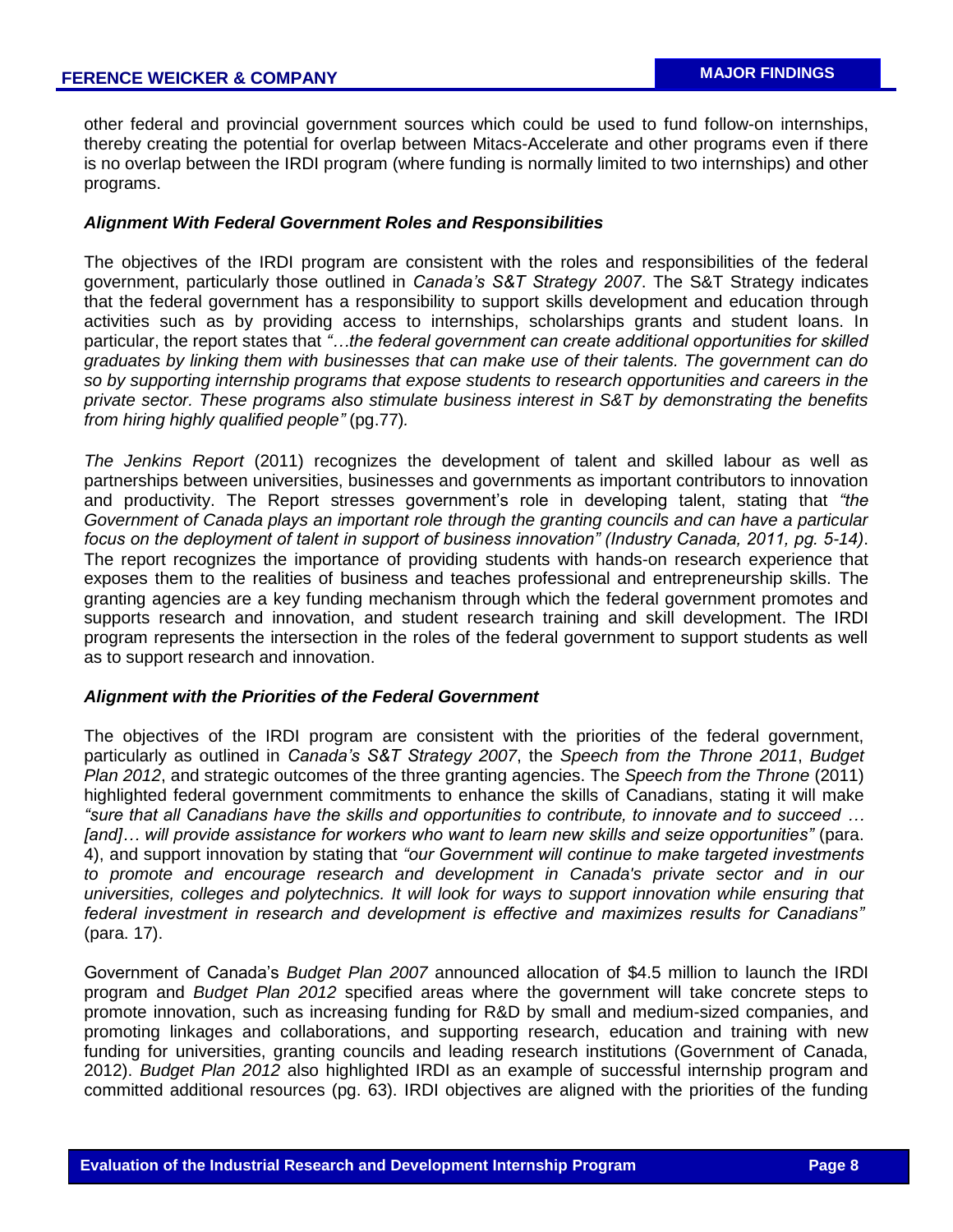agencies both in terms of the type of support and wide range of disciplines on which the program focuses.

# **B. PERFORMANCE (EFFECTIVENESS)**

*Evaluation questions related to performance (effectiveness) focus on the impacts on interns, private sector sponsor organizations and collaborations between universities and private sector sponsor organizations. The results of the evaluation demonstrate that the program has made significant progress in terms of its immediate and intermediate outcomes, although it is too early to determine the extent to which program will result in the development of long-term university-private sector collaborations, the creation of long-term S&T positions by the private sector, and long-term changes in business culture, R&D investments, and S&T activities. More specifically:*

- *Interns and sponsors report that internships have enabled interns to gain exposure to a wide* variety of real world business problems and research-related activities, obtain relevant *experience, and further develop their skills. Interns also report improvement in their career prospects and increased interest in pursuing a career in industry. At the time of the survey, 53% of the former interns were employed full-time and 11% were employed part-time, and nearly onehalf of those employed were working in the private sector.*
- *The internships generated a wide range of impacts on sponsor organizations. Most businesses reported that the internships were effective in addressing their business needs. Sponsor organizations report that their use and likely future employment of graduate students and postdoctoral fellows has been enhanced, with some reporting the hiring of interns subsequent to the internship. Sponsor organizations also reported increases in their knowledge and technology base, R&D capabilities, scientific and technical activities, and investments in R&D.*
- *Approximately two-thirds of the sponsors and supervisors reported that the internships have facilitated further collaboration between industry and academia, with the collaboration taking the form of new internships and research projects, networking and other professional relations. Supervisors who had previously collaborated with a sponsor organization were those most likely to indicate the program had led to further collaboration which is expected to continue in the future.*

#### *Impact on the Interns*

Through the IRDI program, interns gain exposure to real world business problems and researchrelated activities. According to interns and sponsors, the internship projects focused most commonly on the development of new technology, development of new products or processes, evaluation of technology new to the organization or refinement of existing products or processes. In terms of research-related activities, interns most often reported extensive involvement in developing strategies and approaches to address research problems, data analysis, data collection, defining the research questions or problem of interest, working with others as part of a team or group, disseminating research results (e.g., through publications, peer-reviewed journal articles, conferences, or presentations), and providing administrative or technical support. The intern's role in the project tended to increase with level of education; for example, postdoctoral fellows were those most likely to be involved in developing research approaches, supervising or managing others, or writing grant applications.

Almost all interns (95%) and supervisors (96%) surveyed reported one or more areas in which the intern further developed skills and gained experience. According to the interns, the areas where the development was greatest on average included their knowledge of the discipline (average rating of 5.7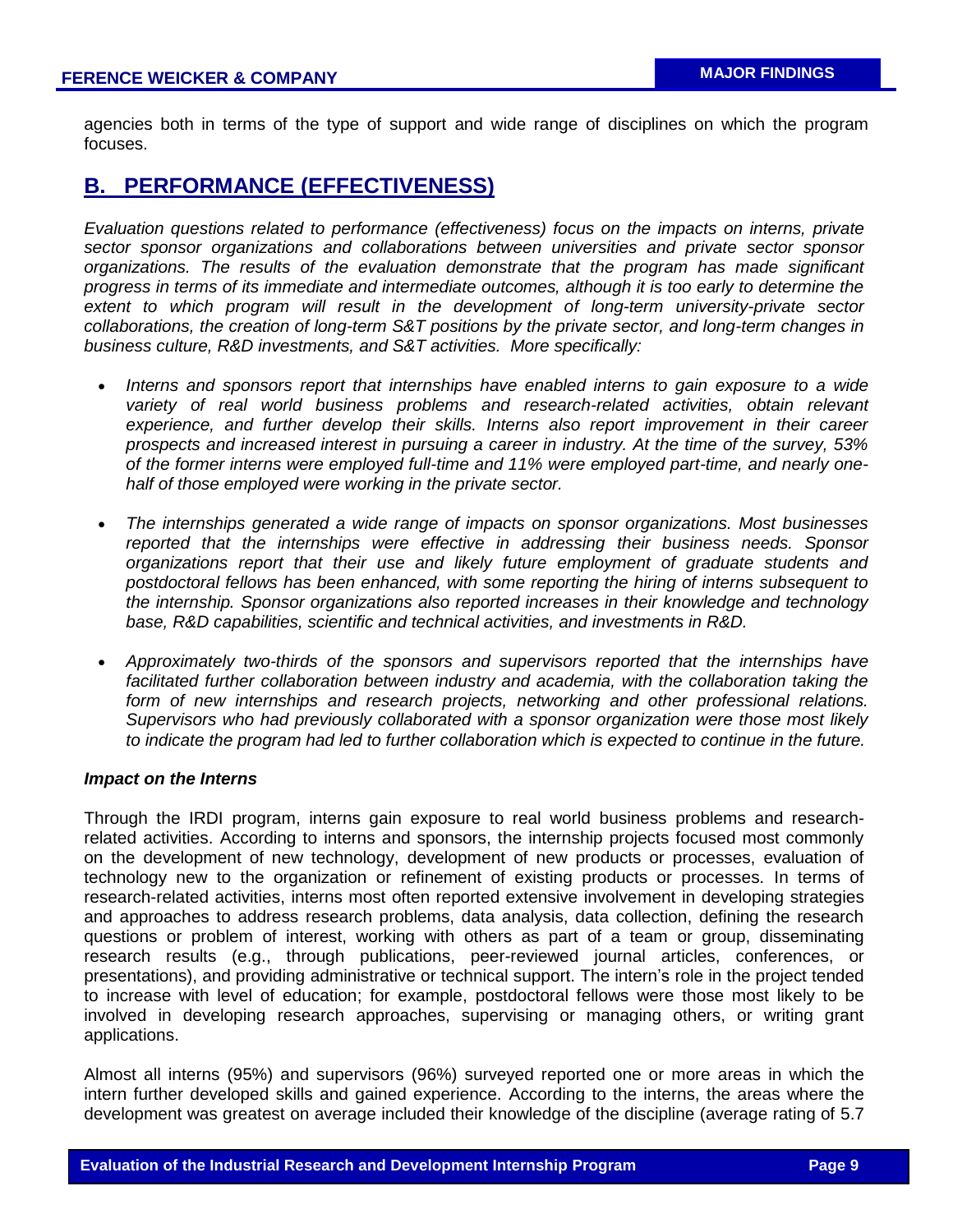and 80% provided a rating of 5 or more on a scale of 1 to 7, where 1 is not at all, 4 is to some extent, and 7 is to a great extent), critical and creative thinking (5.5; 76%), ability to conduct research to address private sector problems (5.5; 74%), analytical techniques and experimental methods (5.4; 74%), technical skills, expertise and know-how relevant to the private sector (5.4; 74%), competence in research development and design (5.3; 72%), and report writing and publications (5.2; 68%). The areas of intern improvement most frequently identified by supervisors included the ability to conduct research to address private sector problems; knowledge of the discipline; technical skills, expertise and/or know-how relevant to the private sector; analytical techniques and experimental methods; and communication and interpersonal skills. The findings of the case studies of internships are consistent with the survey of interns and sponsors and indicate that the main impact of the internships on interns was the opportunity to gain practical experience with industry, increase awareness of career opportunities in the private sector, and apply theoretical knowledge in a real-world setting. In addition to learning on the job, interns in the Mitacs-Accelerate program may also participate in a skills training and entrepreneurship program (STEP) workshop where they may receive training in "soft-skills," including project management skills, presentation skills, networking, and entrepreneurial skills.

Participating in the internship was viewed by interns surveyed as improving their career prospects (83% agreed) as well as increasing their interest in pursuing a career in industry (71% agreed) and in R&D (68% agreed). At the time of the survey, 53% of the interns surveyed were employed full-time and 11% were employed part-time. Of those employed, 47% were employed in the private sector. Over half (53%) of the interns employed full-time in the private sector indicated that the job is a researchintensive position, 30% indicated being employed with the company where they interned, and 59% indicated that the internship was important to obtaining the position, usually because they gained experience and skills relevant to the position and sector and expanded their professional and personal network. Each of the seven internships which were the focus of case studies provided an opportunity for interns to apply their theoretical knowledge from academia in a real world setting and gain practical experience in business environment; five of the interns became interested in careers with the private sector (two decided to pursue further education and academic careers), which they had not considered before, and two gained employment in the industry as a result of the internship (one with the sponsor organization and the other with a private sector company via the internship).

| <b>Current Status</b><br><b>Percent</b> |     |  |  |  |  |
|-----------------------------------------|-----|--|--|--|--|
| Employment (n=541)                      |     |  |  |  |  |
| Working full-time                       | 53% |  |  |  |  |
| Not working and looking for work        | 14% |  |  |  |  |
| Working part-time                       | 11% |  |  |  |  |
| Not working and not looking for work    |     |  |  |  |  |
| On leave from a full time position      |     |  |  |  |  |
| Other                                   |     |  |  |  |  |
| <b>Employment By Sector (n=354)</b>     |     |  |  |  |  |
| Private sector                          |     |  |  |  |  |
| University                              |     |  |  |  |  |
| Government                              |     |  |  |  |  |
| Not-for-profit                          |     |  |  |  |  |
| Other                                   | 3%  |  |  |  |  |

#### **Employment Status of Interns At the Time of the Survey**

Of all interns surveyed, one-quarter (24%) were subsequently employed by the sponsor organization after completing the internship including 10% who worked again as an intern, 12% who became employed full-time, and 6% who became employed part-time (some were employed in more than one capacity since completing their internship). Only 19% of interns indicated that a main reason for participating in the internships was to obtain a longer-term position with the sponsor organization. Of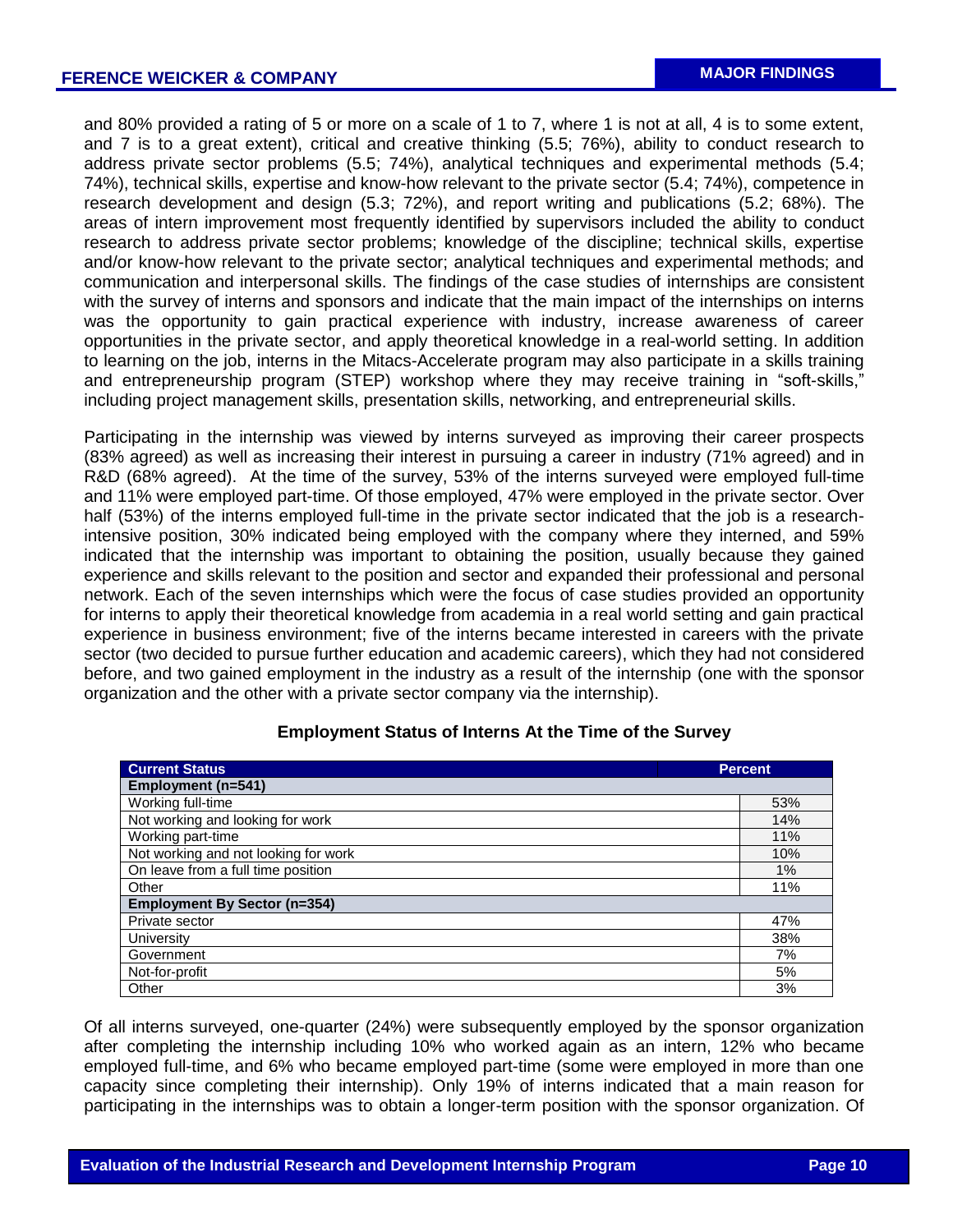the interns who became employed full-time with the sponsor, 59% were still working there at the time of the survey. Interns with master degrees were more likely than interns with doctoral degrees and postdoctoral fellows to obtain subsequent employment with the sponsor organization and be currently employed in the private sector.

One-in-five (22%) interns working in the private sector indicated that participating in the internship enabled them to obtain a higher starting salary (an average of 23% higher) in their current position than they otherwise would have. Sponsors were more likely (45% versus 22%) to indicate participation in the internship enabled interns they hired to earn a higher starting salary (by an average of 20%).

#### *Impact on the Sponsor Organization*

The internships were effective in addressing the needs of sponsor organizations (sponsors provided an average rating of 5.3 on a seven point scale where 7 is a large positive impact, with 73% providing a rating of 5 or more, while supervisors provided an average rating of 5.6, with 83% providing a rating of 5 or more). In particular, sponsors reported that the internship contributed to new or significantly improved process (41%), new or significantly improved products and services (39%), improved quality of existing products and services (28%), and increased the range (15%) and quality (15%) of available services. However, nearly one-fifth of sponsor organizations indicated that the internship did not fully meet their needs, which was attributed most commonly to its short duration and limited scale.

Sponsors surveyed also reported that internships contributed to increases in their organization's knowledge and technology base (average rating of 5.2 with 70% providing a rating of 5 or greater on a seven point scale), R&D capabilities (5.1; 67%), scientific and technical activities (4.9; 65%), and investments in R&D (4.4; 53%). Amongst the sponsor organizations that reported increased investment in R&D, 39% attributed the increase directly to the results of the intern's research project. Other factors included increased awareness of the benefits of scientific and technical expertise (30%), increased awareness of the benefits of R&D (27%), and the results of other research projects (22%). Case study findings indicate that internships have resulted in the development of a wide range of new products and knowledge (e.g., software, computer model, industry practices) and produced significant impacts on sponsors in terms of increased profile among industry, increased revenues, improved competitiveness, and access to new knowledge and better decision making capacity.

The impact of the internships on large companies (i.e., with more than 100 employees) tends to be similar but somewhat less significant than those on smaller companies. On average, smaller companies rated the impact of the internships higher in terms of addressing their needs (5.5 vs. 5.2), increasing the knowledge and technology base of the organization (5.3 vs. 4.8), increasing investments in R&D (4.9 vs. 3.9), and increasing the likelihood the sponsor will employ graduate students and postdoctoral fellows in the future (5.5 vs. 4.7). Large companies are somewhat more likely to have R&D departments and sponsor organizations with R&D departments are more likely to hire interns after the internship and create long-term positions requiring scientific and technical skills.

The employment of graduate students and postdoctoral fellows by the sponsor organizations has been enhanced by the internships, with a majority of sponsors reporting increased likelihood they will employ science and technology graduate students and postdoctoral fellows in the future and some hiring interns subsequent to the internship. Sponsors also reported a moderate impact (average rating of 4.1) in terms of their organization creating long-term positions requiring scientific and technical skills.

Twenty-two percent of sponsor organizations reported hiring one or more of their former interns who were the focus of the survey, including 17% that had one or more still working with them. The internship was important in the sponsor's decision to hire the intern (86% provided a rating of 5 or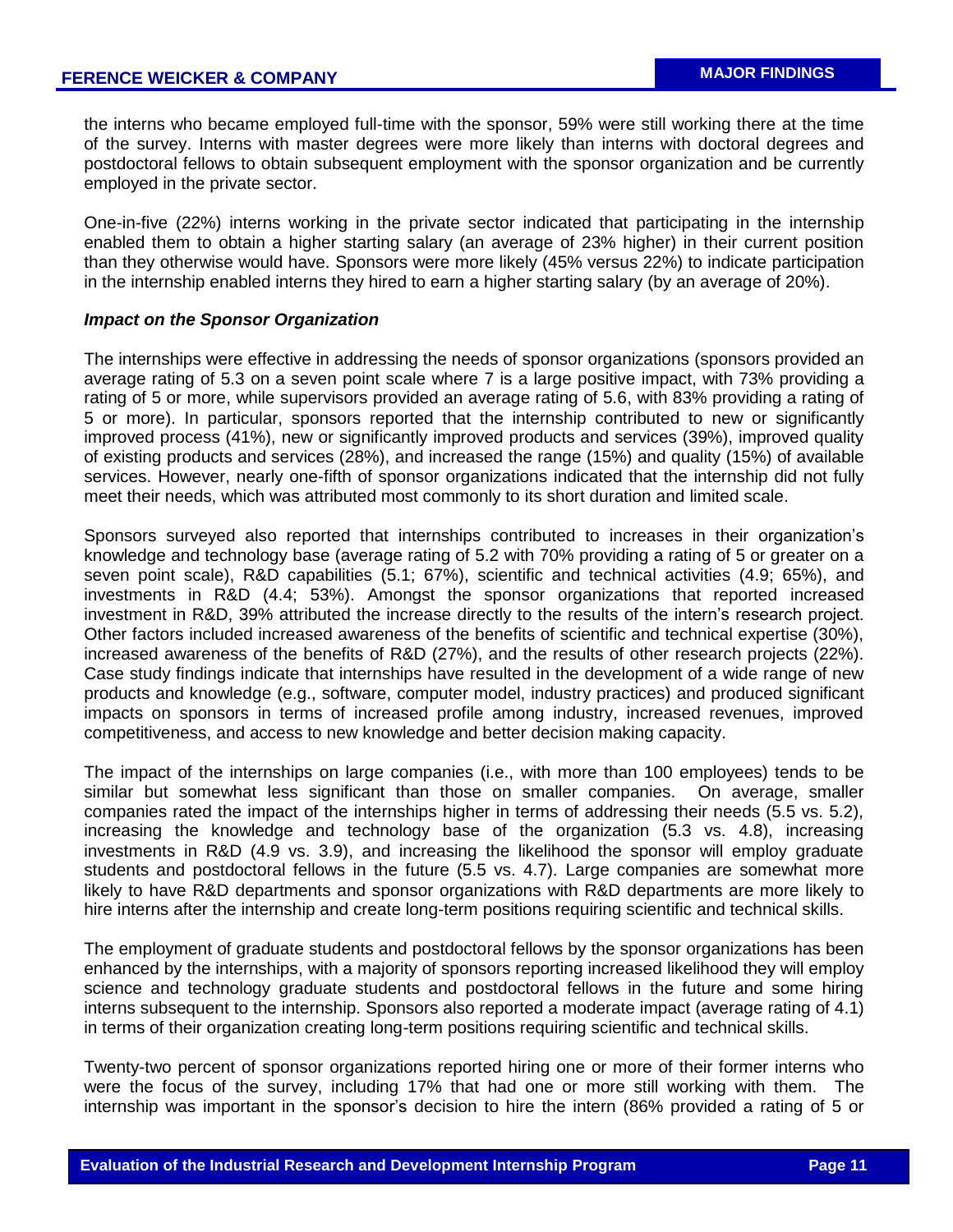higher), usually because it provided skills and experience relevant to the position and the sector. Those who did not hire the intern attributed the decision most commonly to a lack of budget, having no suitable position available, or a poor fit between the intern's skills/research interests and the organization's requirements. Sponsor organizations that hired tended to be more satisfied (average rating of 6.4) with what the student achieved as an intern than were those who did not hire (5.4).

Of the 353 sponsor organizations surveyed, 219 (62%) provided an estimate of the number of graduate students and postdoctoral fellows the organization had hired since the end of the internship(s) in question (89 organizations indicated they had not hired any graduate students or postdoctoral fellows). The total number of graduate students and postdoctoral fellows hired by the 219 sponsor organizations was 356, of which the former interns accounted for 20% (71 graduate students and postdoctoral fellows).

### *Collaboration Between Universities and Sponsor Organizations*

Both sponsors and supervisors report that the program has led to further collaboration between sponsor organizations and university researchers which is generally expected to continue. When asked to rate the impact of the internship in leading to further collaboration, sponsors and supervisors provided average ratings of 5.2 and 5.3 respectively on scale of 1 to 7 where 1 is no impact at all, 4 is a moderate impact, and 7 is a large positive impact (with 72% and 73% respectively providing a rating of 5 or more). Subsequent collaborations most commonly consisted of networking, paid research collaborations or projects, professional relationships, additional internships, and unpaid research collaborations. The internships led to further collaboration by strengthening existing or creating new relationships with the other party as well as identifying research issues/topics and increasing the focus on research relevant to business needs. Both sponsors and supervisors expect collaboration to continue (average ratings of 5.6 and 5.5 respectively). After one internship that was reviewed as part of the case studies, the supervisor created a spin-off company with the sponsor company, which will function as a collaborative project between the supervisor and sponsor with profits and benefits shared between the two.

Nearly one-half of the supervisors (47%) indicated that they had collaborated with the sponsor prior to becoming involved in the IRDI internship. Supervisors who had previously collaborated with sponsors were more likely to indicate that the program led to further collaboration with the sponsor organization (5.7 vs. 5.0) and that they will continue to collaborate with the sponsor in the future (6.2 vs. 4.9). In addition, supervisors who participated in the program for a longer duration of time, especially those who supervised internships longer than eight months, reported greater impacts on collaboration with the sponsor compared than did those who participated for a shorter duration of time.

Surveyed supervisors reported that participating in the internships also benefitted their research (average rating of 5.1, 67% provided a rating of 5 or more) through increasing collaboration with the sponsor organization and others, increasing the focus on business opportunities and issues, opening up new avenues of research, leveraging further funding or increasing access to new funding, leading to papers or publications, and increasing access to data. This is consistent with the findings from the case studies that show that supervisors apply the results of the research projects undertaken by the internships (e.g., apply technology created to other research areas, conduct additional research, and use the research results in teaching).

# **C. DESIGN AND DELIVERY**

*The evaluation question related to design and delivery focused on whether the program was implemented as planned, the delivery models and management practices employed by the recipient*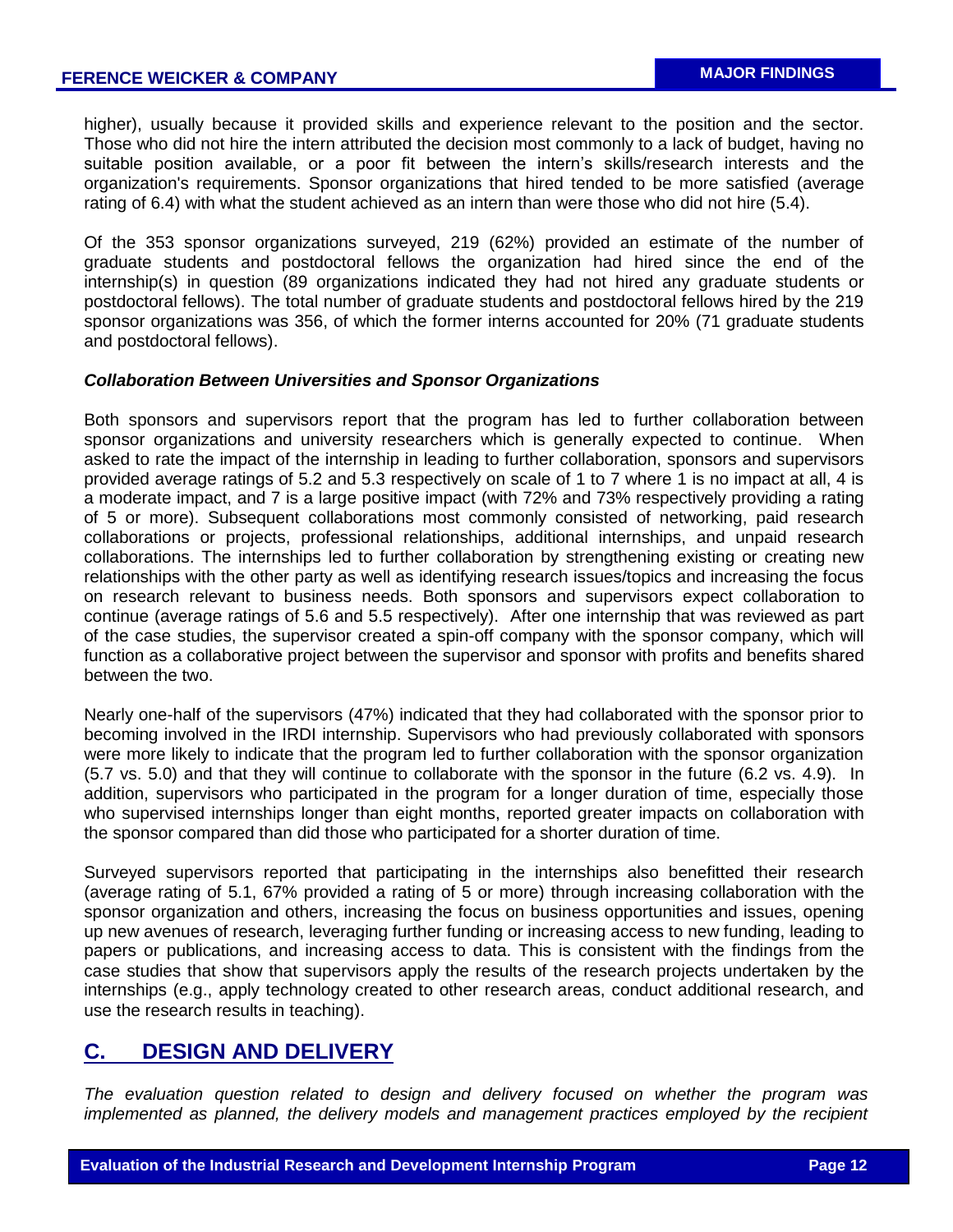*organizations, the appropriateness of the internship duration and value, and program design and*  delivery (particularly the selection and use of multiple third party recipient organizations). The results of *the evaluation indicate that:*

- *The model was implemented largely as planned although some notable changes were made, particularly with respect to restricting the number of internships per intern. The program has achieved 94% of the number of internships targeted and performance has largely been consistent with the terms of the current funding agreements.*
- *Mitacs-Accelerate has implemented an effective delivery model and management practices to achieve program outcomes. Key aspects include the presence of proactive, qualified, and experienced staff members (particularly on-the-ground business development officers located across the country) and the systems in place to manage and oversee operations. Most interns, sponsors and supervisors are satisfied with the various elements of the program as delivered by Mitacs-Accelerate. It is too early to assess the model employed by Connect Canada.*
- *The progress reported by interns, sponsors, and supervisors indicates that the internship duration and value has been generally appropriate for achieving the program outcomes. While some key informants, interns, sponsors and supervisors would prefer greater flexibility with respect to duration, longer internships would increase the potential for duplication between the IRDI programs and other programs. While most participants and key informants are satisfied with the level of funding per internship, there may be a need to adjust amount of stipend based on cost of living across regions as well as level of educational attainment.*
- *The hands-on, business development approach to delivery facilitates achievement of the intended program outcomes although there are concerns about the high administration costs. The model builds on the existing resources, systems, capabilities, and activities of the recipient organizations as well as their connections with industry and with academia. The multiple recipient organization model has only been in place for one fiscal year and more time is needed to determine whether the potential benefits of the model outweigh any disadvantages.*

## *Implementation*

 $\overline{a}$ 

To date, the IRDI program has been implemented largely as planned although some notable changes were made. In 2010, a guideline was introduced which restricted the number of internships for most students to two (up to 5% of interns can participate in more than two Internships over the course of their academic and post-academic career); the change was made to provide internship opportunities to a greater number of applicants and reduce the potential for duplication with programs that provide for a longer placement. Other changes that were made during implementation included more clearly branding the IRDI funded component of the Accelerate program to distinguish it from other Mitacs activities and more clearly define the terms "intern"<sup>4</sup> and "internship"<sup>5</sup> for reporting purposes. In addition, the recipient agencies have further developed and refined strategies, processes, tools and resources over time as would be expected with any new program. These changes strengthened the

<sup>4</sup> "Intern" means graduate student or post-doctoral fellow enrolled in a Canadian Participating Institution which is eligible to receive and manage funds under the guidelines of the Granting Agencies in any area of research (IRDI Funding Template, 2011).

<sup>5</sup> "Internship" means a period between four to six months, during which an Intern will work full-time on a research project in Canada jointly developed by a Private Sector Host Organization, the Intern's Supervisor and the Intern, as more particularly described in the IRDI Program Guide. At least 50% of the Intern's time must be spent at the Private Sector Host Organization (IRDI Funding Template, 2011).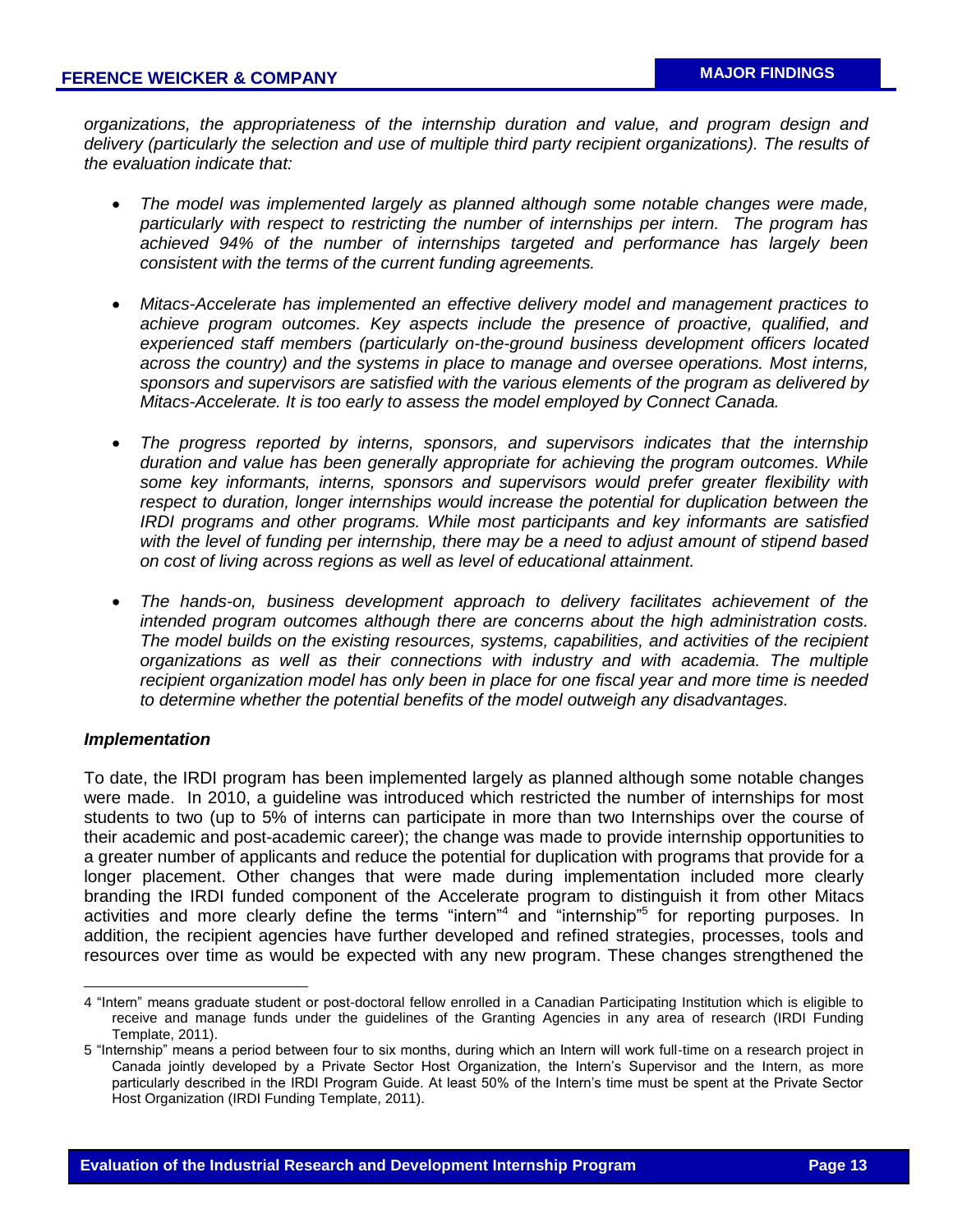program by enhancing the reach (e.g., involving more students), better aligning delivery with some intended outcomes, reducing the potential for overlap, raising the profile of the program, and improving program reporting.

Over the first four years of operations, the program has achieved 94% of the targeted number of internships. Budget 2007 noted that, when fully in place, IRDI would support up to 1,000 internships each year. However, the initial IRDI funding agreement with Mitacs (2008) and the first amendment to that agreement did not include targets for either the number of interns or the number of internships (although an internal target of 400 internships was established by the program). The second amendment to the first funding agreement (April 2010) introduced the target of "approximately 1000 internships per year." According to the annual reports submitted by Mitacs, Mitacs-Accelerate delivered 3,165 IRDI-funded internships over the past four years which represents 97% of the target of 3,250 set by the IRDI program.

| <b>Years</b>          | <b>Interns</b> |       | Average #<br><b>Internships</b><br>οf<br><b>internships</b> |       | <b>Internship</b><br><b>Target</b> | % of Target |  |  |  |
|-----------------------|----------------|-------|-------------------------------------------------------------|-------|------------------------------------|-------------|--|--|--|
| <b>Mitacs</b>         |                |       |                                                             |       |                                    |             |  |  |  |
| 2008-09               | 310            | 447   | 1.4                                                         | 400   | 112%                               |             |  |  |  |
| 2009-10               | 556            | 801   | 1.4                                                         | 1,000 | 80%                                |             |  |  |  |
| 2010-11               | 727            | 974   | 1.3                                                         | 1,000 | 97%                                |             |  |  |  |
| 2011-12               | 733            | 943   | 1.3                                                         | 850   | 111%                               |             |  |  |  |
| <b>Total</b>          | 2,326          | 3,165 | 1.4                                                         | 3,250 | 97%                                |             |  |  |  |
| <b>Connect Canada</b> |                |       |                                                             |       |                                    |             |  |  |  |
| 2011-12               | 17             | 17    | 1.0                                                         | 150   | 11%                                |             |  |  |  |
| <b>Combined Total</b> |                |       |                                                             |       |                                    |             |  |  |  |
| 2008-09 to 2011-12    | 2,343          | 3,182 | 1.4                                                         | 3,400 | 94%                                |             |  |  |  |

## **Number of Interns Reported, Internships Reported and Internship Targets by Recipient Organization, 2008-09 to 2011-12**

Sources: IRDI Financial Statistical Reports 2008-2009 to 2011-2012 (MITACS) and 2011-12 (Connect Canada) and IRDI funding agreements

The 17 internships delivered by Connect Canada during the first year of its implementation is far less than the target of 150. Both recipient organizations reported that it took longer than expected to access the funding in the first year, establish or expand its administrative, legal, and communications systems, develop marketing materials, engage and train employees (particularly business development officers), create awareness amongst its target groups, and attract participants. Connect Canada may have faced greater challenges in that, unlike Mitacs, it was not accessing IRDI funding to build on an existing industrial internship program. Furthermore, the number of internships generated by Connect Canada in its first year of operation was affected by a vacancy in a key business development position and some challenges in finalizing the on-line intern recruiting and matching system software. Representatives of Connect Canada report that the pace of placements has been accelerating in the second year, although data has not yet been reported to the NCE Secretariat for fiscal year 2012-2013.

A review of administrative data indicates that the recipient organizations have met the terms of the current funding agreements with respect a minimum of 30% percent of interns having never participated before (the percentage of interns new to the program was 100% in 2008-09, 89% in 2009- 10, 81% in 2010-11, and 46% to November 1, 2011); a minimum of 25% of sponsors having not participated within the past two years (the percentage was 100% in 2008-09, 89% in 2009-10, 82% in 2010-11, and 42% to November 1, 2011), and total funding from all levels of government not exceeding 75% of eligible expenditures (total government funding averaged 52% in 2008-09, 56% in 2009-10, and 58% in 2010-11). While 7% of interns participated in more than two internships over course of their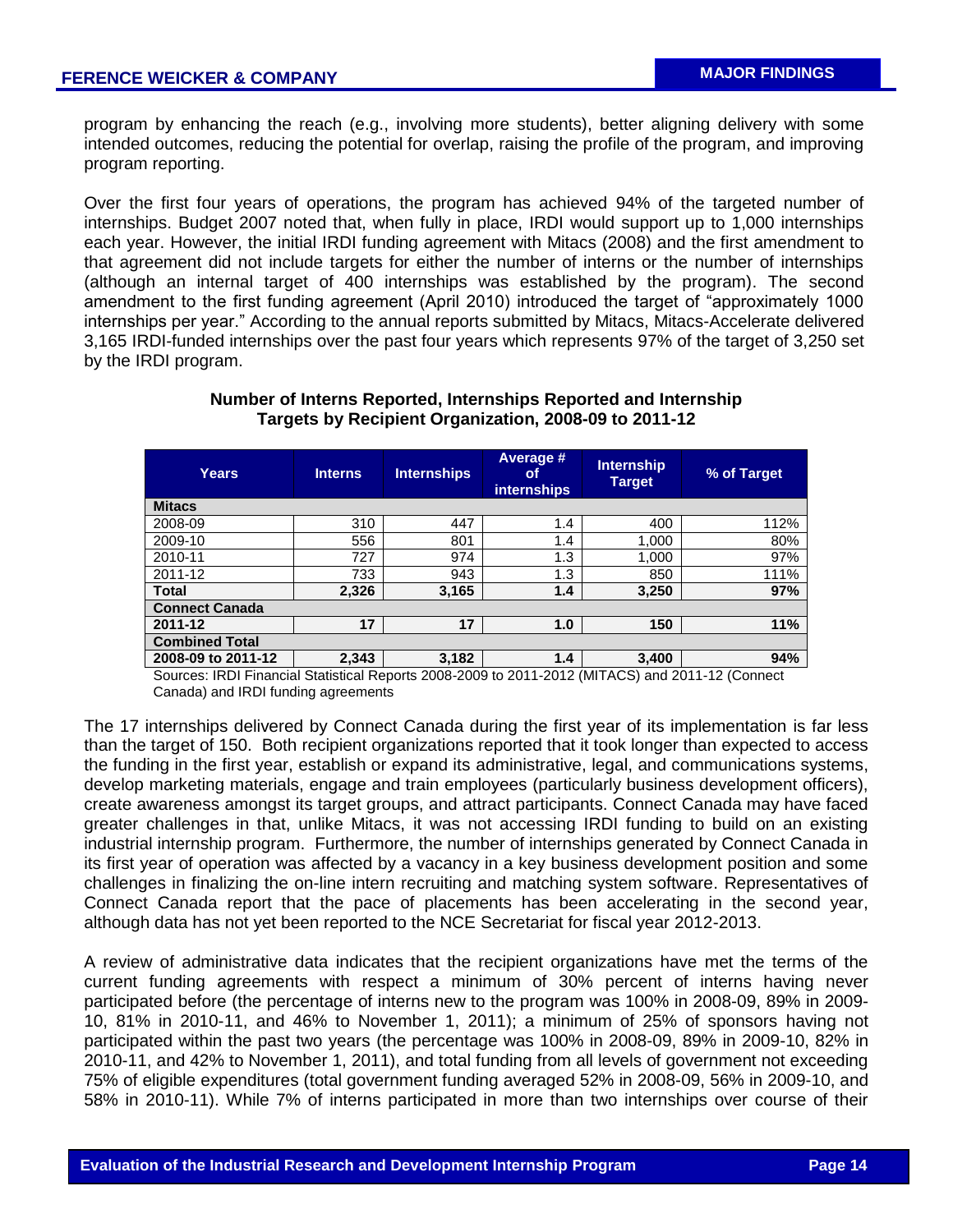academic and post-academic career which is greater than the current guideline of 5%, almost all first participated in an IRDI internship prior to the normal limit of two internships per intern being introduced (59% of the interns participated in only one internship and 34% participated in two).

## *Recipient Organization Delivery Model and Management Practices*

Significant effort is often required to bring together the interns, sponsors and supervisors for an internship project. Mitacs-Accelerate has implemented an effective delivery model and management practices to achieve program outcomes. Key strengths include the presence of proactive, qualified, and experienced staff members located across the country (at the time of the interviews, Mitacs employed 24 business development officers, and related management and staff in 13 offices across Canada); the ability to build off existing connections with industry and academia; the systems in place including boards and committees; well-established business processes; and the ability to lever other resources, capabilities, and activities of the organization.

Most interns, sponsors and supervisors are satisfied with the assistance provided by Mitacs-Accelerate staff during the application process, the eligibility requirements, evaluation process, promptness of the notification after applying, and reporting requirements. The average length of the application process for standard applications is 40 days and most applications (i.e., cited by Mitacs at over 95%) are eventually approved. As indicated in the table below, unfunded applicants to the program were those least satisfied with respect to evaluation process, and eligibility requirements.

| On a scale of 1 to 7, where 1 is completely                                                                                                                                                            | Average Rating On a Scale of 1 to 7 |                               |                                     |                                               |                                        |  |  |
|--------------------------------------------------------------------------------------------------------------------------------------------------------------------------------------------------------|-------------------------------------|-------------------------------|-------------------------------------|-----------------------------------------------|----------------------------------------|--|--|
| dissatisfied, 4 is neither dissatisfied or satisfied,<br>and 7 is completely satisfied, how satisfied are<br>you with the following elements of the IRDI<br>Program as delivered by Mitacs-Accelerate? | <b>Interns</b><br>$(n=424-$<br>439) | Sponsors(<br>$n=229-$<br>248) | <b>Supervisors</b><br>$(n=312-328)$ | <b>Unfunded</b><br><i>interns</i><br>$(n=10)$ | <b>Unfunded</b><br>sponsors<br>$(n=7)$ |  |  |
| Assistance provided by Mitacs-Accelerate staff to you                                                                                                                                                  | 6.0                                 | 6.0                           | 6.4                                 | 5.8                                           | 5.7                                    |  |  |
| The promptness of the notification on the outcome of                                                                                                                                                   | 5.8                                 | 5.8                           | 6.0                                 | 5.4                                           | 4.8                                    |  |  |
| your application                                                                                                                                                                                       |                                     |                               |                                     |                                               |                                        |  |  |
| Eligibility requirements                                                                                                                                                                               | 6.0                                 | 5.5                           | 6.0                                 | 5.9                                           | 4.8                                    |  |  |
| The application forms available on-line                                                                                                                                                                | 5.9                                 | 5.4                           | 6.1                                 | 6.2                                           | 4.8                                    |  |  |
| The internship evaluation process                                                                                                                                                                      | 5.8                                 | 5.6                           | 6.0                                 | 4.9                                           | 3.5                                    |  |  |
| The reporting requirements during the internship                                                                                                                                                       | 5.7                                 | 5.6                           | 6.1                                 |                                               |                                        |  |  |
| The reporting requirements after the internship                                                                                                                                                        | 5.7                                 | 5.5                           | 6.0                                 |                                               |                                        |  |  |
| The information available on the existence of this<br>internship                                                                                                                                       | 5.4                                 | 5.4                           | 6.0                                 | 5.7                                           | 5.7                                    |  |  |
| The information available to you about how to apply<br>for the internship                                                                                                                              | 5.1                                 | 5.4                           | 6.1                                 | 6.1                                           | 5.2                                    |  |  |

#### **Satisfaction with Various Elements of the IRDI Program**

It is too early to assess whether the Connect Canada has implemented an effective model to achieve program outcomes. The Connect Canada model uses a variety of strategies to attract participants including use of social media, attendance at trade shows and conferences, staging of networking events and information sessions (e.g., at universities), dissemination of print materials, and use of its website, through which students and sponsors can register and can submit an internship proposal. At the time of the interviews, Connect Canada employed only one business development officer and was advertising for another. The Connect Canada website also has matchmaking capabilities whereby students can view and apply to available intern opportunities while sponsor organizations can view resumes and communicate with potential interns.

### *Duration and Value of Internships*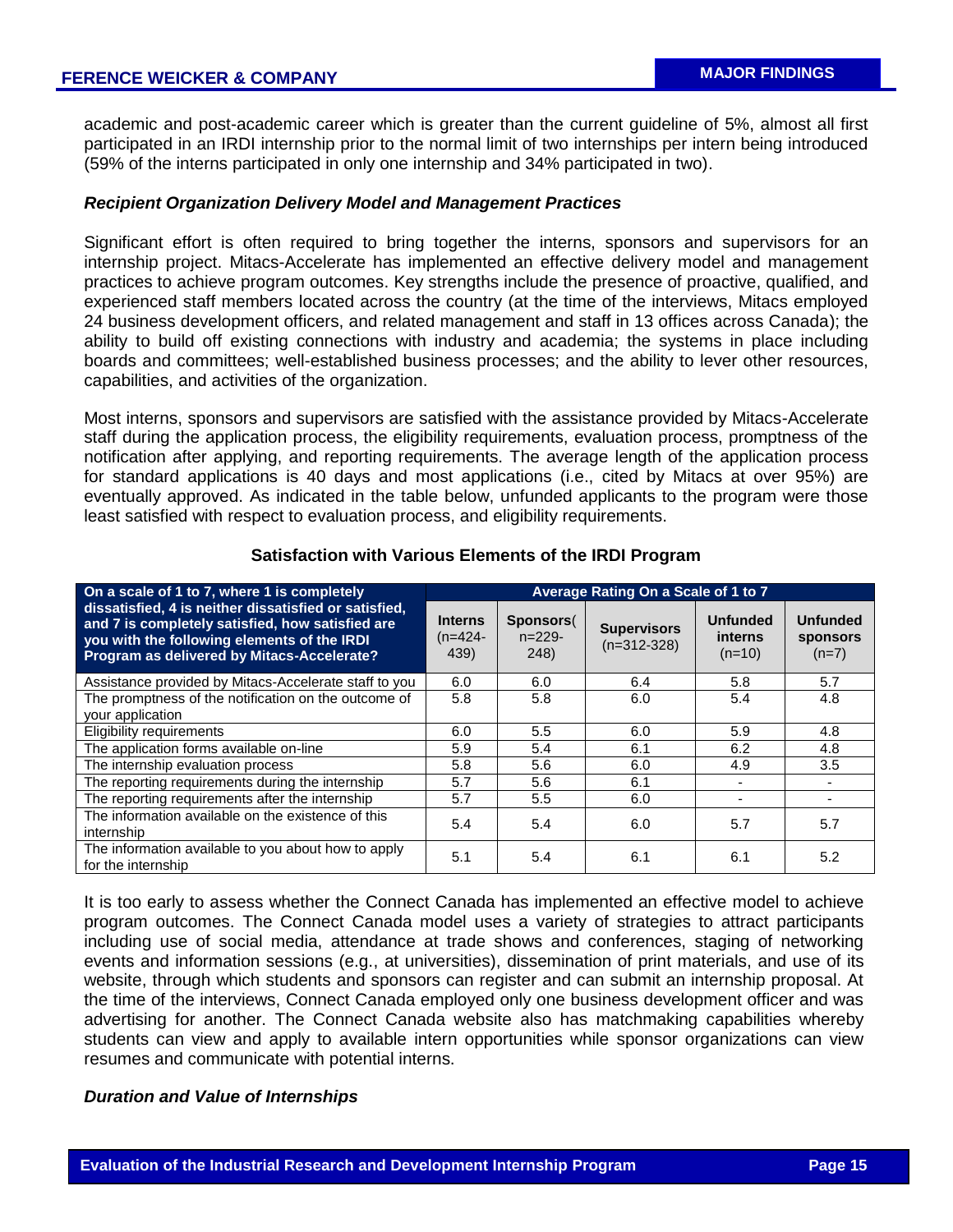The four to six month guideline was designed to reduce potential overlap with other longer-term programs and give students exposure to business while not significantly extending the time required to complete their degree. Four months conforms with the academic term and enables internships to be integrated more easily into degree programs.

Most interns (76%), sponsors (73%), and supervisors (69%) who expressed an opinion are satisfied with the length of the internships. Only 9% of interns, 13% of sponsors, and 17% of supervisors expressed dissatisfaction. The groups rated the length as appropriate given the level of effort required, the nature of work performed, the time required to complete the research project, and the skills and experience of the intern. While some interns, sponsors, supervisors and key informants would prefer more flexibility to allow for longer internships when warranted by the project and the potential benefits for the students and sponsors, longer internships increase the potential for duplication between the IRDI and other programs.

The progress reported by interns, sponsors, and supervisors indicates that the internship duration and value has generally been appropriate for achieving the program outcomes. However, the results of the surveys suggest that the impacts increase with the length of the internship. Interns who interned for a longer term (especially those participating for more than six months) reported greater involvement in various research activities, further development of skills and experience, increased career prospects and increased interest in pursuing a career in research. Similarly, sponsors and supervisors who participated in longer internships were more likely to be satisfied with the length of the internships compared to those who hosted or supervised internships for less than a ten month period.

Most interns (78%) and supervisors (78%) are satisfied with the level of funding associated with the internship (only 11% of interns and 10% of supervisors expressed dissatisfaction) $6$ . The percentage of interns expressing dissatisfaction with the stipend ranged from 9% amongst master's students to 12% amongst PhD students and 15% amongst postdoctoral fellows. According to the administrative data, the average stipend paid per internship ranged from \$11,261 amongst master's students to \$11,147 amongst PhD students and \$ 12,415 amongst postdoctoral fellows. Interns from regions with relatively lower costs of living such as Newfoundland, Saskatchewan, and Quebec were more likely to consider the stipend as appropriate compared to interns from higher cost regions such as Ontario and BC. Some key informants also noted that the stipend is not sufficient for interns with higher levels of education such as postdoctoral fellows and the cost of living varies across cities (a stipend may be adequate in one city but not in another).

Most sponsors (83%) who expressed an opinion were satisfied with the cost of the internship to their organization (only 6% were dissatisfied). Most sponsors view the costs as appropriate given the benefits, the nature of work performed, the length of the internship, and the costs of other similar programs. Larger organizations, especially those with more than 100 employees, were more likely to be satisfied than were smaller organizations, especially those fewer than 5 employees.

## *Design and Delivery of the Third Party Delivery Model*

 $\overline{a}$ 

The IRDI program is considered well-designed to achieve its expected outcomes, particularly with respect to the use of the third party delivery model. The recipient organizations are well connected with industry and academia as a result of their past operations, particularly their experience as research

<sup>6</sup> The questions varied by survey group. Interns were asked to comment on their satisfaction with the stipend he or she received, sponsors were asked to comment on the cost of the internship to their organization, and supervisors were asked to comment on the overall level of funding provided for the internship (most of which covers the cost of the stipend).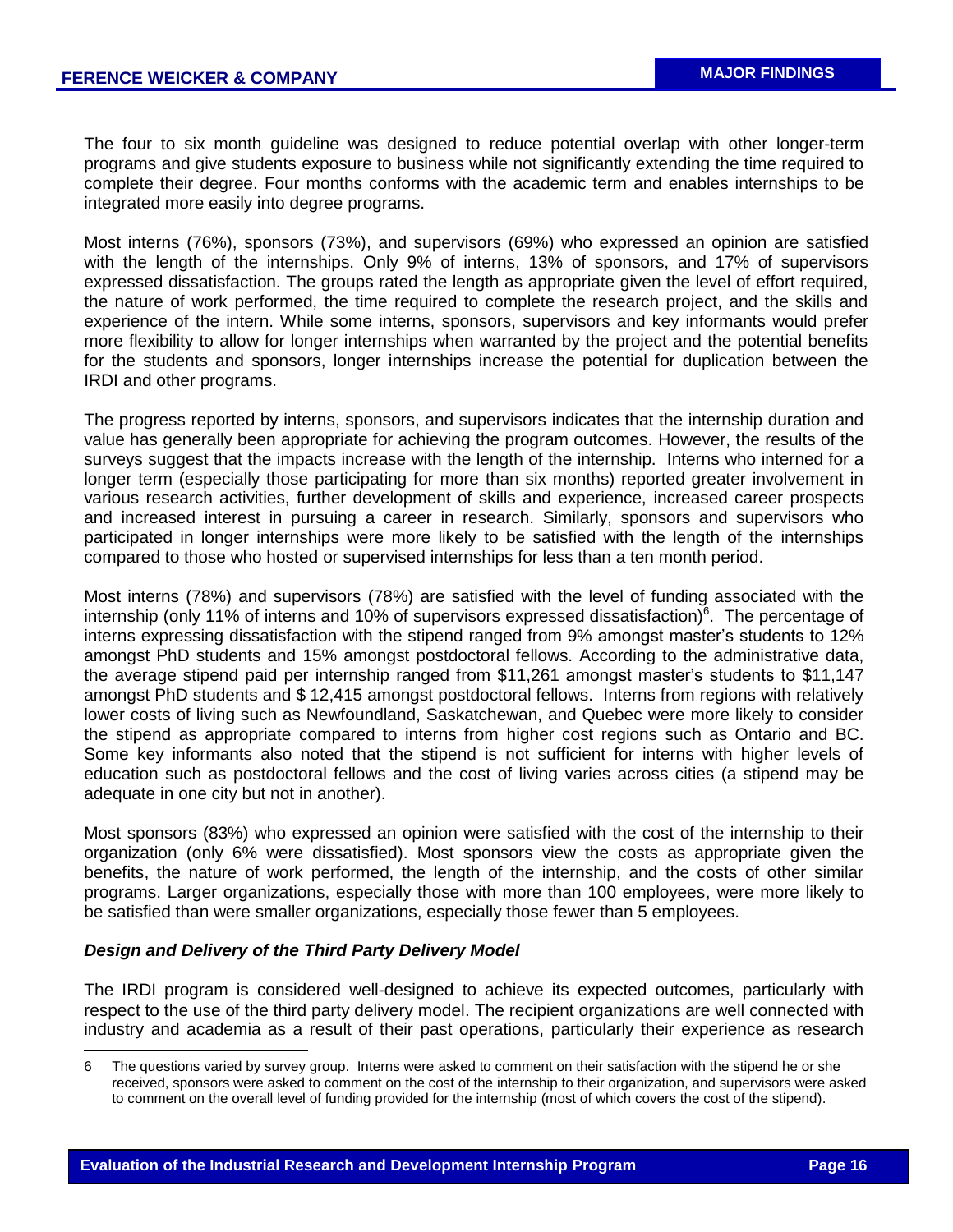networks funded by the NCE program. It would be more difficult for the NCE Secretariat to develop the internships because it does not have business development resources available on-the-ground or the same connections and history of working directly with the sponsor organizations. Because of the connections, experience and on-the-ground resources, a third party agency is in a better position to focus on service delivery, take a business development and customer-relationship approach to the development of internship, provide more hands on assistance, and more directly respond to the needs of industry. An issue relating to the existing delivery model, is the high overhead costs as a percentage of the total program budget (costs are discussed in Section D of this chapter).

The process for selecting the recipient organizations in 2008 and 2010 was generally effective. The main challenge related to the limited number of expressions of interest received. According to the NCE senior staff members, the process would have benefited from more extensive promotion and outreach to attract better applications and more qualified applicants. In addition, potential applicants could have been provided with more time to plan and develop proposals. Unfunded applicants noted that the history of Mitacs in delivering the program conferred a significant competitive advantage to them and likely impacted the number of organizations applying as well as the level of effort that applicants dedicated to the process. The unsuccessful applicants recommended that more effort could have invested in attracting organizations from various sectors and regions.

The use of more than one recipient organization has only been in place for one fiscal year and more time is needed to determine whether the potential benefits of the model outweigh the possible disadvantages. Involving multiple recipient organizations could enable the program to better reach out to various industries and involve more universities and students in delivery (each recipient organization has its own experience, expertise, network, and contacts, which may better enable them to reach out to certain niches, regions, and sectors); create opportunities to benchmark performance (possibly contributing to a more competitive environment), compare different approaches, explore alternative delivery models and strategies, and share best practices and lessons learned; and spread the program risk as the delivery of the program is not dependent on the performance of any one delivery partner. The potential disadvantages are that it could create confusion among stakeholders and make it more difficult to establish a recognizable brand for the IRDI program; lead to overlap or duplication of efforts in program promotion; increase administrative costs (through diseconomies of scale); and make it more difficult to monitor how many students participate in more than two internships.

# **D. PERFORMANCE (EFFICIENCY AND ECONOMY)**

*The evaluation question related to performance (efficiency and economy) reviews whether effective and efficient means are being used to deliver the program in the context of other delivery models, with a particular focus on whether the program is collecting appropriate information to monitor recipient organization performance, the extent to which the program is effectively managing existing and emerging risks, and whether there are more cost-effective ways of delivering the program. The results of the evaluation indicate that:*

- *While the IRDI performance measurement system collects and reports on the types of data needed to monitor performance, there is a need to collect additional output data, improve the performance measurement system with respect to the quality of participant data, and ensure the exit surveys collect adequate data for measuring immediate and intermediate outcomes.*
- *The IRDI program is a low risk program, operating within clearly defined guidelines and target groups, and delivered by well-established and capable organizations. The program has been effective in monitoring existing and emerging risks. Areas which require continued monitored*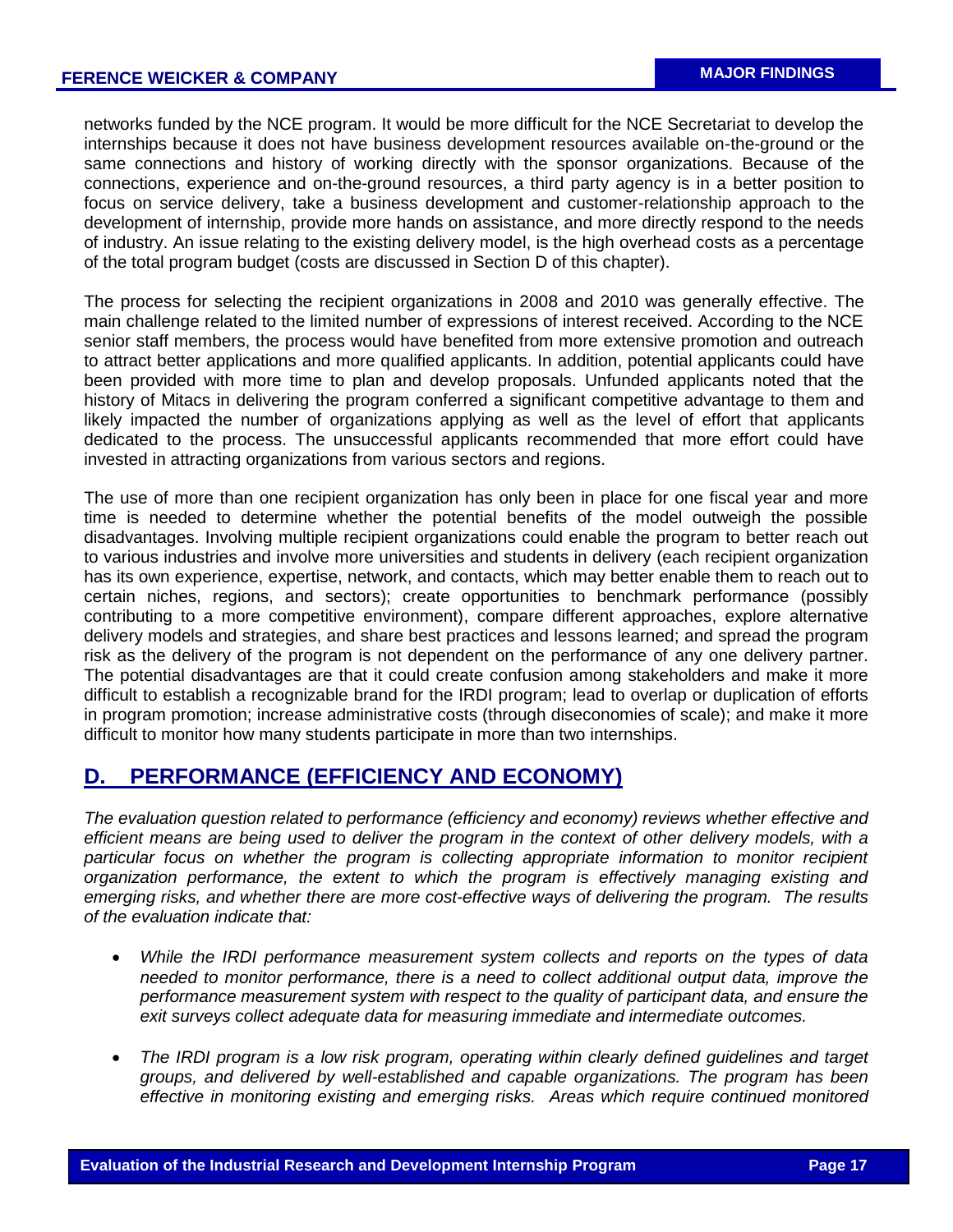*relate to the ability of the recipient organizations to achieve their targets over time and the impact of other sources of funding on their operations.* 

 *Administration costs are high in comparison to those of other programs delivered by the granting agencies. The high costs are offset, to some degree, by the extent to which the IRDI funding is levered with funding from other sources. As awareness of the program and its processes increases, the level of effort involved in developing internships may be reduced. There is insufficient data to determine whether the level of administrative costs is reasonable. Potential strategies to improve cost-effectiveness include undertaking a review of program processes, researching promising practices, and enhancing program promotion.*

#### *Performance Reporting*

The performance data collected and submitted by recipient organizations is generally sufficient to fulfill requirements of the funding agreements and annual reporting template as well as measure program outputs and some short-term impacts. While some improvements have been made to the reporting system, further improvements are needed. More specifically, there is a need to clearly differentiate between interns, internship units, applications and projects and to comment directly on performance against specific terms of the funding agreements; improve the quality and integrity of participant data collected by Mitacs;<sup>7</sup> and provide more detailed information on business development that would provide funders with a clearer understanding of the process and how the funds are utilized.

In addition, improvements could be made to the exit surveys conducted with interns, sponsors and supervisors to improve the usefulness of the information and be better able to support future evaluations. The exit surveys could be improved by using more structured, closed-ended questions; clearly defining the content and timing of the exit and follow-up surveys in the context of the larger performance measurement strategy and evaluation plans; ensuring that the survey covers all immediate and intermediate outcomes outlined in the IRDI logic model (only 5 of 8 are currently addressed); and providing for greater standardization across that recipient organizations.

#### *Managing Existing and Emerging Risks*

l

IRDI is a low risk program, operating within clearly defined guidelines and target groups, and delivered by well-established and capable organizations. The program has effectively managed existing and emerging risks. Some changes have been made to the program to manage risks including limiting the number of internships in which a student can participate to reduce the potential overlap between IRDI and other programs and making improvements to the performance reporting.

Consistent with other programs delivered by the NCE Secretariat, IRDI provides grants rather than contributions to the recipient organizations. In general, grants tend to be subject to fewer conditions for both the funder and the recipient than contributions; whereas, with a contribution, the funder tends to be in a stronger position to demand information and to review operations of the recipient. In this situation, the relationship between the funder and the recipient organizations is similar to that which would exist under a contribution agreement in that there are clearly defined program guidelines, targets and reporting requirements. The recipients are meeting their annual reporting requirements and have

<sup>7</sup> The administrative data provided by Mitacs for use as a sampling frame required significant cleaning because it contained data entry errors, missing data, out-of-date data, and invalid data. The absence of unique numerical identifiers for participants and projects made it very difficult to identify duplicates. There is a need for Mitacs to revise its data collection and reporting procedures and processes to ensure the quality and validity of the collected participant data. Towards that end, Mitacs has introduced a new database system that is intended to manage all aspects of the internship process.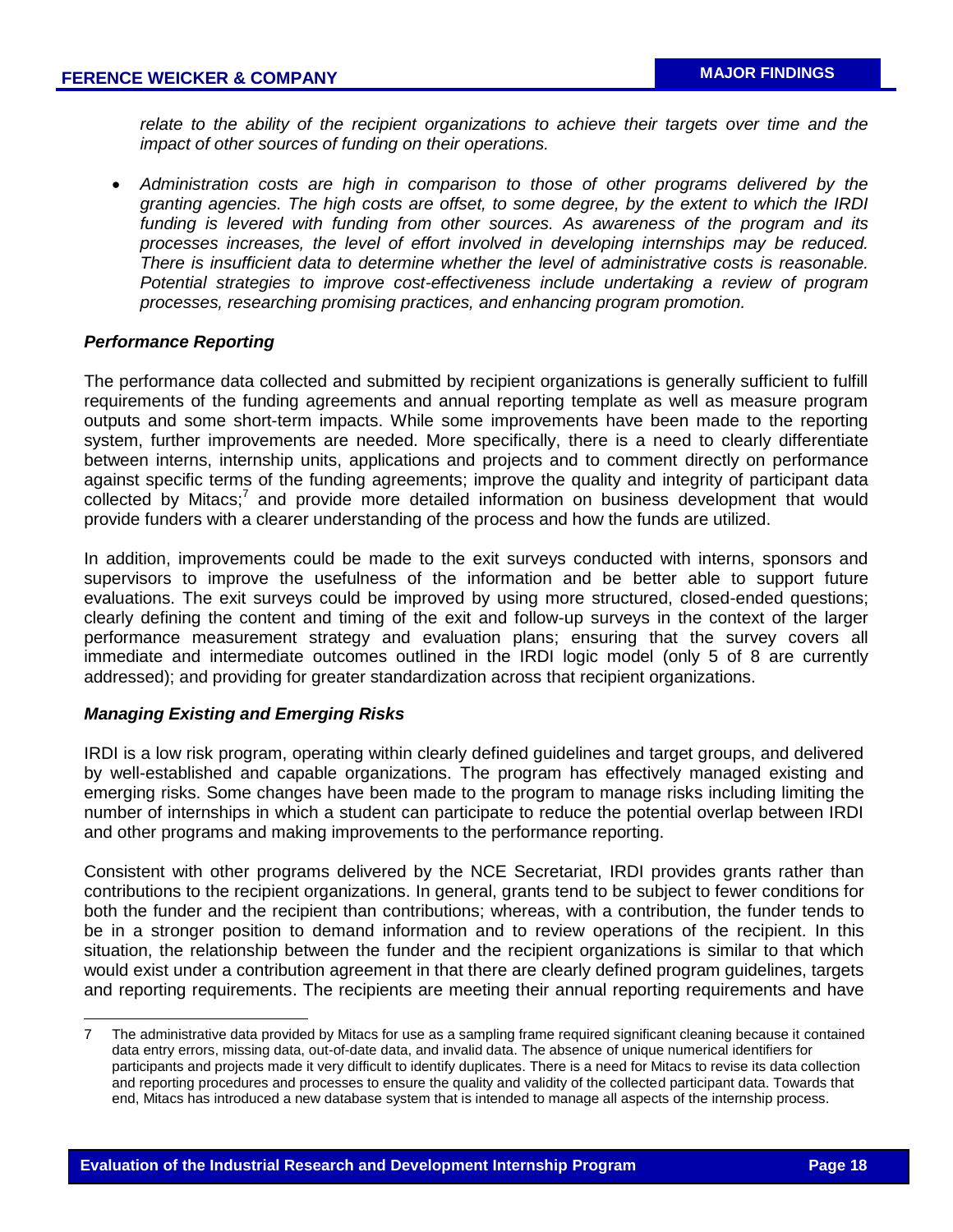been forthcoming with additional information upon request. The available administrative data suggest that the grants have been utilized in accordance with the funding agreements. NSERC and the NCE Secretariat have extensive experience in managing grant programs and achieving financial accountability, although the IRDI program is somewhat different than other programs administered by the NCE Secretariat in that it involves grants to third party recipient organizations for the delivery of industrial internships.

Three areas of risk need to be monitored going forward. The first area relates to the ability of the recipient organizations to achieve their targets over time, which can be affected by external factors such as economic conditions, the tax regime, availability of other sources of funding, and the priority that companies place on investing in research-related activities. To address this risk, Mitacs has extensive business development resources in place and the program tracks performance on an ongoing basis. There continues to be some uncertainty as to whether Connect Canada will meet its targets. Performance is monitored by the NCE Secretariat on an annual basis.

Second, the program has built on the core capabilities of the recipient organizations, the continued availability of which may be subject to the ability of those organizations to continue to receive funding from other sources. Mitacs has on-going funding agreements in place from the federal and provincial governments for its internship programs. NCE funding for Auto21 is in place until 2015.

Third, the internship programs of the recipient organizations that receive funding from the IRDI program also have the ability to access funding from other sources. In 2011-12, the IRDI program funding accounted for 29% of the funding for Mitacs-Accelerate. Assuming all other funding remains the same, the addition of the \$7 million in annual Industry Canada funding matched by industry would reduce the IRDI program's share of Mitacs-Accelerate funding to 19%. At this point, it is uncertain how the various sources of federal and provincial government funding will come together in the future to support the delivery of internships and whether the other funding will contribute to increased overlap between the IRDI funded internship programs and other programs.

#### *Cost-effectiveness*

For the period under review, operating expenditures incurred by the NCE Secretariat and NSERC total 3.6 cents for every dollar in grant funding provided to the recipient organizations, which is generally consistent with that of other programs administered by the NCE Secretariat. The ratio of operating expenditures to amount of grants awarded was somewhat higher than that of the Centres of Excellence for Commercialization and Research Program (2.8 cents) and the NCE Program (3.1 cents) but lower than that of the Business-Led Networks of Centres for Excellence program (5.3 cents). The higher ratio may be explained in part by IRDI having similar operating expenditures associated with program start-up, competitions and administration for grants which are smaller than those awarded by the CECR and the NCE programs. The ratio is also somewhat lower than that incurred by the NSERC's IRDF (3.9 cents), and IPS (4.0 cents) programs, which directly award fellowships and scholarships respectively rather working through recipient organizations.

The following table summarizes the sources and uses of the IRDI funding by the recipient organizations related in the fiscal years from 2008/2009 to 2011/2012. During this four year period, the recipient organizations received \$24.9 million in NCE grants. Actual expenditures were slightly lower, totalling \$24.0 million of which approximately \$5.7 million was spent on administrative expenditures and \$18.3 million was used in funding internships. As such, the administrative costs of the recipient organizations averaged 23.9% of their program expenditures funded by IRDI, which do not exceed the limit of 25% of the total amount of the IRDI grant for eligible administrative costs. The salaries of staff represent 68% (\$3.9 million) of the operating expenditures incurred by recipient organizations. When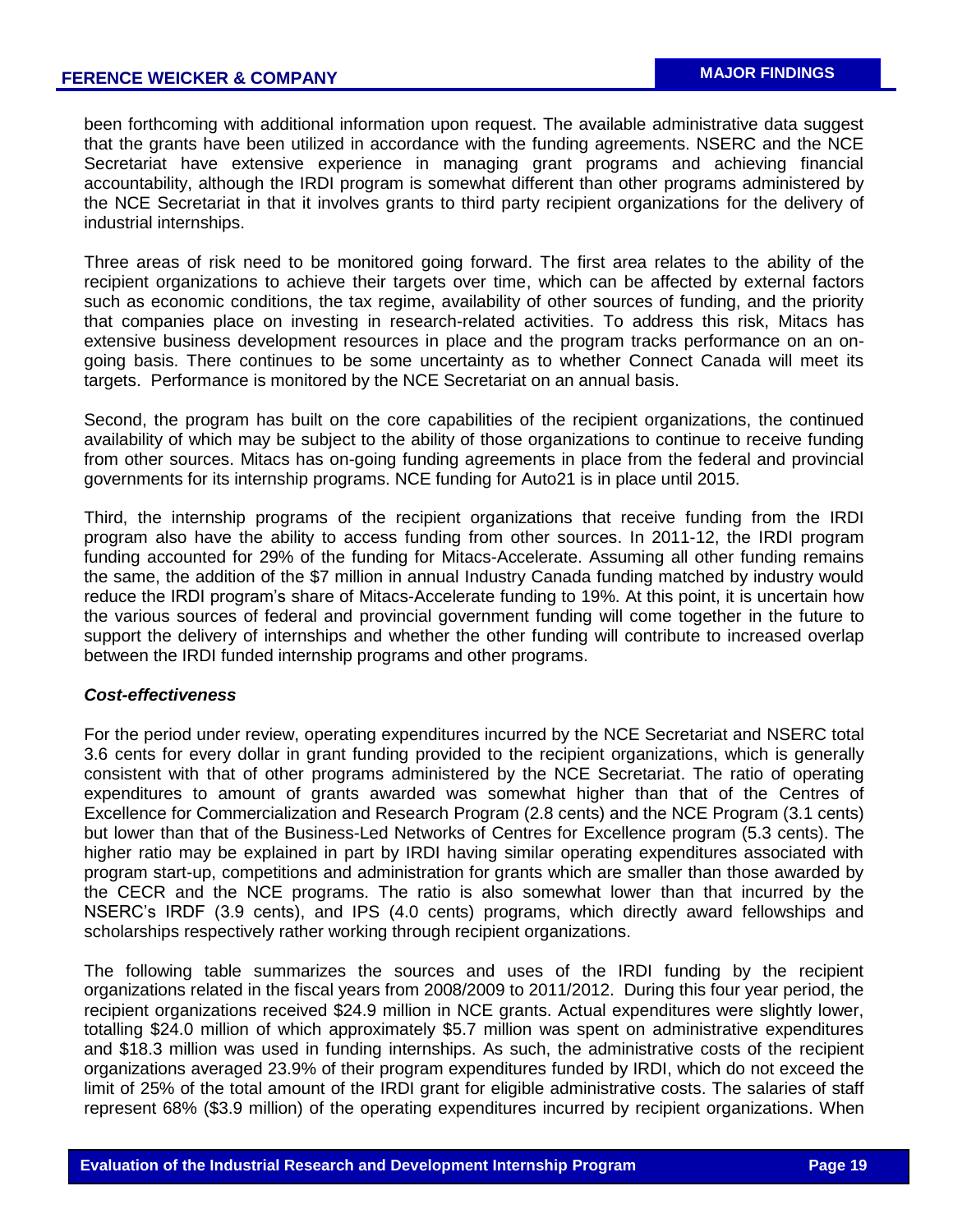the operating expenditures incurred by the NCE Secretariat and NSERC are included, the total operating expenditures for the program are 26.6% of program expenditures for the period under review

# **Sources and Uses of the NCE Secretariat Funding for the IRDI Program by the Recipient Agencies from 2008/2009 to 2011/2012**

|                                                                                                        |             | <b>Mitacs</b> | <b>Connect</b><br><b>Canada</b> | <b>Total</b> |             |                        |
|--------------------------------------------------------------------------------------------------------|-------------|---------------|---------------------------------|--------------|-------------|------------------------|
| <b>Budget Items</b>                                                                                    | 2008/9      | 2009/10       | 2010/11                         | 2011/12      |             | $2008/9 -$<br>2011/12  |
| <b>Income</b>                                                                                          |             |               |                                 |              |             |                        |
| NCE grants<br>А.                                                                                       | \$4,260,000 | \$6,880,000   | \$6,880,000                     | \$5,871,000  | \$1,009,000 | \$24,900,000           |
| Balance carried forward<br>В.<br>from previous year                                                    | 0           | \$1,029,364   | \$1,607,614                     | \$1,240,682  | \$0         | \$0.00                 |
| C. Funds available (C=A+B)                                                                             | \$4,260,000 | \$7,909,364   | \$8,487,614                     | \$7,111,682  | \$1,009,000 | \$24,900,000           |
| <b>Expenditures of the Recipient Organizations</b>                                                     |             |               |                                 |              |             |                        |
| Administration<br>D.                                                                                   | \$702,304   | \$1,625,750   | \$1,689,002                     | \$1,463,507  | \$246,689   | \$5,727,252            |
| Internships<br>Е.                                                                                      | \$2,528,333 | \$4,676,001   | \$5,557,931                     | \$5,426,294  | \$85,000    | \$18,273,559           |
| F.<br>Total expenditures                                                                               | \$3,230,637 | \$6,301,751   | \$7,246,933                     | \$6,889,801  | \$331,689   | \$24,000,811           |
| Administration/total<br>G.<br>expenditures                                                             | 21.7%       | 25.8%         | 23.3%                           | 21.2%        | 74.4%       | 23.9%                  |
| Total Expenditures (including NCE Operating and Recipient Organization Administration and Internships) |             |               |                                 |              |             |                        |
| H. Recipient organization<br>administration                                                            | \$702,304   | \$1,625,750   | \$1,689,002                     | \$1,710,196  |             | \$5,727,252            |
| NCE operating                                                                                          | \$123,203   | \$213,707     | \$227,314                       | \$215,498    |             | \$887,223 <sup>8</sup> |
| Total admin costs                                                                                      | \$825,507   | \$1,839,457   | \$1,916,316                     | \$1,925,694  |             | \$6,614,475            |
| Κ.<br>Internships                                                                                      | \$2,528,333 | \$4,676,001   | \$5,557,931                     | \$5,511,294  |             | \$18,273,559           |
| Total expenditures (NCE<br>and recipient org)                                                          | \$3,353,840 | \$6,515,458   | \$7,474,247                     | \$7,436,988  |             | \$24,888,034           |
| M. Admin expenditure as %<br>of total expenditures                                                     | 24.6%       | 28.2%         | 25.6%                           | 25.9%        |             | 26.6%                  |

While the administrative costs are high relative to other programs, the costs may be reasonable given the stage of the program's development, the hands-on approach to business development and customer-relations that requires significant on-the-ground effort to develop successful internships (particularly given the significant expansion in the program over the past few years), and the large number of low dollar value internships generated compared to other programs. It is noteworthy that other programs do not feature a hands-on approach to the development and delivery of industry placements.

The efficiency of the programming benefits from the extent to which the IRDI funding is levered with funding from other sources and the extent to which a common program infrastructure (e.g., business development officers) is used to develop and administer internships funded by different government departments. More specifically:

 The high costs are offset to some degree by the extent to which IRDI funding is levered by funding from other sources. Over the four years, sponsor contributions for IRDI funded internships totalled \$19.2 million and funding from non-NCE government sources totalled \$2.9 million. Taken together, these sources provided \$0.89 for every dollar of total expenditures by the IRDI program (\$24.9 million) and \$1.21 for every dollar expended by the IRDI program on internships (\$18.3 million). When funding provided by the sponsor organizations and other non-

 $\overline{a}$ 

<sup>8</sup> The total NCE operating costs of \$887.223 include \$107,500 in expenditures incurred in 2007-08 prior to any grants being awarded to the recipient organizations as well as aggregate costs of \$769,723 shown in the table from 2008/9 to 2011/12.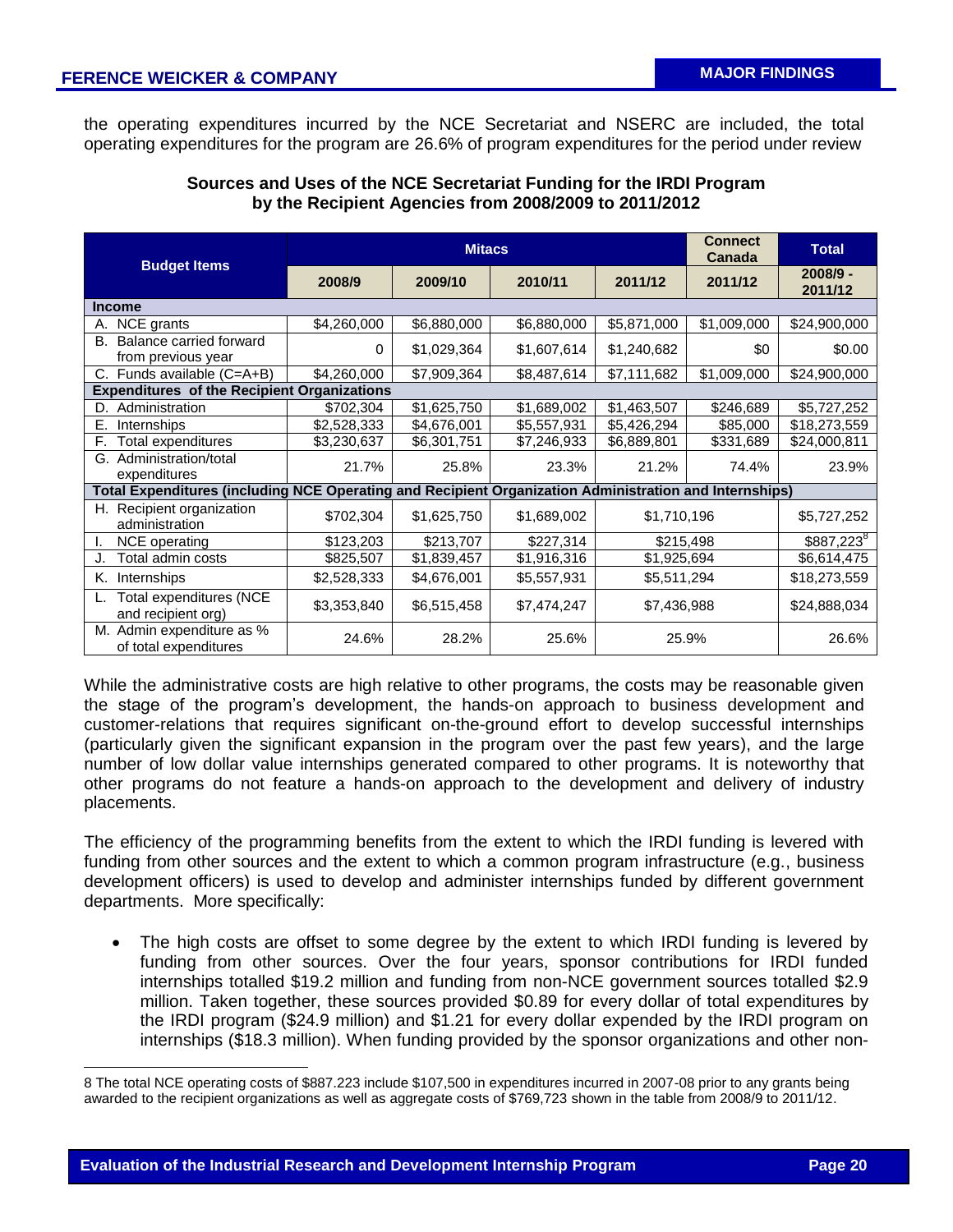NCE sources is included, the administrative costs of the recipient organizations and NCE Secretariat are equal to 14.1% of total program expenditures, which includes 1.9% expended by the NCE Secretariat and 12.2% by the recipient organizations (this calculation does not include administrative costs associated with sponsor or non-NCE funding). Please note that the administrative costs calculated above for other programs (e.g., NCE and NSERC programs) do not include the sponsor contributions levered by these programs in the administrative costs calculation.

 IRDI funded internships are not administered separately from other internships delivered through Mitacs-Accelerate. In fact, a proposed internship will not be assigned to a specific funding source until after it has been approved. Under the existing model, the recipient organizations are able to allocate administrative costs to the IRDI program up to the maximum percentage defined in the funding agreements (subject to a maximum regarding the total expenditures that can be claimed per internship). For example, subject to a maximum total expenditure claim per internship, Mitacs-Accelerate can claim up to 25% of total expenditures for administration, a rate which is higher than the administrative costs for the Mitacs-Accelerate program overall. Under this model, any reductions in administrative costs will not necessarily reduce the administrative costs claimed from the IRDI program.

It is expected that, as awareness of the program and its processes increases amongst academic supervisors and sponsors, the level of effort involved in developing internships may ease. Furthermore, the program will be able to build on the experience gained, identifying and implementing best practices and making incremental improvements to operations. Within the scope of the evaluation, there is insufficient detailed cost data readily available on the delivery of internships to determine what level of operating expenditures would be reasonable in the future. It will be important for the IRDI program to improve the information currently collected on operating expenditures (e.g., differentiating operating costs from business development activities) to better understand the costs associated with delivery of IRDI funded internships by the recipient organizations, particularly as Mitacs-Accelerate undergoes significant expansion with the addition of funding from Industry Canada. Potential strategies to further improve cost-effectiveness include researching promising practices and identifying best practices that can be shared between the two recipient agencies (e.g., review the success of the online matching service of Connect Canada and assess whether Mitacs could benefit from a similar approach); reviewing program processes with a particular focus on the business development function and streamlining application, review and administrative processes; and enhancing program promotion, particularly through use of websites, targeted marketing, and other promotional activities.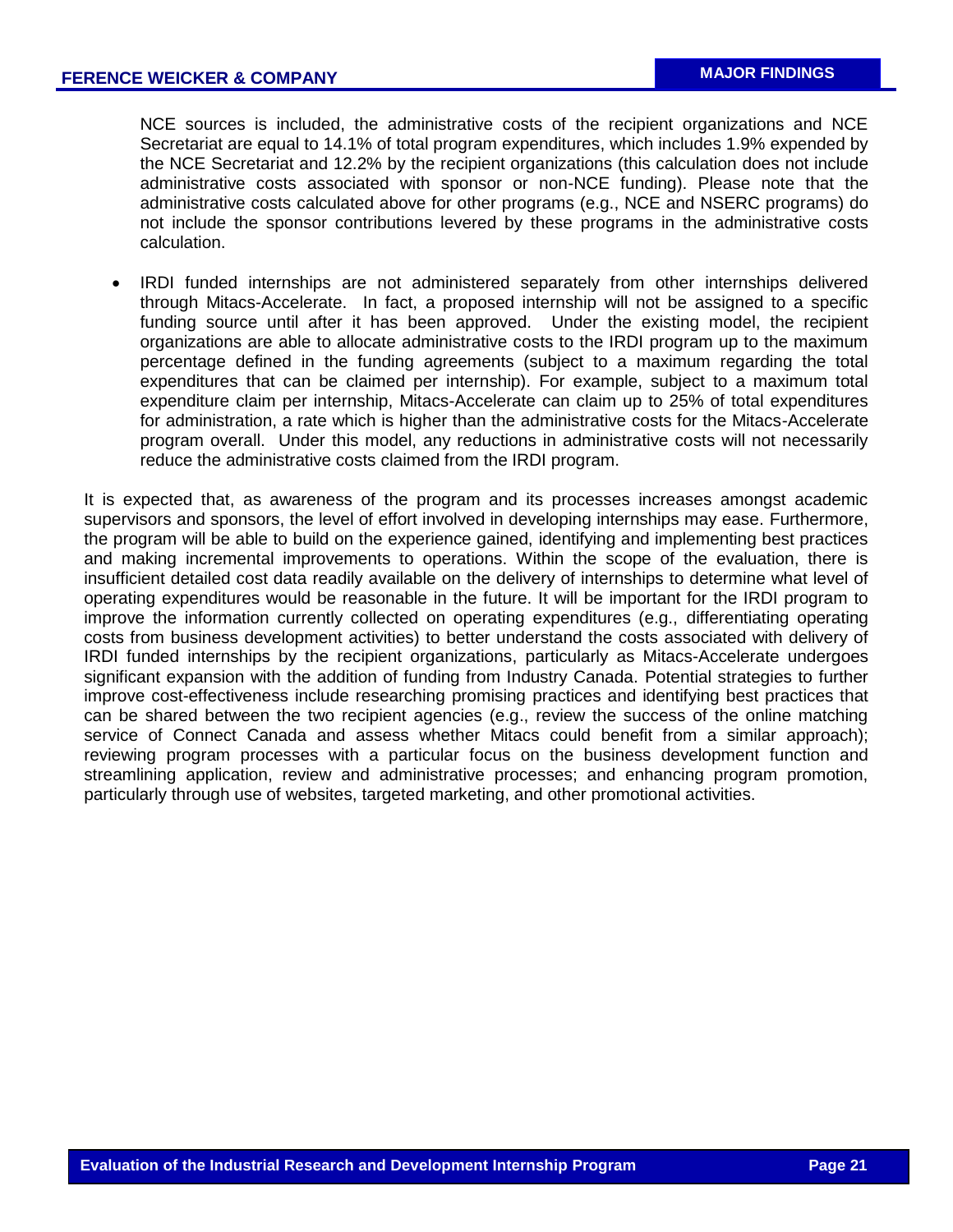# **III. CONCLUSIONS AND RECOMMENDATIONS**

# **A. CONCLUSIONS**

#### *Relevance*

There is a strong rationale for the IRDI program, given that Canada lags other developed nations in terms of industrial innovation and business investment in R&D activities. The focus of the IRDI program is consistent with key strategies outlined in the literature to promote industrial innovation, particularly with respect to facilitating collaboration and linkages between academia and industry, supporting skills development, and increasing access to funding.

The IRDI program occupies niche among the other programs in Canada that involve internships or other student placements. While some may share certain objectives and design features with IRDI, these other programs tend to be defined more narrowly than the IRDI in terms of target participants, regions and sectors, involve longer placements (e.g., of 12 months or longer), and involve fewer participants. One-fifth of interns and over one-half of sponsors and supervisors surveyed indicated that they had participated in one or more of these other programs.

The level of duplication or overlap between the IRDI program and other placement-related programs (such as other NSERC supported programs) is not significant, in large part because the focus of the IRDI program on shorter-term four to six month placements. However, the potential for overlap with other programs increases as the duration of the IRDI internships increases; duration is a function of the length of the internships (four to six months) and the number of internships per intern. One recipient organization, Mitacs-Accelerate, currently receives significant funding from other federal or provincial sources of funding which could be used to fund follow-on internships, thereby creating the possibility of overlap between Mitacs-Accelerate and other programs even if there is no overlap between the IRDI program (where funding is normally limited to two internships) and other programs.

From the perspective of participants, the advantages of the IRDI funded Mitacs-Accelerate program were identified most commonly to be the higher value of the financial assistance; the support provided for interns and sponsor organizations (e.g., matchmaking); and a user-friendly application and approval process which facilitates participation by all stakeholders. The disadvantage most commonly identified was the short duration of the internships, which does not allow some interns to complete the research projects that they have started.

The program is directly aligned with federal government roles and priorities in the area of science and technology. The IRDI program objectives are aligned with Canada's Science and Technology (S&T) Strategy, which defines the roles and responsibilities of the federal government in supporting research, science and technology, and skills development as well as with the Innovation Canada: A Call to Action report in 2011, which emphasized the development of talent and skilled labour as well as partnerships between universities, businesses and governments. There are also direct linkages between the objectives of the IRDI program and the Speech from the Throne 2011, Budget Plan 2012, Canada's Science and Technology Strategy 2007, and the strategic outcomes of the three granting agencies.

## *Effectiveness*

The program has made significant progress in terms of its immediate and intermediate outcomes, although it is too early to determine the extent to which the program will achieve its longer-term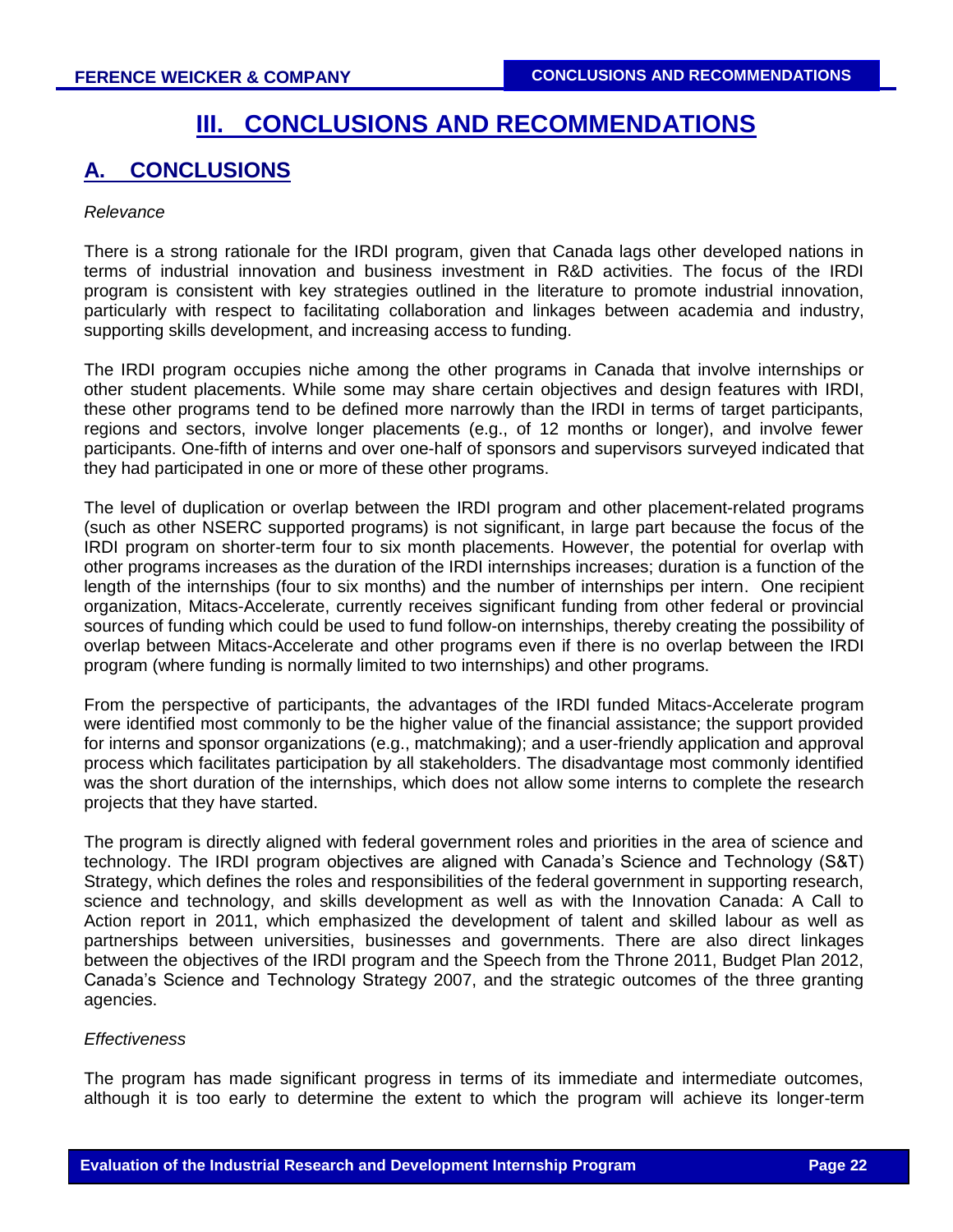# **FERENCE WEICKER & COMPANY**

outcomes. The program meets the needs of most interns, sponsors and academic supervisors. The internships enabled interns to gain exposure to real-world business problems and relevant industry experience. Participation increases the research skills and level of experience of almost all interns. A small majority of interns (just over one-half) were employed full-time, of whom nearly one-half were employed in the private sector and mostly in positions that are research intensive and use scientific and technical skills. Most of those employed in the private sector reported that the internship was important in obtaining their current position.

Most businesses reported that the internships were effective in addressing their business needs, although nearly one-fifth were not able to fully meet their needs through the IRDI program, which was attributed most commonly to the short duration and scale of the internship. Sponsors reported that their use and likely future employment of graduate students and postdoctoral fellows has been enhanced, which some hiring interns subsequent to the internship. Sponsors participate to solve business needs and to access graduate students and postdoctoral fellows with specific project or technology development expertise. Internships improved sponsor organizations' knowledge and technology base (70%), R&D capabilities (67%), scientific and technical activities (65%), and R&D investments (53%).

The internships facilitated further collaboration between industry and academia by strengthening existing or creating new relationships with the other party, as well as by identifying research issues or topics and increasing the focus on research relevant to business needs and issues. A majority of supervisors note that the internships impacted their research by creating or increasing collaboration with the sponsor organizations, increasing the emphasis placed on business issues and opportunities, opening new avenues of research, leveraging further funding, and leading to papers or publications.

#### *Implementation*

The IRDI program has been implemented largely as planned although some notable changes were made, particularly with respect to restricting the number of internships per intern. The recipient organizations have delivered 3,182 IRDI-funded internships over the past four years, which represents 94% of the target set by the IRDI program, and performance has been consistent with the terms of the funding agreements.

While some improvements have been made to the reporting system, further improvements are needed. More specifically, there is a need to improve the quality and integrity of participant data collected (i.e. ensure the accuracy, validity and comprehensiveness of the data over its life cycle); more clearly differentiate between interns, internship units, applications and projects; comment directly on performance against specific terms of the funding agreements (e.g. the percentages of interns per year who have never participated before, sponsors have not participated within the past two years, and interns who have participated in more than two internship units over the course of their academic and post-academic career); and ensure the exit surveys collect adequate data for measuring immediate and intermediate outcomes.

The recipient organizations are well connected with industry and academia as a result of past operations (i.e., research networks funded by the NCE program) and the delivery model builds on their existing resources, systems, capabilities and activities. Recipient organizations take a hands-on business development and customer-relationship approach to the development of internships. The hands-on approach is proving effective although there is concern about the costs of delivery.

While the use of multiple recipient organizations can create confusion and lead to some overlap or duplication, it can also increase the program reach and provide opportunities to benchmark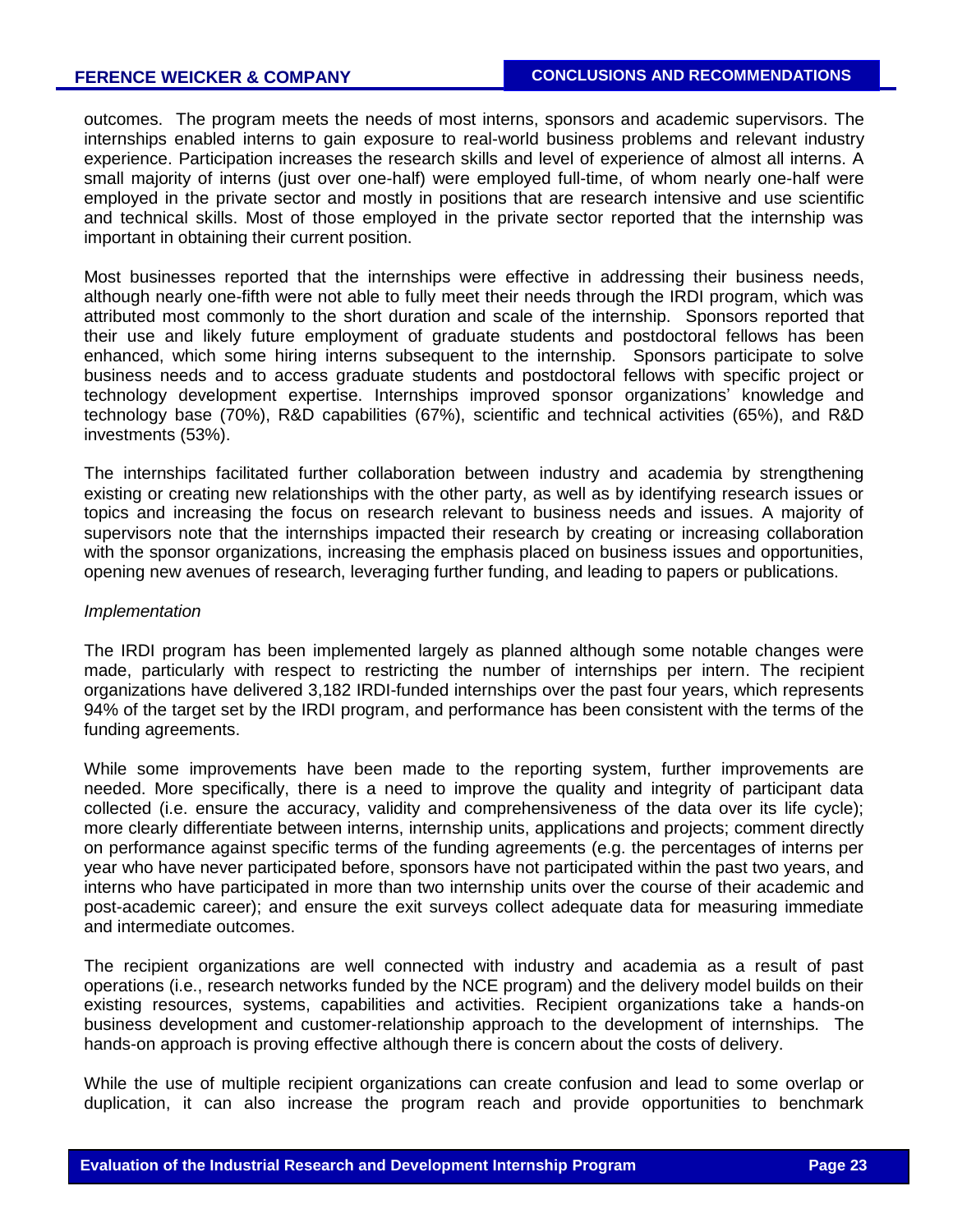performance, test and compare different approaches, and share best practices and lessons learned. The use of more than one recipient organization has only been in place for one fiscal year and more time is needed to determine whether the potential benefits of the model outweigh the possible disadvantages.

Most interns, sponsors and supervisors are satisfied with the hands-on assistance provided by the recipient organization, eligibility requirements, evaluation process, response time, and reporting requirements. The most common suggestions for improvement focus on broadening eligibility; increasing flexibility to allow for longer-term internships; and increasing the amount of the stipend that can be funded by IRDI at least for students in some regions or in more advanced degree programs.

#### *Efficiency and Economy*

While administrative costs of the recipient organizations are within the program's limit of 25% of the total amount of the IRDI grant, administration costs are high in comparison to those of other programs. The total administrative costs have averaged 26.6% of total program-related expenditures over the past four fiscal years including the operating expenditures incurred by the recipient organizations (23.0%) and the Networks of Centres of Excellence (NCE) Secretariat and NSERC (3.6%). From 2008/2009 to 2011/2012, administrative costs averaged \$2,079 per internship including \$1,800 incurred by the recipient organizations and \$279 incurred by the NCE Secretariat and NSERC. The higher costs of administration relative to other programs reflect the key features of the program's delivery including the significant effort involved in generating internships as well as the large number of low dollar value internships, and the relative newness of the program.

It is expected that administrative costs (but not necessarily the IRDI contribution towards those costs under the existing model) may be expected to decline somewhat over time as awareness increases, the program becomes more established (e.g., an increasing segment of supervisors and sponsor organizations participate on a regular basis) and there is greater use of the websites to facilitate proposal development and review. Within the scope of the evaluation, there is insufficient detailed cost data readily available on the delivery of internships to determine what level of operating expenditures would be reasonable in the future. It will be important for the IRDI program to improve the information currently collected on operating expenditures (e.g., differentiating operating costs from business development activities) to better understand the costs associated with delivery of IRDI funded internships by the recipient organizations, particularly as the Mitacs-Accelerate program undergoes significant expansion with the addition of funding from Industry Canada.

The IRDI program is a low risk program, delivered by well-established and capable recipient organizations, targeting clearly-defined groups, and operating within a set of program guidelines that have been further defined over time. Overall, the program has been effective in monitoring existing and emerging risks; however, further improvements are needed with respect to reporting on performance against the program guidelines. Two areas which need to be monitored on an on-going basis relate to the ability of the recipient organizations to achieve their targets and the impact of other sources of funding on their operations.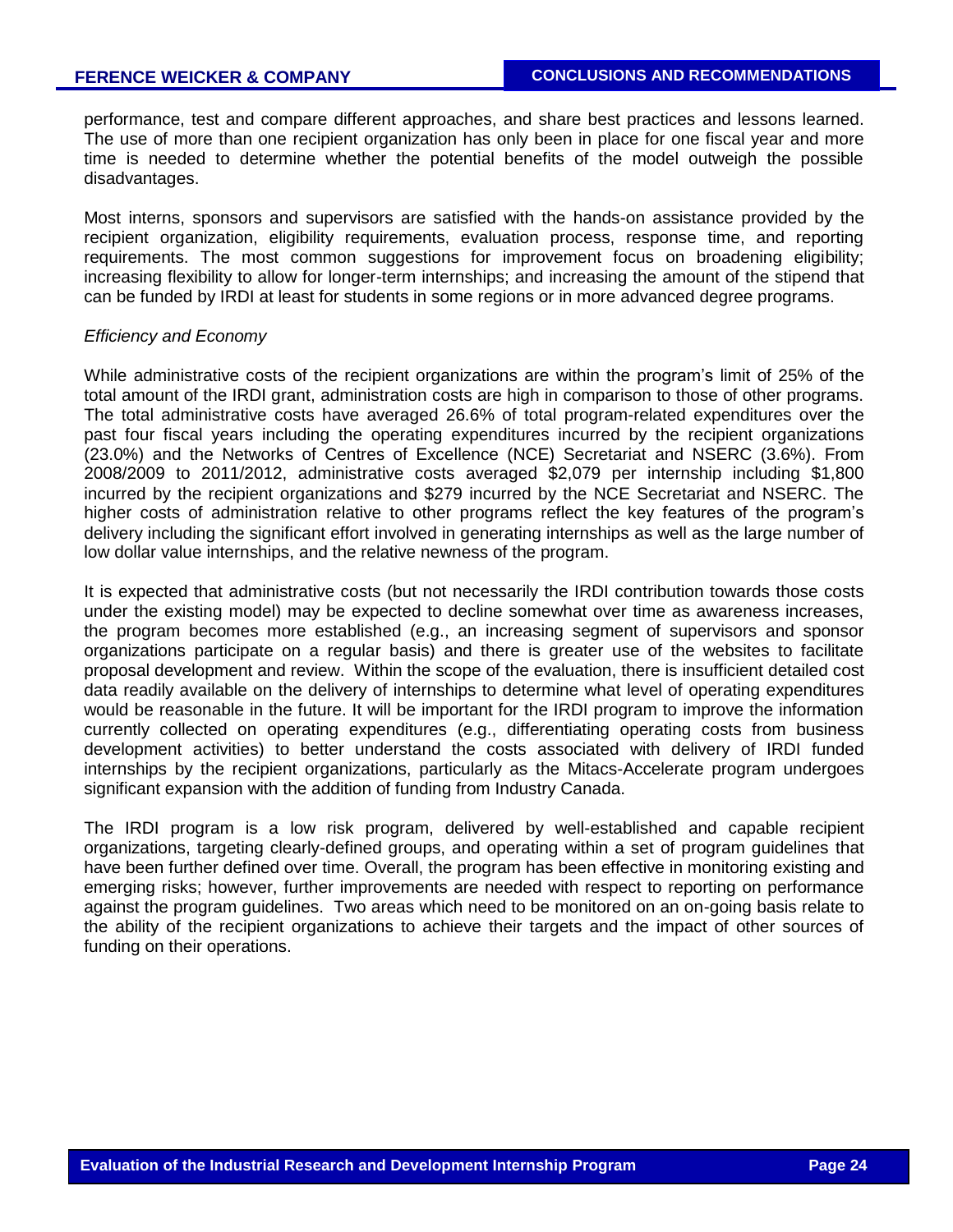# **B. RECOMMENDATIONS**

## **Recommendation #1: In the context of evolving programs, a forward looking review should be undertaken of the relative role of the IRDI program within the broader environment of funding for internships and other industrial placements.**

To date, overlap between the IRDI program and other industry placement-related programs is not significant. However, other federal or provincial sources of funding accessed by the Mitacs-Accelerate program can be used to fund follow-on internships, which raises the possibility of overlap between Mitacs-Accelerate and other programs even if there is no overlap between the IRDI program (where funding is normally limited to two internships) and other programs. Based on the results of the review, consideration should be given to making adjustments, where warranted, to ensure that IRDI is wellcoordinated with other sources of funding to the recipient organizations and complementary to other industrial placement programs.

The review should focus on clearly defining the role of IRDI funding relative to the other sources of funding. The review would benefit from the active participation of federal government sources of funding for these internships but should, at minimum, seek input from those organizations. Any future agreements should more explicitly define the expected role of the IRDI funding. Annual reporting requirements should be structured to enable the NCE Secretariat to gain a clear understanding of how the IRDI funding was utilized and fits into the financial statements of the IRDI funded internship program.

## **Recommendation #2: The program should continue to monitor the effectiveness and efficiency of using multiple recipient organizations and, prior to the next competition, determine whether to continue to allow multiple recipient organizations or restrict to a single deliverer.**

The multi-deliverer organization model has only been in place for one fiscal year. More time is needed to determine whether the potential advantages of the model (i.e., increased program reach and opportunities to benchmark performance, compare different approaches, and share best practices and lessons learned) outweigh the possible disadvantages (i.e., confusion among stakeholders, greater difficulties in establishing a recognizable brand, overlap in program promotion, and increased overhead cost through diseconomies of smaller scale operations).

The assessment should compare the advantages and disadvantages of the current model. Based on the results, refinements could be made to the process for selecting and funding recipient organizations, the selection criteria, and the types of organizations and delivery models eligible to receive IRDI grants. Should the decision be made to continue to allow for multiple recipient organizations, a formal outreach strategy should be developed to increase the number of qualified applications received.

## **Recommendation #3: The performance measurement strategy and reporting requirements should be revised to improve the usefulness, comprehensiveness and integrity of the information reported and ensure that the data reported annually by recipient organizations enables the NCE Secretariat to effectively monitor, assess and report on the results of the IRDI program and support future evaluations.**

While some improvements have been made to the reporting system, further improvements are needed. There is a need to improve the accuracy, validity and comprehensiveness of participant data; more clearly differentiate between interns, internship units, applications and projects; comment directly on performance against specific terms of the funding agreements (e.g., the percent of interns who have never participated before, sponsors have not participated within the past two years, and interns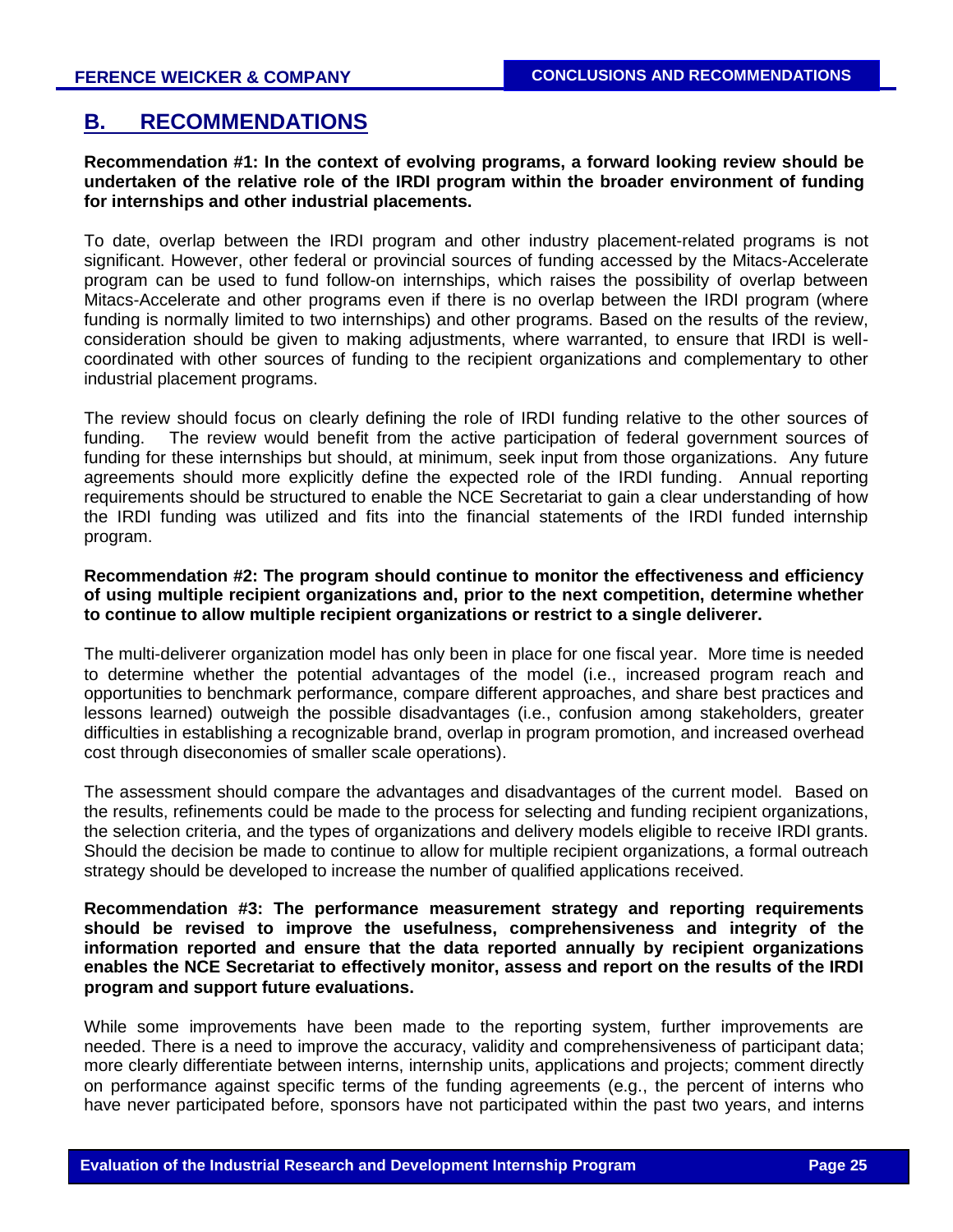who have participated in more than two internship units); and ensure the exit surveys collect adequate data for measuring immediate and intermediate outcomes.

The program should establish standards with respect to data capture, storage and reporting by recipient organizations to ensure clear differentiation between interns, internships, proposals and projects; facilitate improved reporting against specific terms of the funding agreements; improve the quality and integrity of participant data; improve the usefulness of the exit survey information; and better align the results with the information needs of future evaluations. The number, timing and content of the exit surveys should be defined clearly to ensure coordination across recipient organizations and alignment with the performance measurement strategy and future evaluations. When revising the performance measurement system and reporting requirements, consideration should be given to working with the recipient organizations and other sources of federal government funding for the internship programs to develop common data requirements, procedures and definitions for reporting.

## **Recommendation #4: The NCE Secretariat should work with the recipient organizations to develop a better understanding of the future costs associated with delivering the IRDI program and, where possible, identify opportunities to reduce these costs over time as a percent of total expenditures.**

The IRDI program, as currently designed, is an expensive program to administer. While there is a desire to reduce administrative costs, there is also the recognition that a unilateral reduction in the allowable costs may reduce administrative expenditures but also significantly reduce the level of internships and outcomes generated. Administrative costs (but not necessarily the IRDI contribution towards those costs under the existing model) may be expected to decline somewhat over time as awareness increases and the program becomes more established. The maximum rate that can be charged under the existing grant agreement is equal to 25% of total expenditures, which is higher than the administrative costs for the Mitacs-Accelerate program overall (which totalled 21% in 2011-12). The IRDI program needs to better understand the administrative costs incurred by recipient organizations to deliver internships in general, and specifically IRDI funded internships, and what level of administrative costs are reasonable to deliver industrial internships.

The IRDI program should work with the recipient organizations, possibly in association with the other federal government sources of funding for the internship programs, to review the existing cost structure and the role of the various sources of funding in supporting operating expenditures, conduct internal and external benchmarking, review the business development and administrative processes, identify possible best practices, and analyze opportunities to enhance program promotion and business development, streamline processes, promote cost savings and increased efficiencies. Based on this understanding, the program should define more clearly the role of the IRDI funding in supporting the operating expenditures of the recipient organizations and, in that context, assess the appropriateness of the current funding model for administrative expenses including the definition of eligible expenses and the funding formula.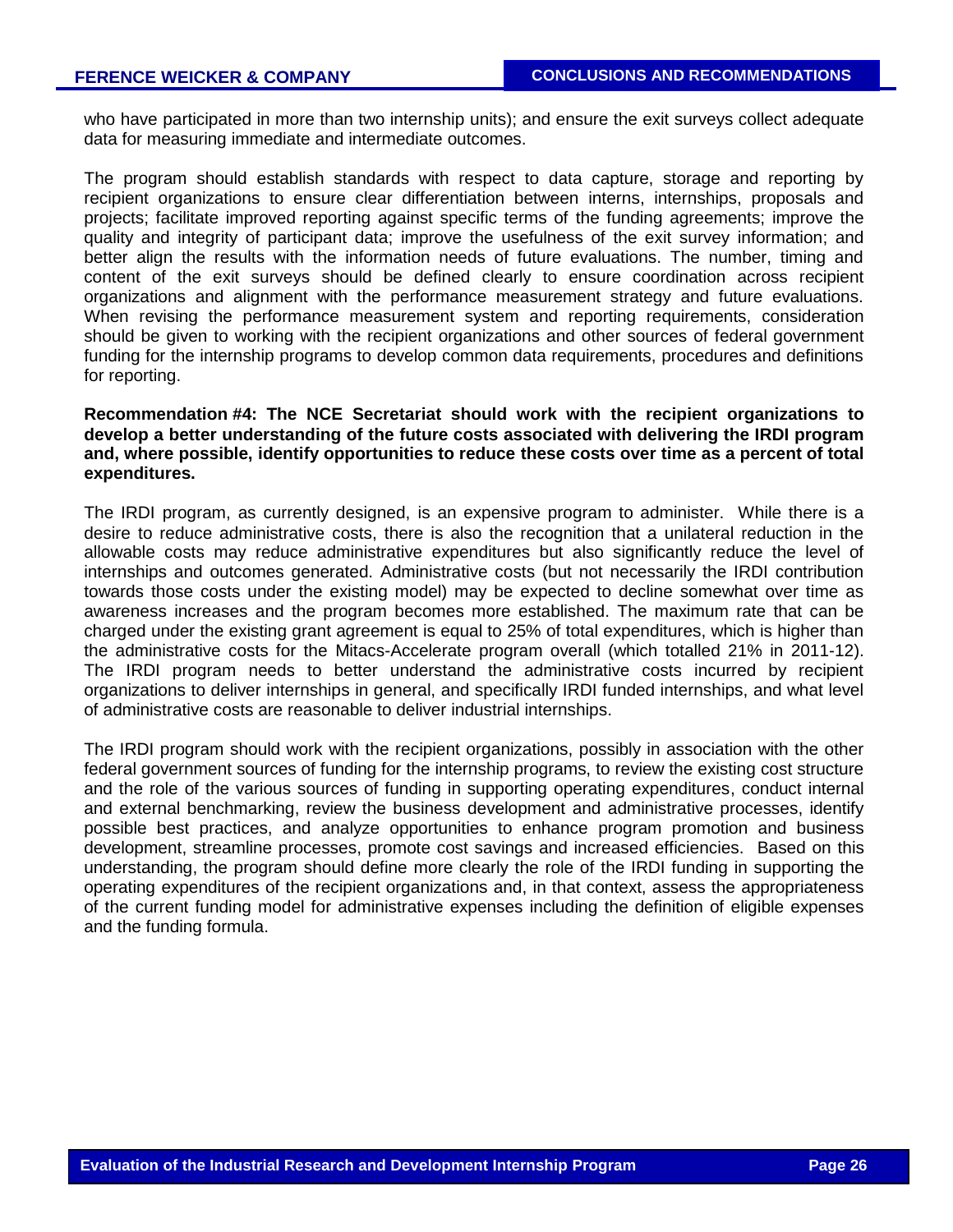# **APPENDIX I: EVALUATION ISSUES AND QUESTIONS**

**Relevance: These questions assess the extent to which the program continues to address a demonstrable need and is aligned with the goals, priorities and role of the federal government**

- 1. To what extent is there a continued need to fund industrial research and development (R&D) internships for graduate students and postdoctoral fellows?
	- 1.1. What niche, if any, does the program occupy in relation to similar programs in Canada?
- 2. Is there a necessary role for the federal government in providing the program?
- 3. To what extent is the program still aligned with federal government priorities in the area of science and technology?

**Design and Delivery: These questions assess the extent to which the program has been implemented as planned and established an effective delivery model**

- 4. To what extent has the program been implemented as planned?
	- 4.1. To what extent has the recipient organization implemented an effective delivery model and management practices to achieve program outcomes?
	- 4.2. Is the current internship duration and amount (stipend and private sector sponsor organization funds) appropriate to achieve program outcomes?
	- 4.3. To what extent has program design and delivery facilitated or inhibited the achievement of program outcomes?

**Performance (Effectiveness) – Achievement of Expected Outcomes: These questions assess the program progress toward expected outcomes, with emphasis on the impact of the program on intern and private sector sponsor organizations**

- 5. What has been the impact of the program on interns?
	- 5.1. To what extent are the interns exposed to and develop solutions for real-world business problems?
	- 5.2. What professional, technical and/or scientific experiences and skills have been acquired by interns?
	- 5.3. To what extent have interns obtained employment in science and technology positions in the private sector?
- 6. What has been the impact of the program on private sector sponsor organizations?
	- 6.1. How and to what extent have business needs been addressed by the internships?
	- 6.2. To what extent has the program enhanced the ability of private sector sponsor organizations to access and to employ science and technology graduate students and postdoctoral fellows?
	- 6.3. To what extent has the program exposed private sector sponsor organizations to the benefits of science and technology?
	- 6.4. To what extent has the program enhanced the business culture, activities and investments in science and technology, and research and development of private sector sponsor organizations?
- 7. To what extent has the program created long-term collaborations between universities and private sector sponsor organizations?

**Performance (Efficiency and Economy) – Demonstration of Efficiency and Economy: These questions assess the efficiency and economy of the program, monitoring of recipient organization performance, risk management and alternative delivery models**

- 8. To what extent are efficient and effective means being used to deliver the program in the context of other delivery models?
	- 8.1. To what extent is the program collecting the appropriate information to monitor recipient organization performance?
	- 8.2. To what extent has the program effectively managed existing and emerging risks?
	- 8.3. Are there more cost-effective ways of delivering the program?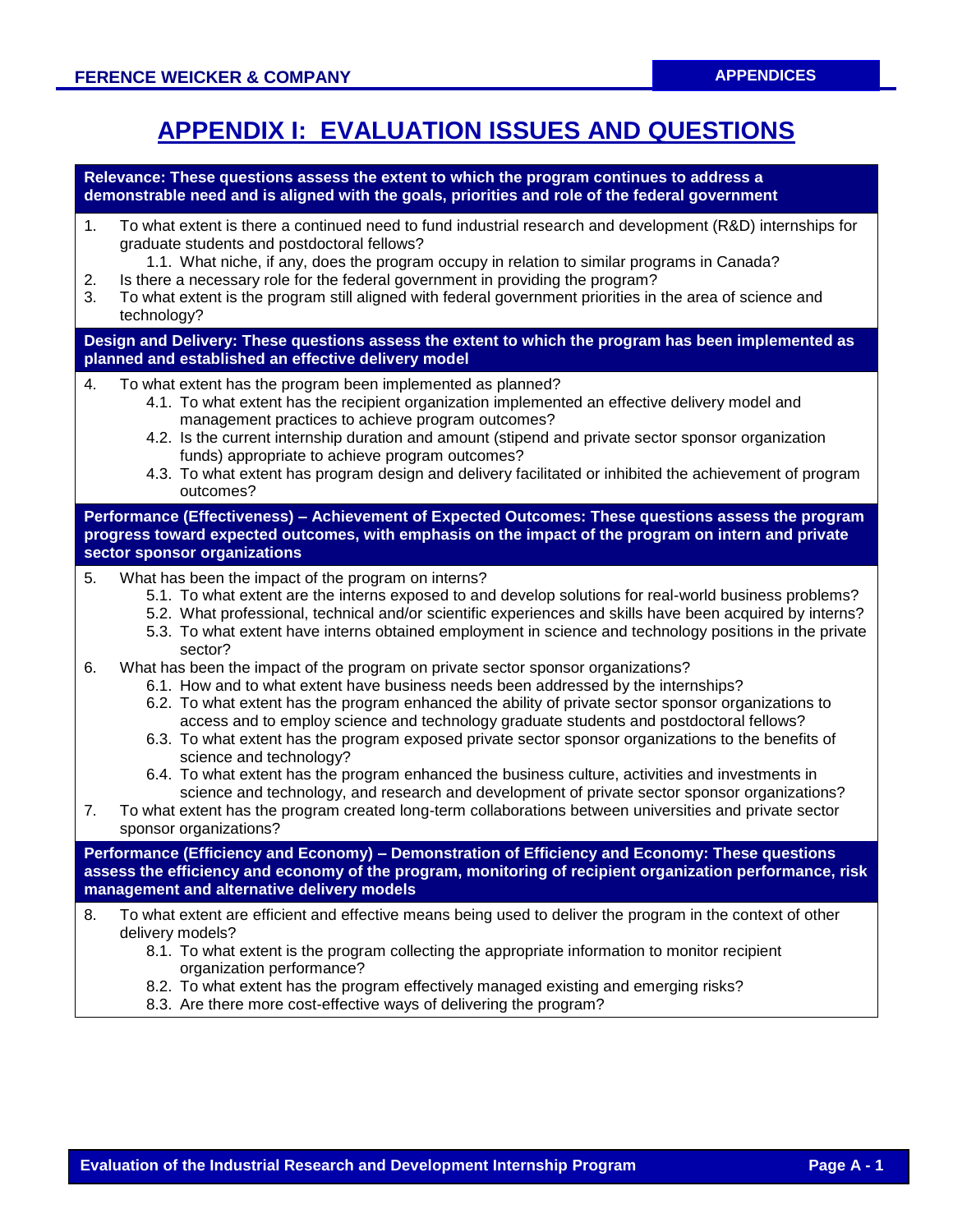# **APPENDIX II: LIST OF REFERENCES**

Boothe P. & Roy R. (2008) "Business Sector Productivity in Canada: What Do We Know?" *International Productivity Monitor, 16(Spring):3-1. <http://www.csls.ca/ipm/16/IPM-16-boothe-roy-e.pdf>*

Conference Board Canada. (2010, March). *How Canada Performs: A Report Card on Canada 2009.*  Retrieved from [http://www.conferenceboard.ca/e-Library/abstract.aspx?did=3526.](http://www.conferenceboard.ca/e-Library/abstract.aspx?did=3526)

Council of Canadian Academies. (2009, April). *Innovation and Business Strategy: Why Canada Falls Short.* Report of the Expert Panel on Business Innovation. Retrieved from [http://www.scienceadvice.ca/uploads/eng/assessments%20and%20publications%20and%20news%20](http://www.scienceadvice.ca/uploads/eng/assessments%20and%20publications%20and%20news%20releases/inno/(2009-04-29)%20report%20in%20focus%20-%20innovation.pdf) [releases/inno/\(2009-04-29\)%20report%20in%20focus%20-%20innovation.pdf](http://www.scienceadvice.ca/uploads/eng/assessments%20and%20publications%20and%20news%20releases/inno/(2009-04-29)%20report%20in%20focus%20-%20innovation.pdf)

Government of Canada, Department of Finance. (2006). *Advantage Canada,* "Chapter 4: Investing for Sustainable Growth". (Paragraph 3) Retrieved from<http://www.fin.gc.ca/ec2006/plan/plc4-eng.asp>

Government of Canada, Industry Canada. (2007). *Canada's Science and Technology (S&T) Strategy: Mobilizing Science and Technology to Canada's Advantage 2007* Retrieved from [http://www.ic.gc.ca/eic/site/icgc.nsf/eng/h\\_00231.html](http://www.ic.gc.ca/eic/site/icgc.nsf/eng/h_00231.html)

Government of Canada, Industry Canada. (2011). *Innovation Canada: A Call to Action. Review of Federal Support to Research and Development – Expert Panel Report.* Retrieved from [http://rd](http://rd-review.ca/eic/site/033.nsf/vwapj/R-D_InnovationCanada_Final-eng.pdf/$FILE/R-D_InnovationCanada_Final-eng.pdf)[review.ca/eic/site/033.nsf/vwapj/R-D\\_InnovationCanada\\_Final-eng.pdf/\\$FILE/R-](http://rd-review.ca/eic/site/033.nsf/vwapj/R-D_InnovationCanada_Final-eng.pdf/$FILE/R-D_InnovationCanada_Final-eng.pdf)[D\\_InnovationCanada\\_Final-eng.pdf](http://rd-review.ca/eic/site/033.nsf/vwapj/R-D_InnovationCanada_Final-eng.pdf/$FILE/R-D_InnovationCanada_Final-eng.pdf)

Government of Canada. (2011, June 3). *Speech from the Throne.* Retrieved from <http://www.speech.gc.ca/eng/index.asp>

Government of Canada. (2007, March 19). *The Budget Plan 2007.* Retrieved from http://www.budget.gc.ca/2007/pdf/bp2007e.pdf

Government of Canada. (2012, March 29). *The Budget Plan 2012.* Retrieved from <http://www.budget.gc.ca/2012/plan/toc-tdm-eng.html>

Government of Canada, Treasury Board (2012). *2012–13 Strategic Outcome and Program Activity Descriptions,* "Industry Social Sciences and Humanities Research Council". Retrieved from <http://www.tbs-sct.gc.ca/est-pre/20122013/me-bpd/sopa-rsap-eng.asp>

Government of Canada, Treasury Board (2012). *2012–13 Strategic Outcome and Program Activity Descriptions.* "Industry *Natural Sciences and Engineering Research Council*". Retrieved from <http://www.tbs-sct.gc.ca/est-pre/20122013/me-bpd/sopa-rsap-eng.asp>

Government of Canada, Treasury Board (2012). *2012–13 Strategic Outcome and Program Activity Descriptions.* "Health *Canadian Institutes of Health Research*". Retrieved from [http://www.tbs](http://www.tbs-sct.gc.ca/est-pre/20122013/me-bpd/sopa-rsap-eng.asp)[sct.gc.ca/est-pre/20122013/me-bpd/sopa-rsap-eng.asp](http://www.tbs-sct.gc.ca/est-pre/20122013/me-bpd/sopa-rsap-eng.asp)

Schwab, Klaus and Porter, Michael E. World Economic Forum. (2009) *The Global Competitiveness Report 2008-2009.* Retrieved from https://members.weforum.org/pdf/GCR08/GCR08.pdf

Science, Technology and Innovation Council. (2008) *State of the Nation 2008 - Canada's Science Technology and Innovation System.* Retrieved from [http://www.stic-csti.ca/eic/site/stic](http://www.stic-csti.ca/eic/site/stic-csti.nsf/eng/h_00011.html)[csti.nsf/eng/h\\_00011.html](http://www.stic-csti.ca/eic/site/stic-csti.nsf/eng/h_00011.html)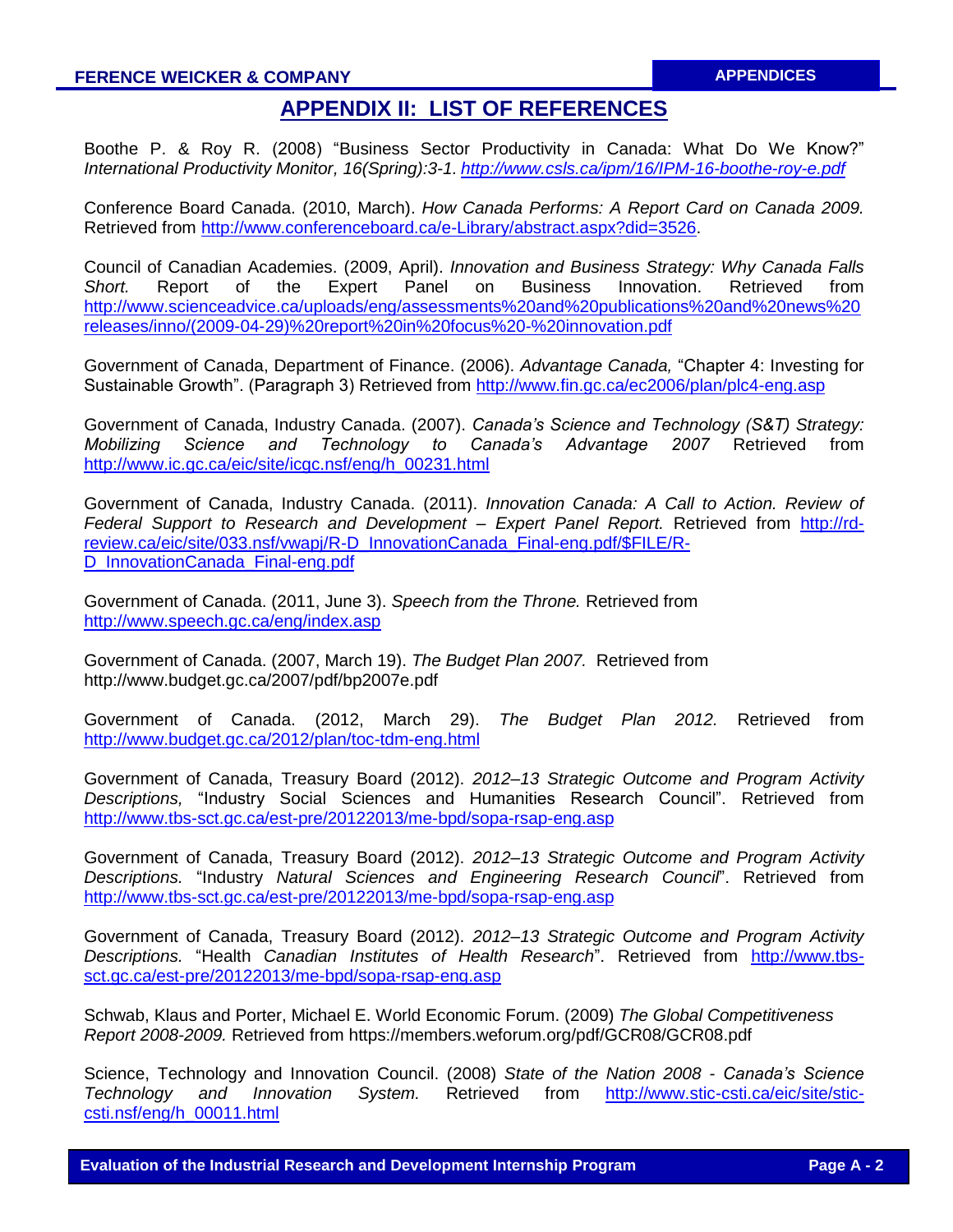

# **APPENDIX III: LOGIC MODEL FOR THE IRDI PROGRAM**

**Risk Areas:** Challenges related to recipient organizations / Program monitoring and management / Eligibility / Internal delivery team capacity